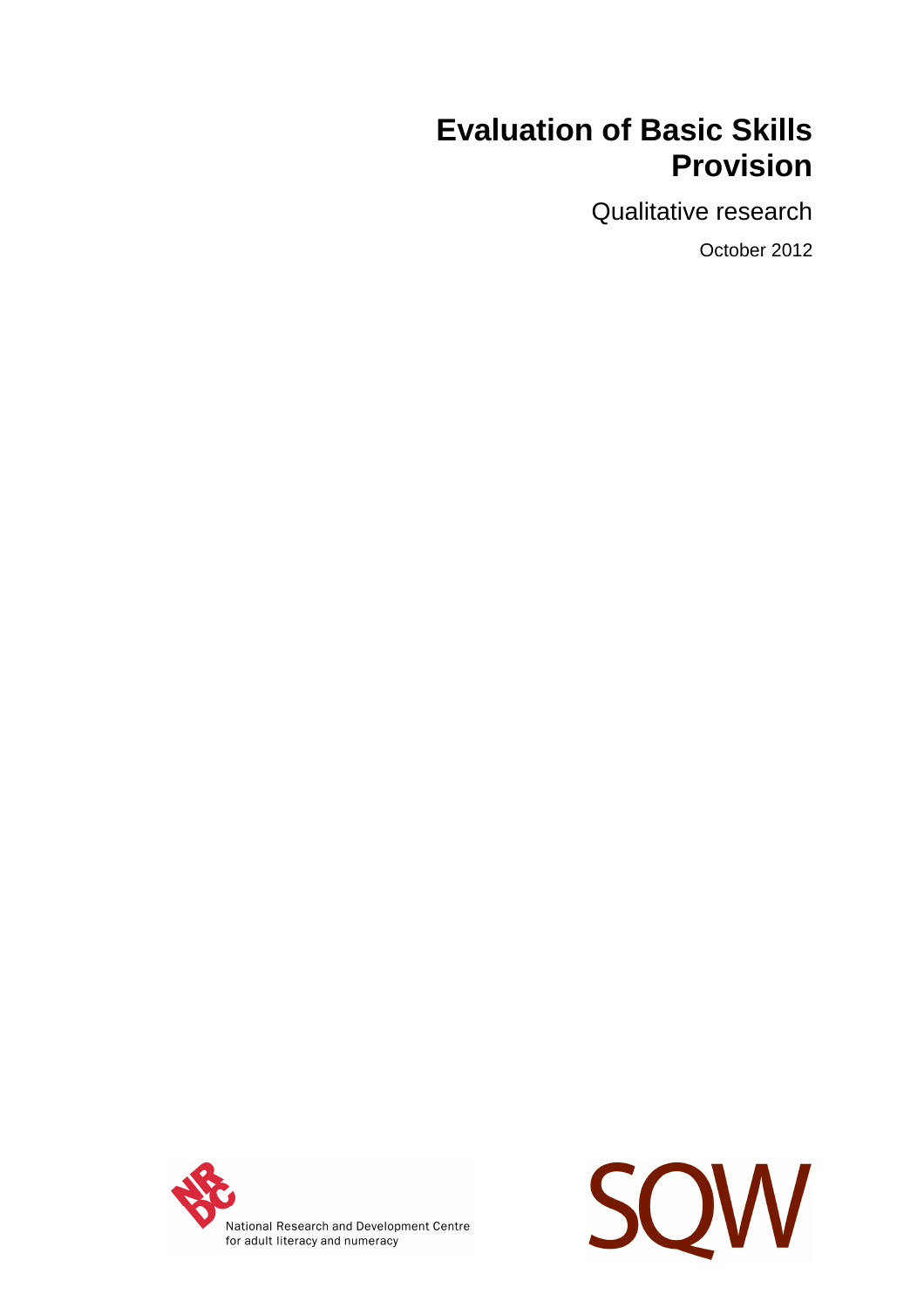# **Contents**

| Contact:     | Jonathan Cook | Tel:  |            | 020 7391 4105 email: jcook@sqw.co.uk |
|--------------|---------------|-------|------------|--------------------------------------|
|              |               |       |            |                                      |
| Approved by: | Marian Morris | Date: | 12/10/2012 |                                      |
|              | Director      |       |            |                                      |

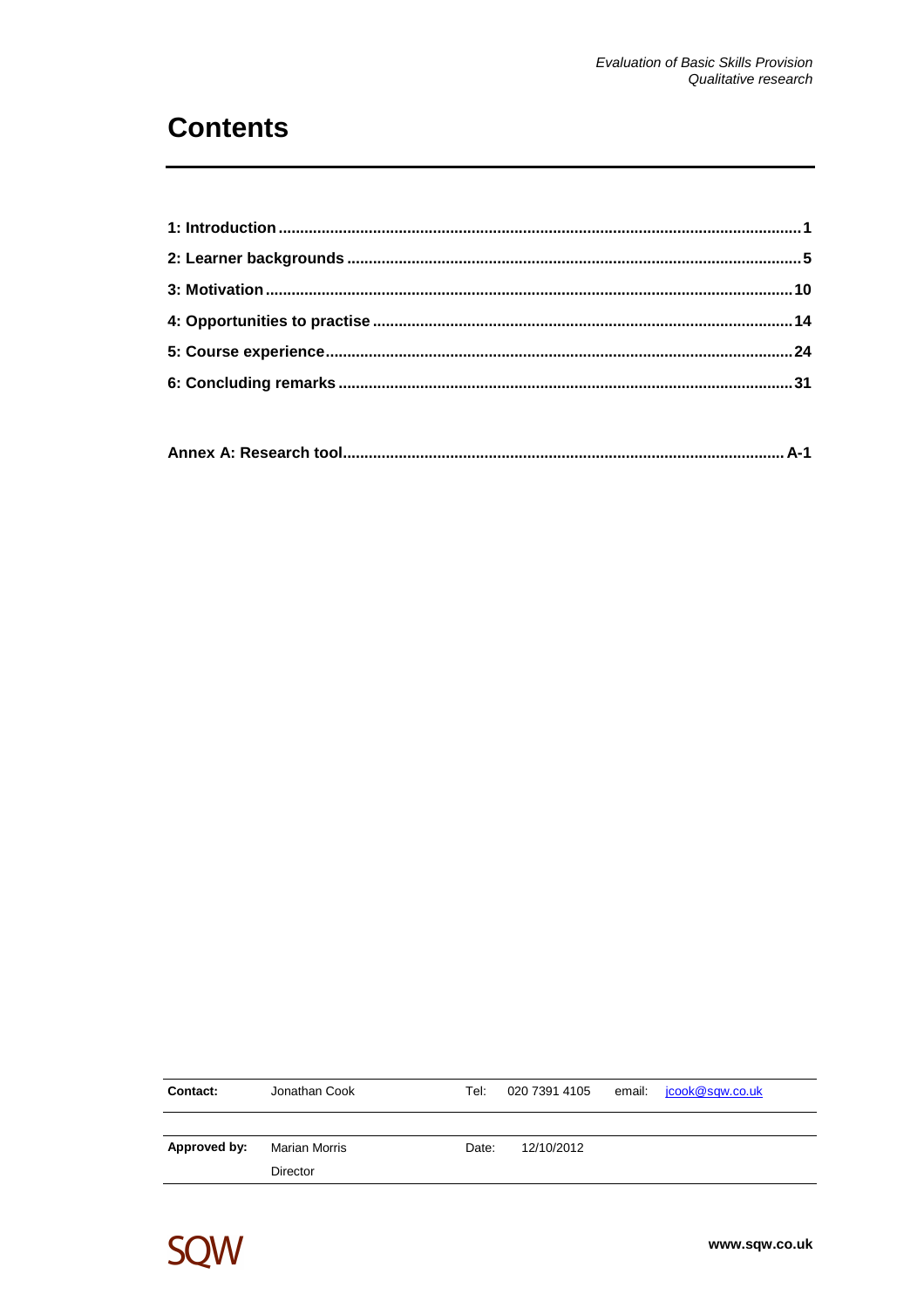# **1: Introduction**

- 1.1 SQW, in conjunction with the National Research and Development Centre for Adult Literacy and Numeracy (NRDC), GfK NOP and the National Foundation for Educational Research, was commissioned by the Department for Business, Innovation and Skills (BIS) to undertake an evaluation of adult basic skills provision.
- 1.2 The study includes a quantitative survey of learners, a review of assessment tools and methodological development to inform future evaluations. In addition, the study involved qualitative research with learners on adult literacy and numeracy courses. This report covers the findings of this qualitative research.

# Objectives of the qualitative research

- 1.3 The primary objective of the qualitative research was to **provide a detailed understanding of how learners use and practise their literacy and numeracy skills outside the classroom**. In addition, the qualitative research was designed to:
	- explore learners' experiences of their course
	- see what links learners made between practise outside the classroom and course experiences.

# Methodology

### **Stages of the approach**

- 1.4 The stages of the approach to the qualitative research were as follows:
	- **Recruitment of learners:** This was undertaken through colleges. We sought to identify and obtain the help of colleges from different locations across England. Seven colleges participated, one each from Yorkshire & Humber, the North West, the West Midlands, London and the South East, and two from the East Midlands. Colleges assisted by identifying and recruiting learners from different courses and levels of learning (i.e. Entry, Level 1 and Level 2). This helped to ensure a range of learner perspectives. Twenty-eight learners in total were recruited and interviewed.
	- **Round 1 interviews with 28 learners:** Face-to-face interviews were undertaken using a 'narrative elicitation' technique, which is an unstructured learner-led approach to interviewing (described below). These were completed on college sites to ensure ease of contact by aligning with learners' provision or other college activities. Depending on the extent to which learners engaged in the interview process, these lasted between 30 minutes and one hour.
	- **Video diaries:** Nine learners were identified during the first round interviews to take part in a subsequent video diary exercise. These were selected based on those who

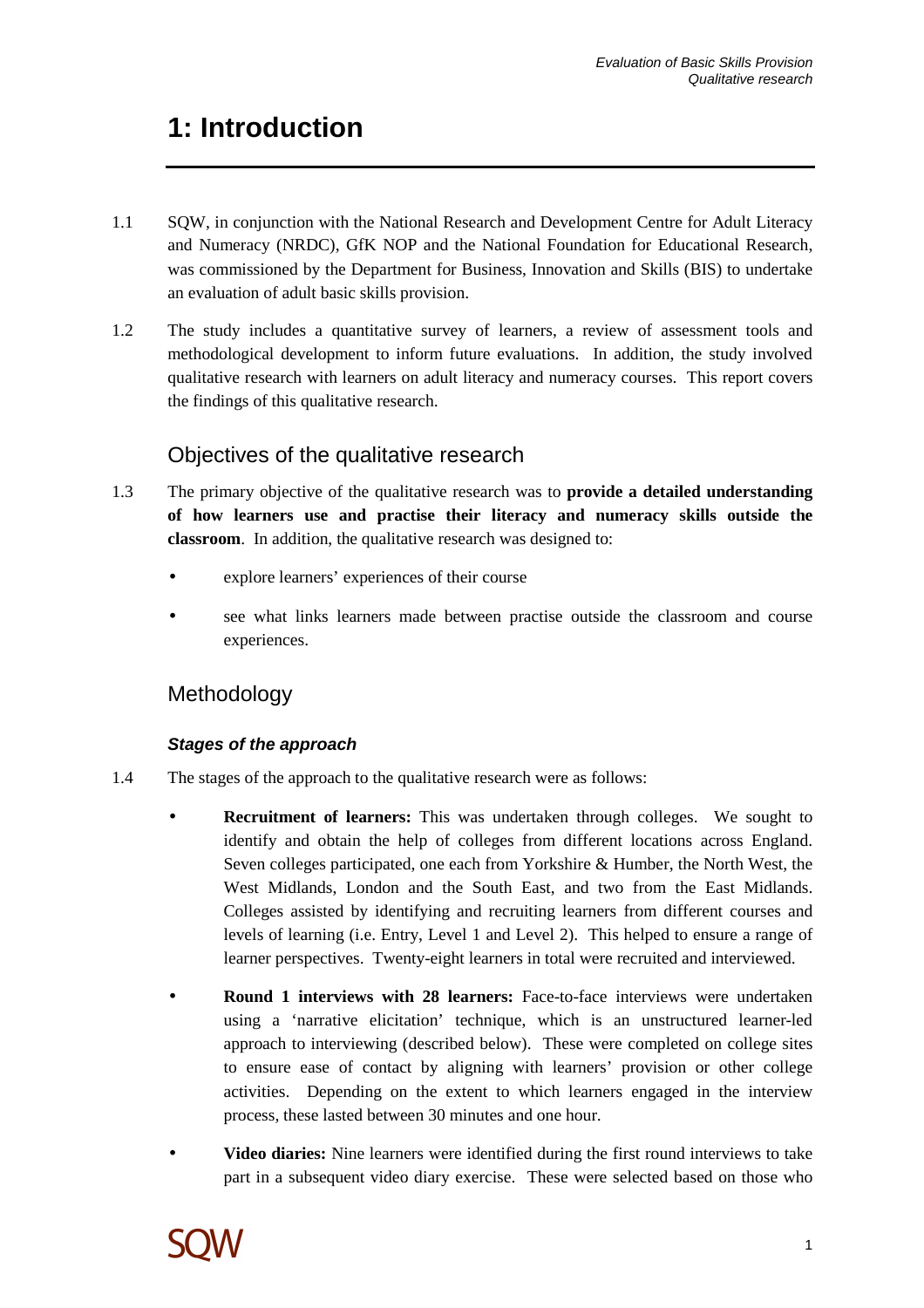interviewers felt were likely to complete a diary study over the immediate subsequent two-week period. Learners were provided with a mini video and were asked to record their experiences of practising their skills outside of the classroom.

- **Second round interviews:** We undertook follow-up visits with learners to complete second round interviews to discuss the experiences that they had recorded, how these had helped with their skills development and how they were related to their course. This deliberately followed a more structured approach to interviewing than the narrative elicitation technique used in round one. The second round interviews also enabled the interviewers to collect the video material. Five follow-up interviews were completed (four face-to-face and one by telephone). Course pressures resulted in a further second round interview being only a brief conversation, and an exchange of the video material. Due to family commitments, two interviews were not completed, though the video material was collected for one of these. The ninth learner was absent from their scheduled interview, and did not respond to any contacts; therefore we could not complete an interview nor collect the video material
- 1.5 It is important to note that the research covers a relatively small sample of adult basic skills learners (28 learners took part). Whilst we ensured that a range of learner perspectives were obtained, the findings cannot necessarily be generalised to the wider population of learners. In addition, given the nature of the narrative elicitation technique (see below), the analysis inevitably focuses to some extent on the information from those learners who were more forthcoming in the initial interviews. The study findings, nevertheless, provide an in-depth insight to the experiences and skills practice of learners.

#### **Techniques used: narrative interviews**

- 1.6 The methodology adopted for the work was quite innovative. The narrative elicitation technique is deliberately interviewee-led (rather than directive), and is designed to draw out learners' own stories without direct prompts or influence over their answers. The emphasis is on the interviewer listening, following-up on particular points in a non-directive manner. The technique deliberately avoids question words such as 'why' and 'how', which may imply a 'correct' answer. Instead, simple questions or prompts are given that focus on obtaining the learner's story, either through questions such as 'Can you tell me more about x?' or through the use of memory recall prompts over the relevant period of interest, for example asking what they did at the weekend/last week at work that may have involved reading and writing.
- 1.7 It is inevitable, however, that some interviews using the narrative elicitation technique may yield relatively little. As the approach places more emphasis on learners to lead the discussion, some shy or quiet learners may say relatively little in the interviews. For this reason we adopted strategies to promote conversation, including:
	- visual tools to stimulate discussions asking learners, for example, to develop a lifeline reflecting their experiences of education
	- a target sample size that was larger, at 30, than planned (20) as previous experience suggested that as many as one in three would provide limited data.
- 1.8 The format of the first round interviews covered the following areas:

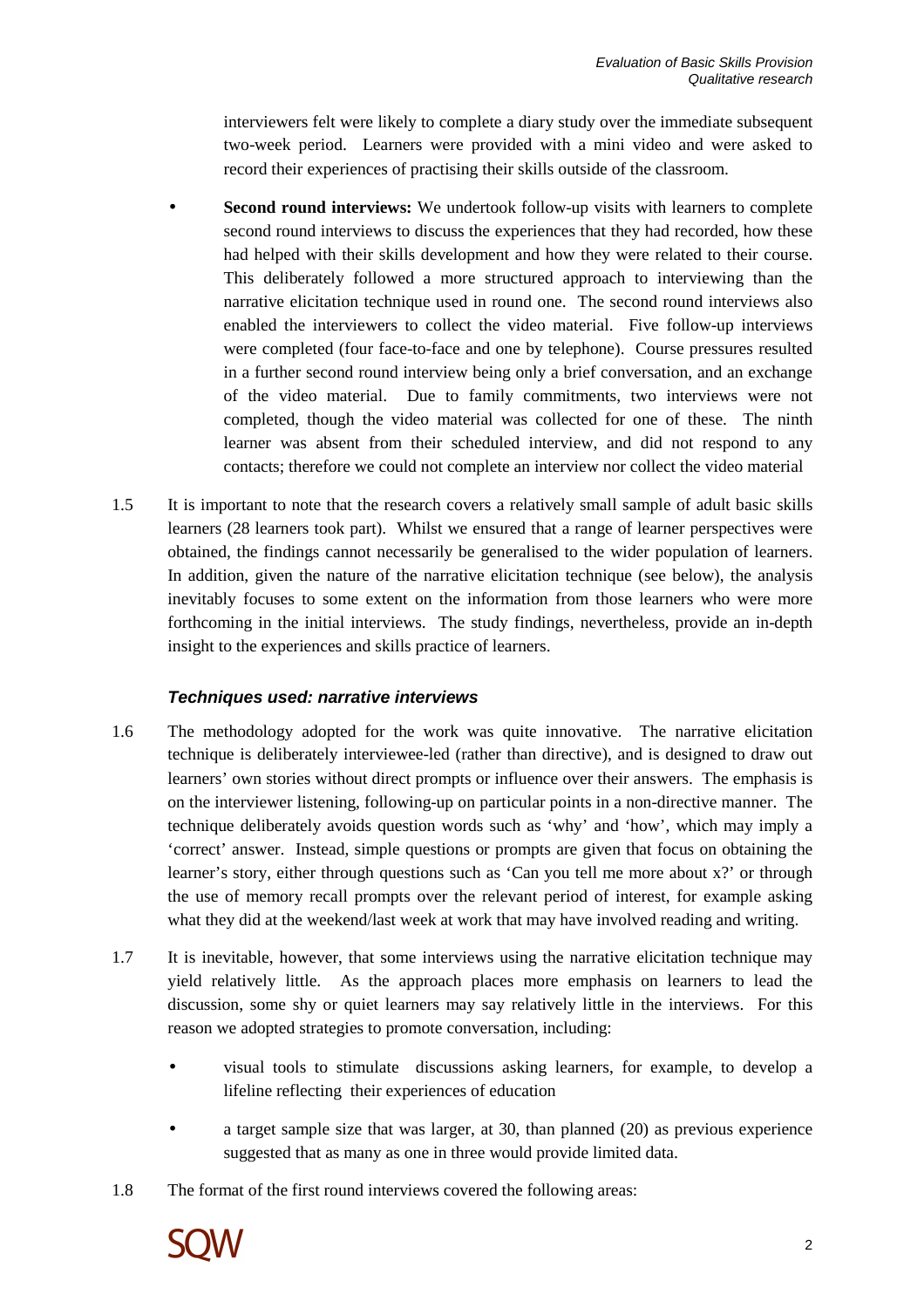- basic information on their courses, partly to obtain some key facts on learners' characteristics, and partly to help learners feel at ease in the interview
- how learners practised their skills in their daily life
- learners' education history, prompted by the use of visual charts
- learners' confidence in relation to literacy or numeracy, and how this had changed over time, again prompted by a visual tool
- an exploration of the people or organisations who were affected by learners' skills in literacy or numeracy.
- 1.9 We deliberately did not prompt for links between practise outside of the classroom and learners' courses, so that learners gave answers that reflected their experiences, and not those that may have been 'expected' because they were on a literacy or numeracy course. One of the aims was also to see if learners made links with their course in an unprompted way.

#### **Techniques used: video diaries**

- 1.10 The video diaries were also an innovative approach to capturing data on learner experiences of practising outside the classroom. These were intended to gain real-time evidence of how learners used and practiced their skills outside the classroom. Learners who were given the cameras were provided with verbal instructions on how to operate the camera and how to undertake the task. These instructions were deliberately non-prescriptive so that learners could find the best way for them individually to keep a video diary. Learners were provided with suggestions to:
	- record themself or ask someone else to record whilst the learner explained what they were doing
	- complete recordings at the end of a day, reflecting on tasks that they had done
	- collect items that were relevant to the things that they had been doing, which could assist in the follow-up interviews.
- 1.11 Annex A to this report sets out the qualitative research tool in full, including the video diary instructions that were provided verbally to learners.

#### **Techniques used: Financial Incentives**

1.12 In order to encourage basic skills learners to take part in the study, about which they may have felt sensitive, each learner received a £20 high street shopping voucher for taking part in the first round interviews. In addition, those completing the video diaries and the second round interviews were given a second £20 high street shopping voucher.

#### **Lessons from the approach**

1.13 A number of lessons were noted from the approach taken to the research. In some cases, the narrative elicitation technique meant that we got more data on learners' backgrounds and their personal experiences than we would have obtained in a more structured interview. This

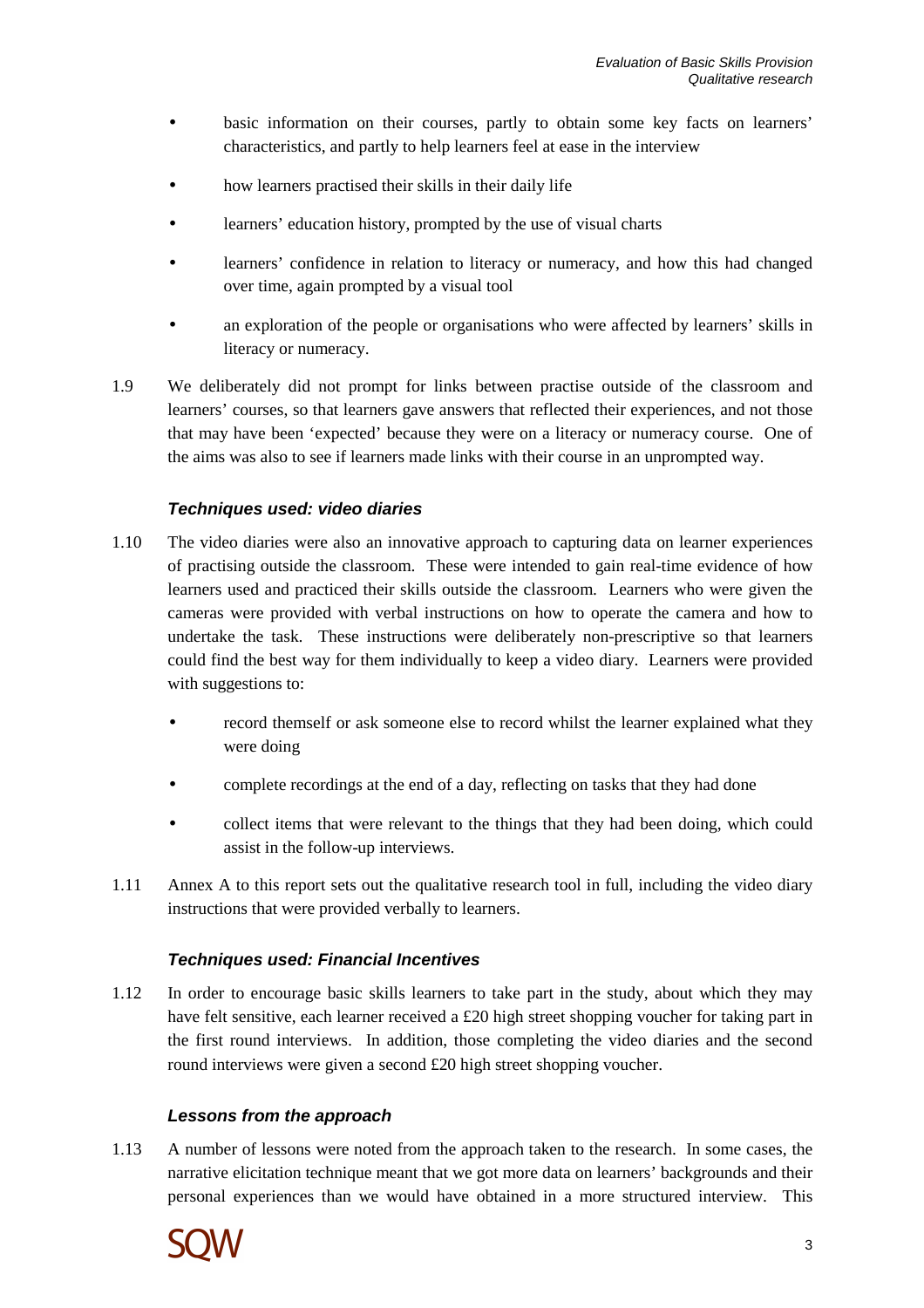provided important evidence on the individual histories and stories of particular learners, with interviewees telling us, for example, why they had not done as well at school, and what other issues (e.g. depression, alcoholism) they were dealing with (or have dealt with in the past). The approach also meant that we were able to discuss learning successfully without being focussed on the course as their subject, and so we were able to see whether learners themselves drew links with the courses. One video-diarist, in their second round interview, expressed their surprise that they had not been asked about their course in the first interview, but no one expressed disquiet that the interviews were more wide-ranging.

- 1.14 As we suspected, a small number of the narrative elicitation interviews yielded relatively little data. The use of visual tools helped to an extent, but they were not effective for all learners. Some thought that the tools were a test, while others found one of the visuals too complicated.
- 1.15 The material provided by the video diaries was mixed. Some were very good sources of data, with learners having put quite a bit of time and thought into putting them together. These provided powerful material on how they had practised, but more particularly on how their course had affected their and their family's lives. Others provided straightforward video evidence of how learners practised their skills. As anticipated, we could not retrieve all of the video diary material, nor undertake all of the second round interviews; this was partly 'research fatigue' (with one learner ignoring researcher contact) and partly because of unexpected family circumstances of learners. This occurred despite using techniques to promote participation, including arranging second interviews at the time of the first, by taking contact details and by providing the mini video as part of the incentive. However, completion of five out of nine was lower what we had hoped for.

## Structure of this report

- 1.16 The rest of this report is structured as follows:
	- Section 2 sets out the backgrounds and characteristics of learners taking part in the qualitative research.
	- Section 3 provides the evidence on the initial motivations of the learners. In addition, it sets out emerging evidence on changing motivations during the course.
	- Section 4 focuses on the primary objective of the qualitative research, setting out how learners practised their skills outside the classroom, and barriers and enablers to this.
	- Section 5 provides details on the course experience, and also the perceived effects of courses, in particular on confidence, skills and horizons.
	- Section 6 provides some concluding observations on the qualitative research.
- 1.17 It should be noted that, in this report, all learners have been anonymised; we refer to individual learners using pseudonyms.

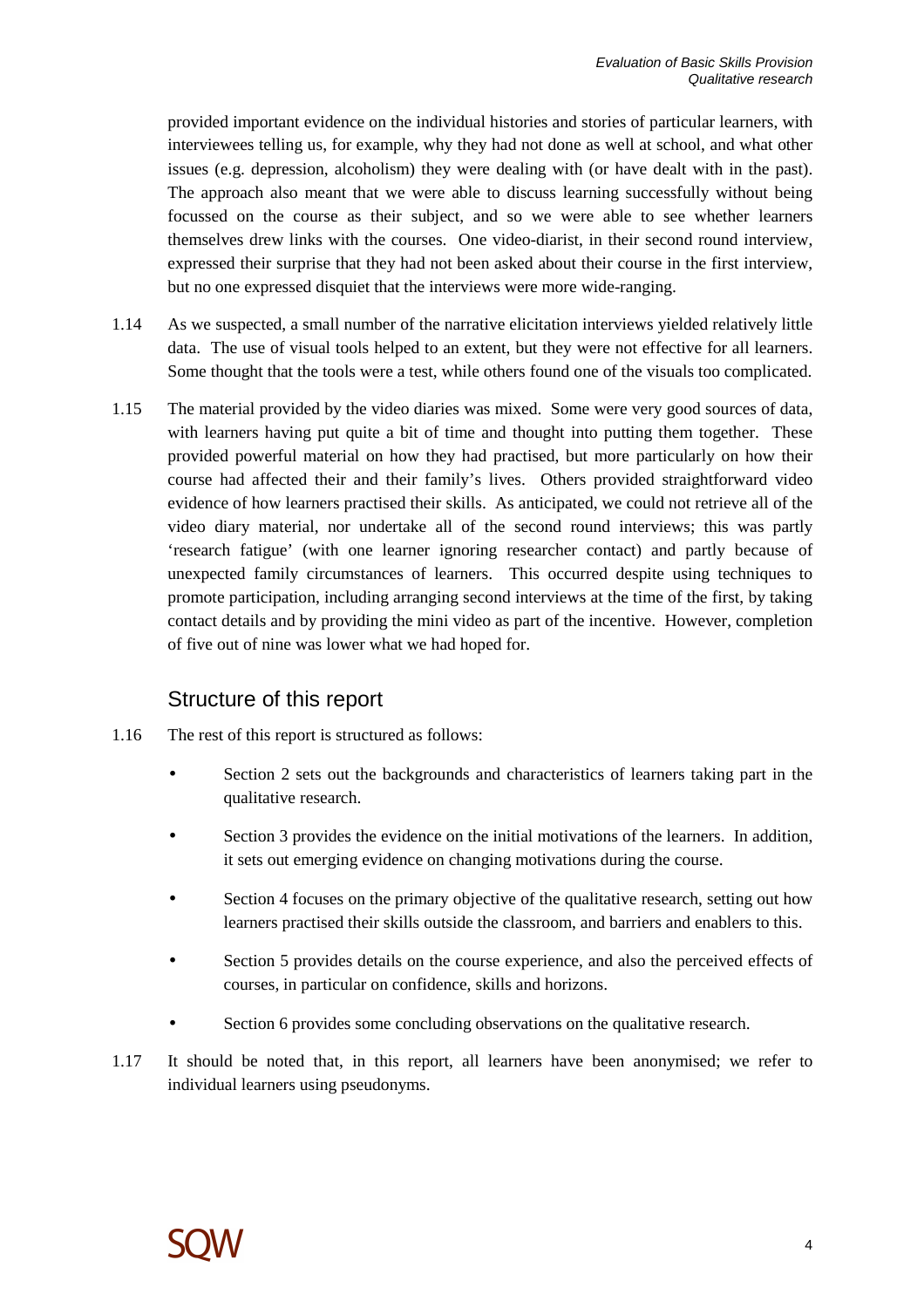# **2: Learner backgrounds**

2.1 This section looks at the characteristics of the interviewed learners and, specifically, their educational backgrounds. The important point to draw from this section is that the small sample interviewed comprises a variety of learners of different ages and with different experiences and backgrounds. The end of the section includes details of their entry points to courses.

## **Characteristics**

- 2.2 The sample of interviewed learners was split approximately two-thirds female [18] and onethird male [10]. The learners were normally studying either literacy [13 learners] or numeracy [12 learners], though a small number were studying both [3 learners].
- 2.3 Three quarters of the sample [21 out of 28 learners] had left school more than ten years ago, four had left less than five years ago and three left school between five and ten years ago.
- 2.4 In our small sample, proportionately more females started a basic skills course within ten years of leaving school than males. Of the seven learners who left school less than ten years ago, six were female (making up one third of the female sample); all but one of the male sample had left school more than ten years ago.



Figure 2-1: Number of years since learner left school by gender of interviewee (percentages show of total female/male split)

*Source: SQW Analysis* 

![](_page_6_Picture_10.jpeg)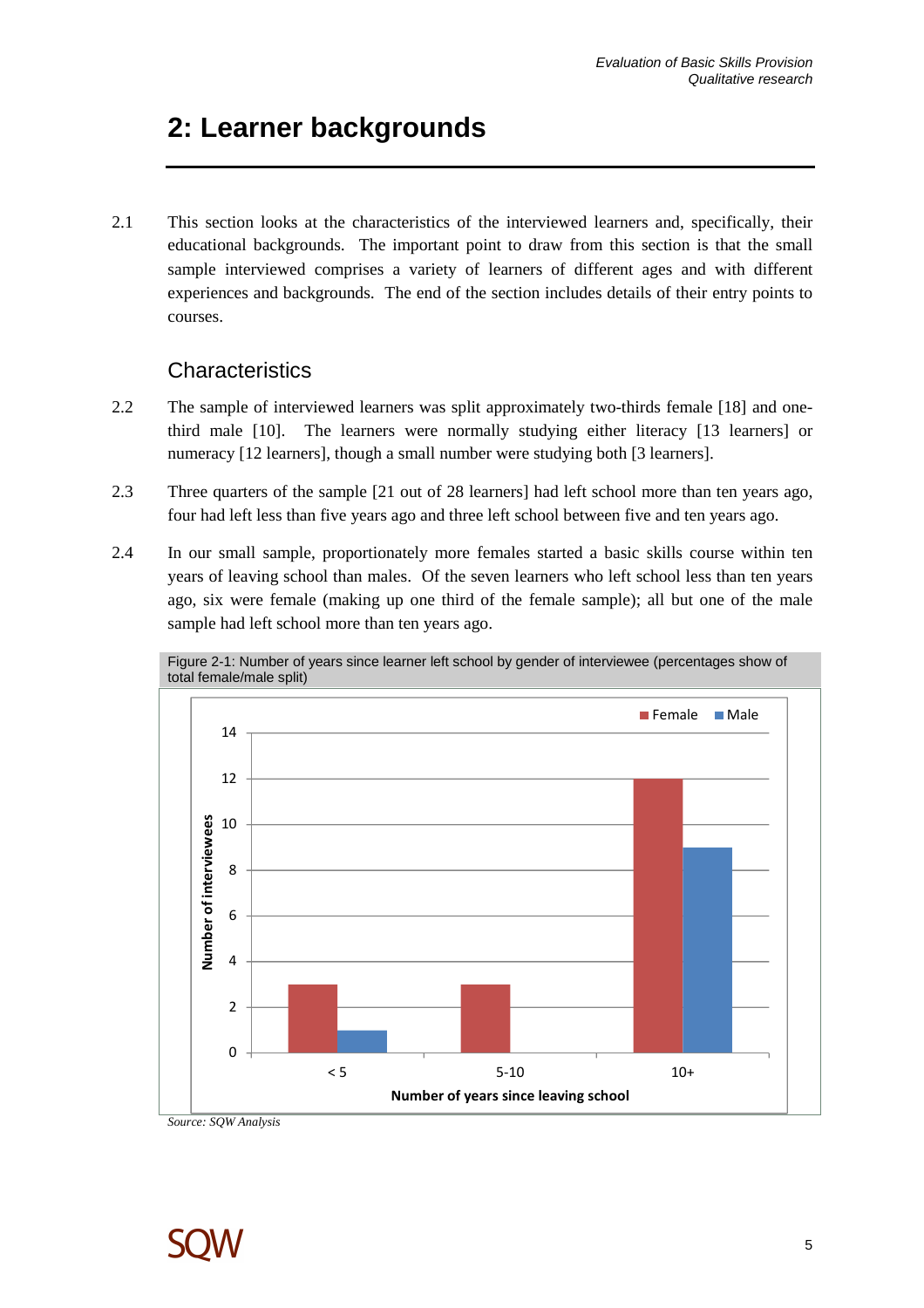2.5 Just over one-third of learners [11 learners] were studying at Level 2 with a total of 10 learners studying at Entry Level (1, 2 or 3). Three learners were studying at Level  $1<sup>1</sup>$ 

![](_page_7_Figure_2.jpeg)

*Source: SQW Analysis* 

#### **School experiences**

2.6 The learners all came from a variety of school experience backgrounds:

• Just over one-half of all learners [16] mentioned a negative school experience. Some commented on issues of exclusion, fear or dislike of examinations, episodes of bullying, apparently indifferent teachers and the use of learning styles that they could not relate to. Jessica, for example, said that she did not get on well because school made her feel "like an idiot". Geraint and Alistair reported negative experiences, feeling felt that the necessary support was not there for them. These two learners also recognised that they themselves were partly to blame for not attending or not caring. .

> *"There weren't much help at school to be honest. But I think it were my fault, half of us didn't want teaching in them days. They just sort of didn't bother. They just wanted them who did well… I'm not blaming teachers, it's obviously my fault as well for not wanting it."* (Geraint)

> *"I didn't attend school as much as I should have done, and teachers at school then just saw I didn't care in a way, all those who couldn't read and spell properly they put in another class"*  (Alistair)

• Just over one-fifth of the learners we spoke to felt that the school system at the time had not worked for them due to lack of appropriate support or disruptive classroom

 $\overline{a}$ <sup>1</sup> Note that we interviewed one learner who was studying at Level 3. Whilst strictly out of the scope for "basic skills", this learner had previously studied a basic level course.

![](_page_7_Picture_11.jpeg)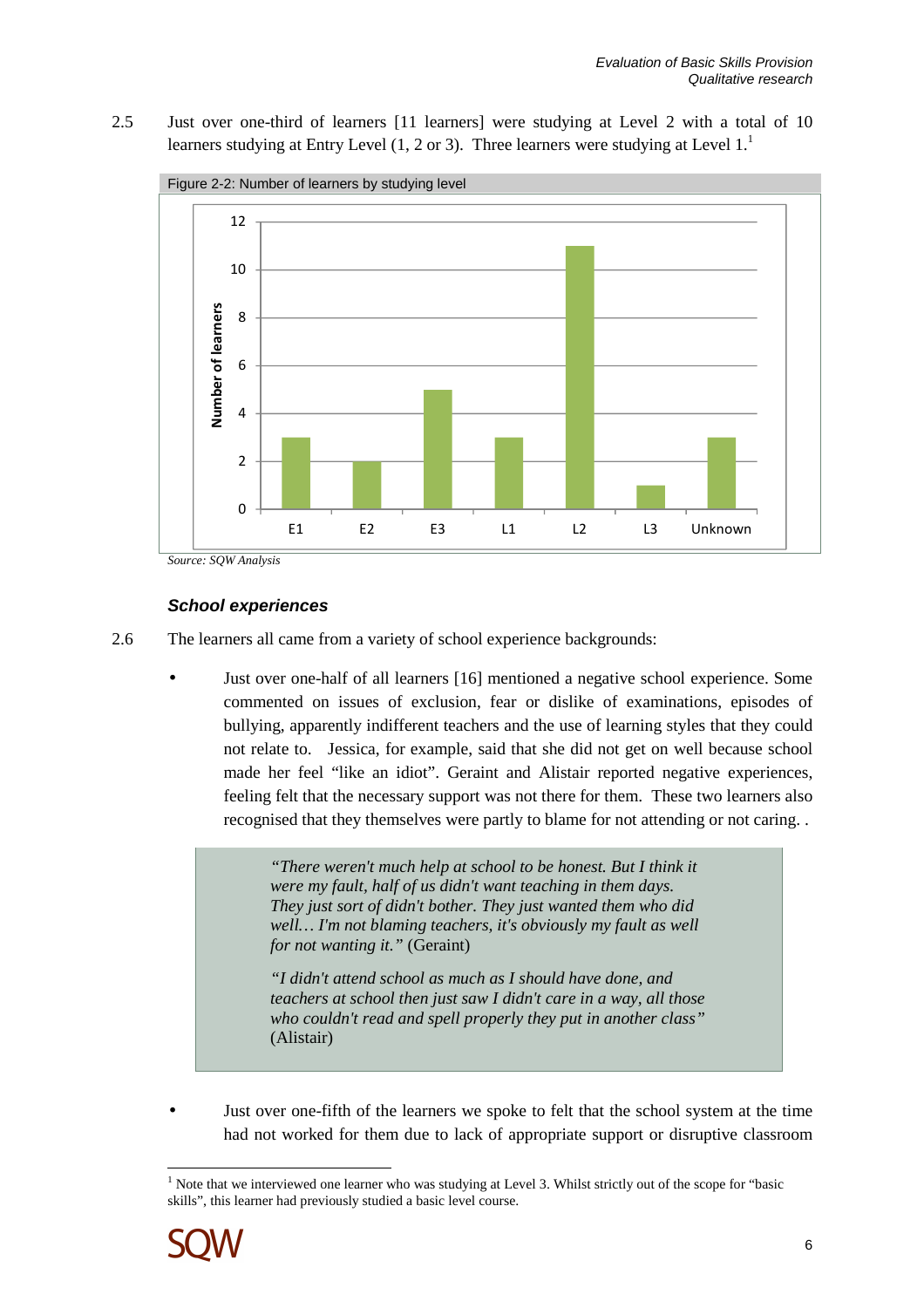environments. Both Jessica and Nicola found their school experience had not worked for them as teachers were unable to give them the attention or explanation they needed. These two, however, along with a number of other learners, appreciated and described the benefits of basic skills courses with smaller classes where students all had the desire to learn and to get the most out of the courses.

*"When I was in school I didn't get to grips with things….you're in an environment where you're in a large classroom full of maybe thirty children and one teacher, and I just felt that the teachers weren't able to give me the time and attention that I needed."* (Nicola)

*"I had some nasty teachers, they didn't explain things to me properly."* (Jessica)

- Four learners had been fairly successful in their educational career but had found literacy or numeracy particularly difficult. They now had a desire to get to grips with the subject or had reached a point in their career path where their lack of skills were providing an embarrassment at work, at home or in social situations.
- 2.7 Just under one-third [8] of learners' life paths had precluded their continuing education due to teenage pregnancy, emigration or home circumstances.

### **Education histories**

2.8 Learners' views (summarised in visual learners' trajectories)<sup>2</sup> suggested that, across the sample, their experiences of overall education over their lifetime had generally improved. Each learner had their own education story to tell which had brought them to the course. Around one-half [14 learners] of the learners' experience of education had been a mixture of ups and downs and had not always been constant. Laura mentioned being bullied at school which was a low, but said that life had improved, and was on "an up" since being at college. Dani had experienced some ups and downs during her education experience: she also mentioned periods of stability, however, where her learning experience had been "okay". Just under half [12 learners] talked of education experiences that had involved some kind of ongoing improvement over their life. Only two learners talked about their educational trajectory as a constant process, without any notable peaks or troughs over time.

> "*What you do is you learn and sometimes you're like, "I'm not quite sure," so you go down and then you try to pick yourself up again, you go up and then you have like this straight line and you're fine, you're fine, and you're like, "Oh my God I can't do it," you go down again and then you go up. So that's me, mine* [my pattern] *is like up, down and up and stable, it goes stable a little bit, and then I start shaking again and go down again. So that's how I learn*." (Dani)

<sup>&</sup>lt;sup>2</sup> See questions 7-9 in the research tool that is reproduced in Annex A.

![](_page_8_Picture_10.jpeg)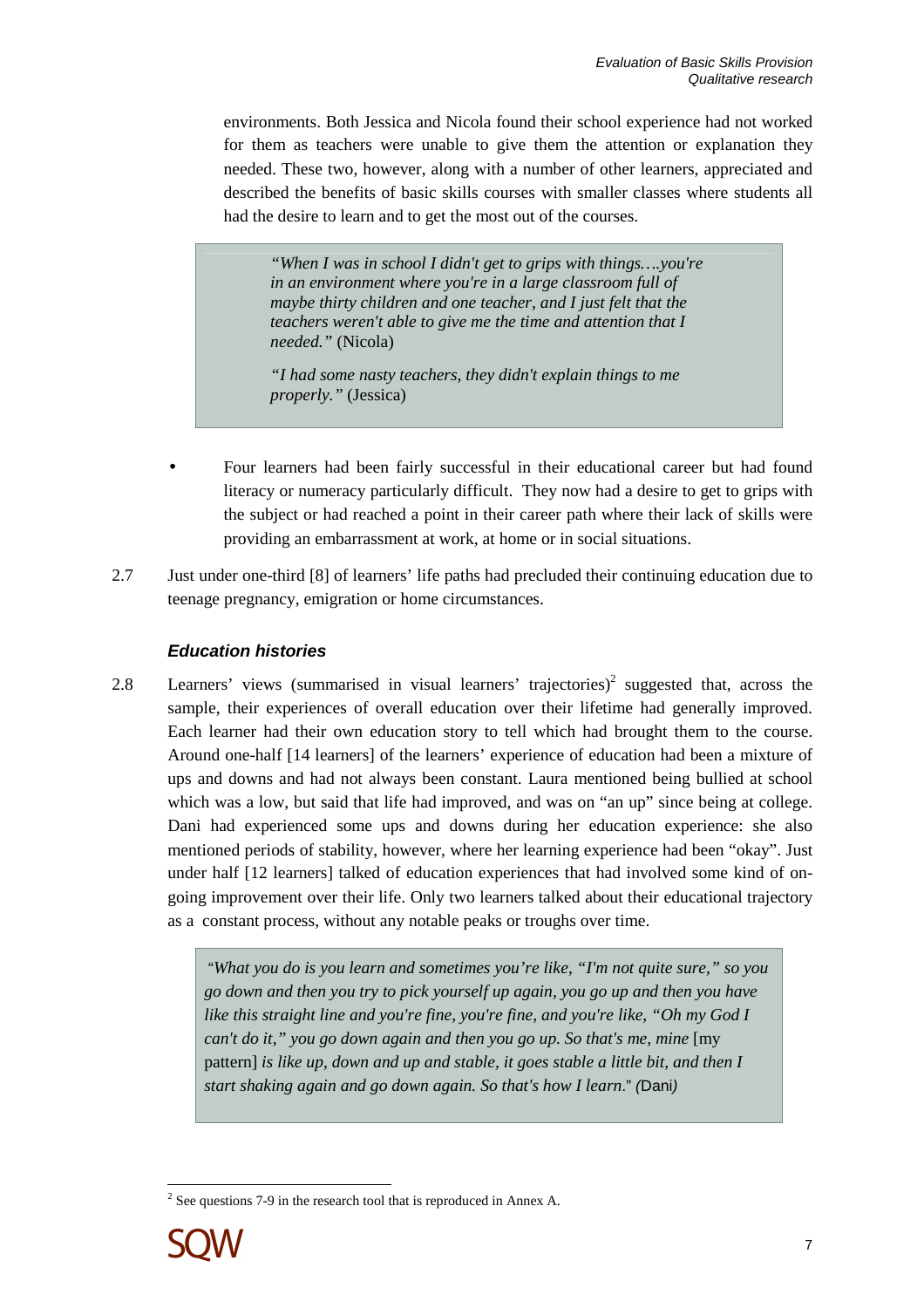- 2.9 In relation to learning literacy or numeracy skills, specifically, the results were more varied. Although following different routes, 22 learners said they had experienced an improvement overall over their lives. Two learners said there had been neither improvement nor decline and only one learner said that there experience had been negative (the trajectories for three other learners were not captured).
- 2.10 Every learner who responded to a discussion about their education trajectory over the last six months [26 learners], however, commented on a positive, improving experience.

*"I have had my ups and downs, and now I seem to be going up…Because I feel that I've improved more at college than school."* (Laura)

# Entry points

2.11 As may be expected from a sample of learners from different backgrounds, learners' entry points to the college and course varied. Whilst personal motivation was the main entry point for nearly one-half of learners interviewed [13 learners], Figure 2-3 shows the variety of other primary learner entry points onto the basic skills course.

![](_page_9_Figure_6.jpeg)

*Source: SQW Analysis Note: Launchpad is a course for single parents.* 

2.12 To summarise and aggregate the different referral points, learners who sought out the course on their own accounted for just under half [13] of the interviewees. Referrals to courses

![](_page_9_Picture_9.jpeg)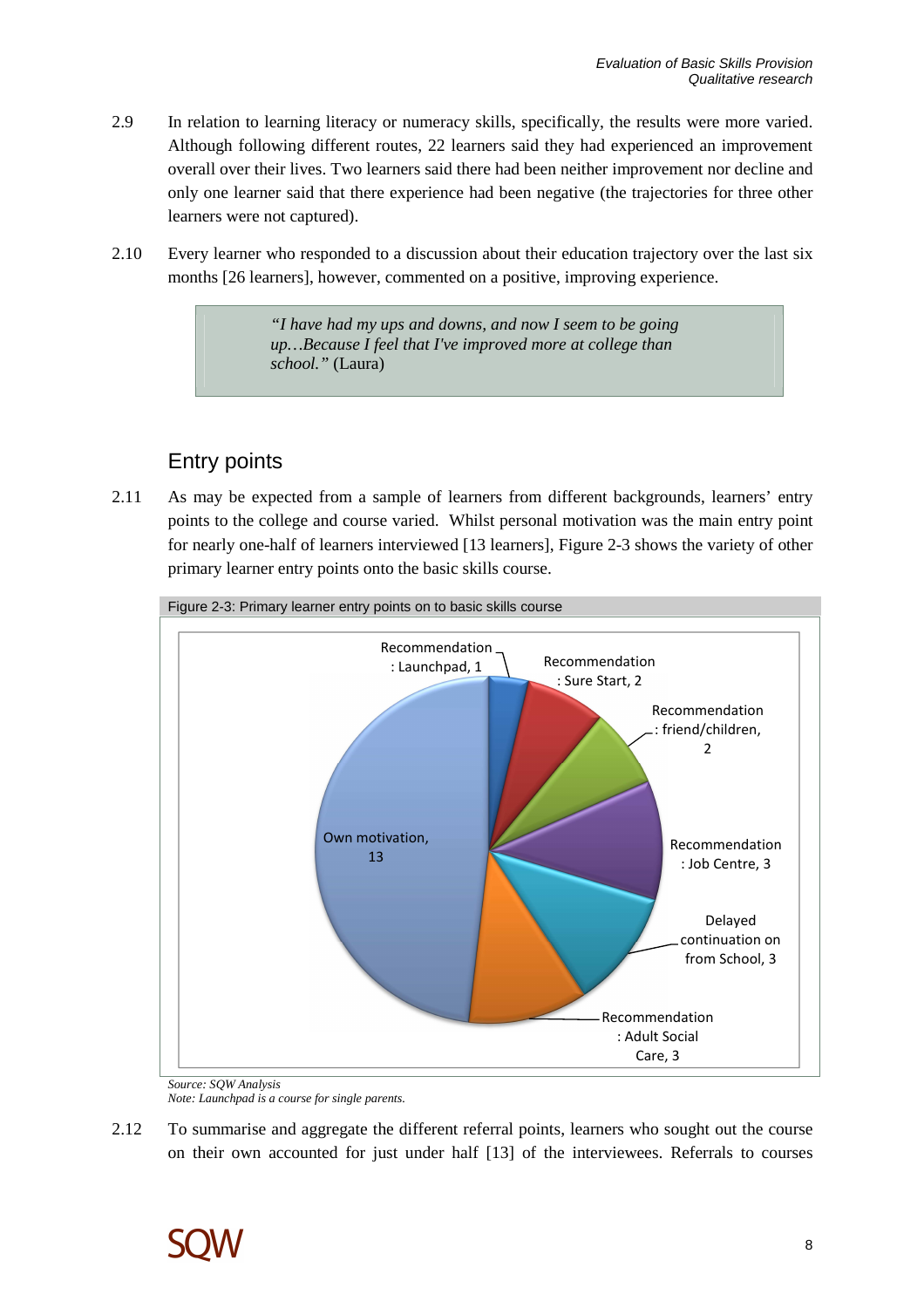through other means such as recommendations from family and friends or other institutions such as a probation team or the Job Centre accounted for half of learners [14].

> *"I went to Jobcentre - they told us there, that you can- there's a course at college. And I didn't know…. there's a lot of people out there like me who didn't know that you could come to college. I didn't- I just thought there were like English classes and not- not learning."* (Geraint)

2.13 Of particular interest are the numbers who were referred through Adult Social Care; these accounted for as many of the learners as more traditional routes through the Job Centre or a delayed progression from school.

### Summary

- 2.14 This Section shows the variety of learner backgrounds within the sample for this qualitative research. Whilst just over one-half of learners mentioned a negative school experience, others were more favourable. Some noted that perhaps school did not provide the right environment for them to learner, and a small number of learners actually reported successful school careers. What was notably common across the learners interviewed was that, over their lifetimes, almost all learners characterised their education and training experiences as having ups and downs. For most, the overall trajectory was one of improvement.
- 2.15 The referral routes onto the courses were broadly split in two, with just under one-half indicating that it was their "own motivation" that had led them to the course and the remainder receiving a recommendation. The sources of recommendations varied, including some that may have been less expected, such as adult social care services.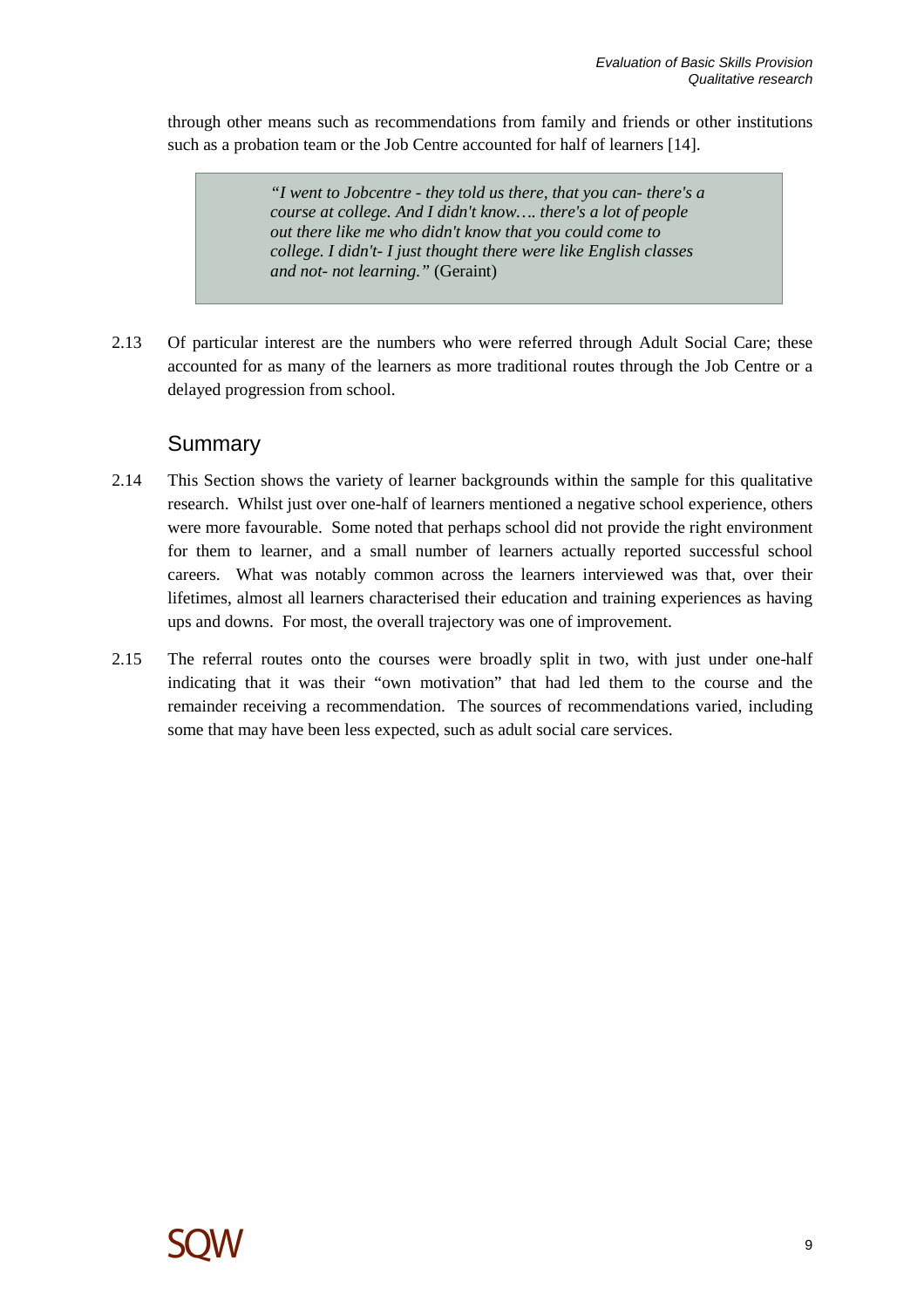# **3: Motivation**

3.1 This section discusses the motivations of learners focussing on why learners initially wanted to take part in their course. From the evidence, there are also some findings emerging about changing motivations, as learners take part in courses, and the course effects on their personal horizons. Given the particular scope of this qualitative study, we have not examined in detail changing motivations and horizons, though we identify some of the key messages.

## Initial motivations

3.2 Initial motivations for enrolling onto their literacy or numeracy course varied between learners, who each had their own story to tell on what had led them to apply for the course. Figure 3-1 shows broadly the different categories of initial motivations learners gave for entering onto their course. The most common initial motivation, for just over two thirds of learners, had been job/career-related, that is, to acquire the skills or qualifications they needed to help them with the continuation of their current educational path or to apply for a new career.

![](_page_11_Figure_5.jpeg)

*Source: SQW analysis* 

3.3 In addition, just under one-half of learners stated their motivation was self-improvement and to feel more competent with words or numbers [13 learners]. For at least one learner (Chris), the motivation was linked to the possibility of going on to higher education. For others there was a more direct career link, whether for the future (Nicola), or to enable progression in their current career (being allowed to use the till, or working more closely with customers).

![](_page_11_Picture_8.jpeg)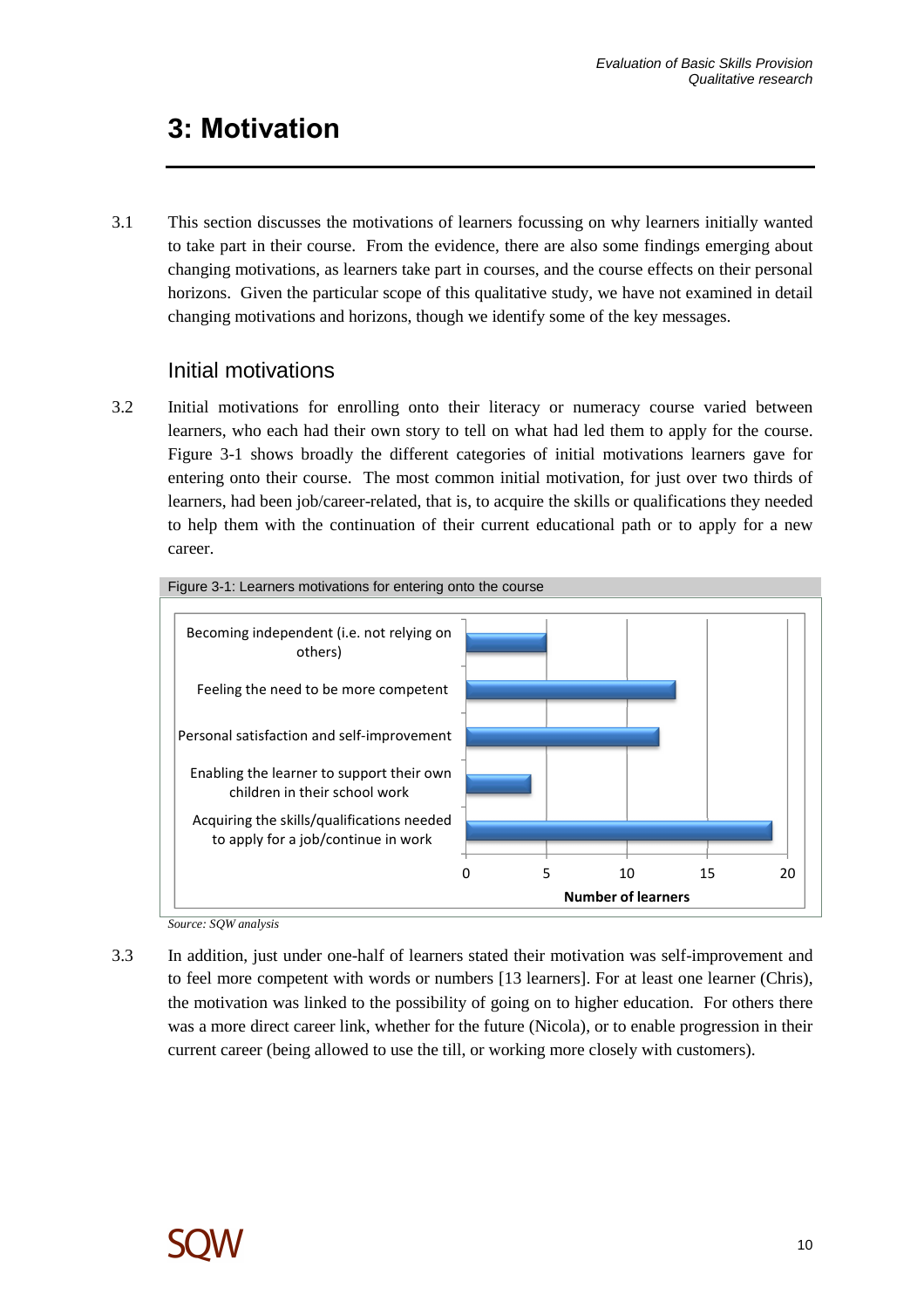*"The main reason I took the course is to enter to the higher education. That was my main reason. Self-improvement is like about twenty per cent of my- you know, encourage me to do it. But the rest of it, the rest eighty per cent is my- to go for higher education." (Chris)* 

*"I decided that I want to go into being a teaching assistant and being a teaching assistant would mean that I would have to use maths." (Nicola)* 

3.4 For many of the learners, motivation was a combination of competency and career progression. Bradley, in contrast, simply stated that he wanted to improve himself in order to have a higher standard of living.

> *"I want to have a good job, I want to have a good house, good money, and I know that I've got it in me to do it."* (Bradley)

3.5 As shown in Figure 3-1, there were also primarily social or personal motivations for taking part in courses. Five of the learners were motivated by gaining personal independence. Four of the learners, like Geraint, identified their children as motivation to improving their literacy or numeracy skills, because the course would improve their ability to help children with school work.

> *"I feel it's a father's duty to help their children. I've helped them but when it comes to written, either me wife's done it or computers… they've come out really well as children, I'm glad. I didn't want 'em to be like me... My wife's done paperwork for 'em if they needed it."* (Geraint)

#### **People affected by their skills**

- 3.6 Family, friends and work colleagues or customers were listed by learners as important in underpinning their motivation for taking part in the courses. Related to this, we asked leaners to identify which people in their lives were most affected by their skills in either literacy or numeracy (see questions 17-19 in the research tool, which is reproduced in Annex A).
- 3.7 While five leaners identified themselves as most affected, the majority of leaners [18] put family members as those most affected by their skills, including Saskia who said her son was the most affected: *"my son…I can be able to help him in homework".* Less central, but also important to many learners were friends, classmates, tutors, and work or interests. For example, Saskia mentioned her friend who had been positively affected by her own improving skills, because her friend had encouraged her to get involved in the first place. This had resulted in Saskia encouraging her to try and improve her skills: "*My friends- I'm telling them- one of them was telling me she's doing fashion and I told her why not come back and learn literacy and numeracy.*"

![](_page_12_Picture_10.jpeg)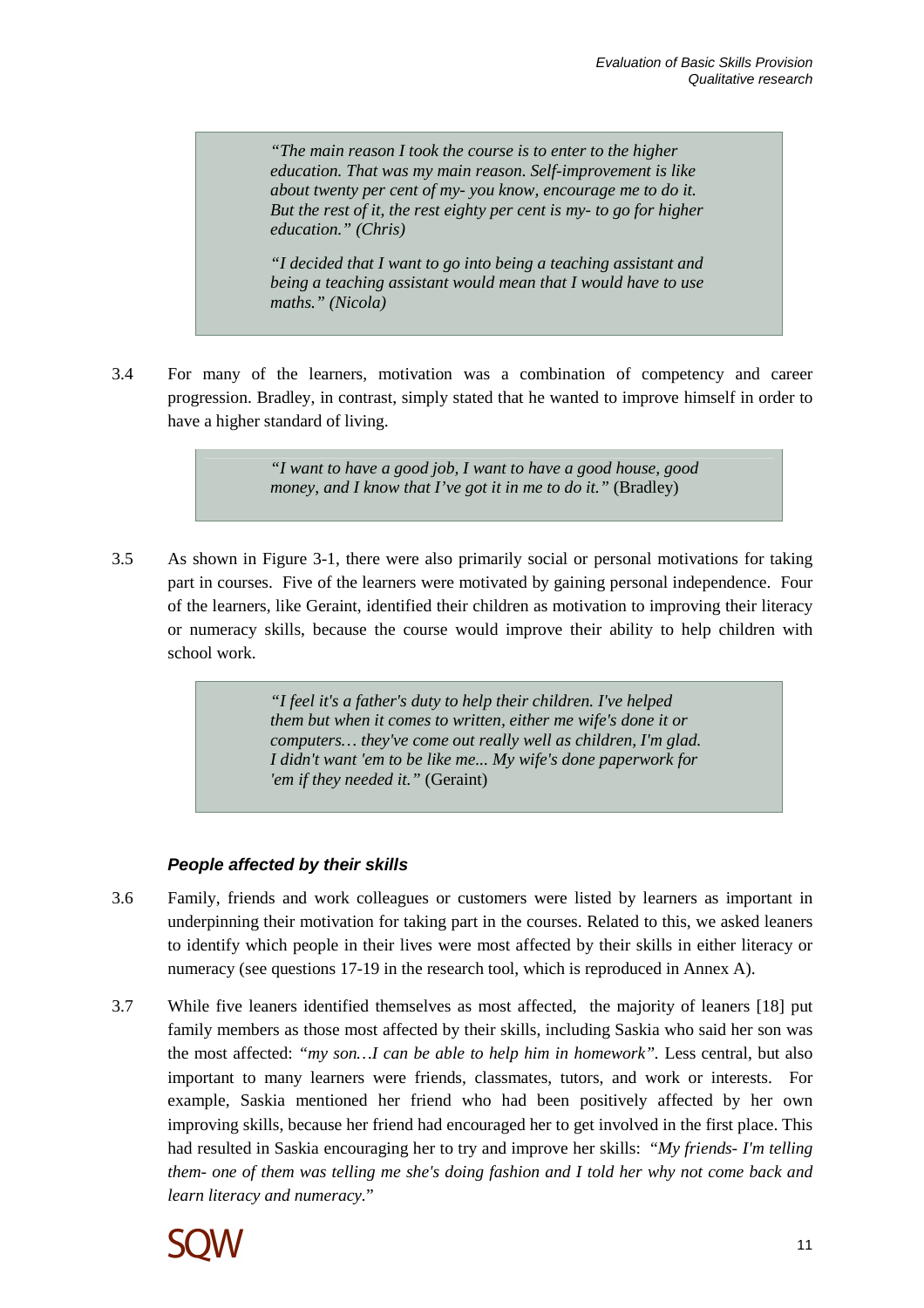3.8 Though some identified friends and classmates as most affected (i.e. in the central circle), there were a couple of exceptions who identified personal interests (one indicated "poetry" and one indicated "church group") or work (one citing "benefit office staff") as being the activities or people most affected by their skills.

# A process of changing motivation and expanding horizons

3.9 Some of the interviewed learners had experienced a process of changing motivation through the course. For some learners, pride in their achievements to date appeared to motivate them towards further courses or had contributed to increasing their ambition. Jessica mentioned her own self-doubt before passing the exams, which had led to self-recognition of her achievement.

> *"I've actually passed the exams, which I didn't think I would, but I did. And a pat on the back for myself for that. I'm working my way up, I have done well"* (Jessica)

- 3.10 For others it had prompted them to take stock of both their social life and their work life, seeing that they could do more on both fronts. Some learners had realised that their initial motivating idea might still be a little further into the future, with Chris recognising that a degree was going to need a lot more work to reach than he had originally anticipated. Positively, and rather than prompting drop-out, this realisation had spurred him (and others) to continue their course – and indeed do more, which contrasts with many of their earlier school experiences.
- 3.11 One quarter of the learners [7 learners] had joined the course to improve their reading, writing or numbers skills and had then developed the motivation to continue with additional courses. Bradley, for example indicated that he now wanted to go on to university and further his education. For learners with this type of ambition, this was not just because of the potential economic benefits relating to career or job prospects, but also because they had found that they enjoyed the learning environment and could see the personal benefits it was bringing them (such as the social aspects of being on the course).

*"I think I'd be a force to reckon with if I went to university and got a good education. So that's what I'm planning to do, and I've got the drive."* (Bradley)

3.12 Being on the course appeared to have sharpened or broadened most learners' foci and horizons. Many initial motivations were enhanced, whereby the new skills were linked to higher level jobs or promotions, not just getting by in work. Section 5 of this report looks at the evidence on the effects of courses on learners' horizons. Before that, however, we look at the opportunities learners had to practice their skills.

![](_page_13_Picture_9.jpeg)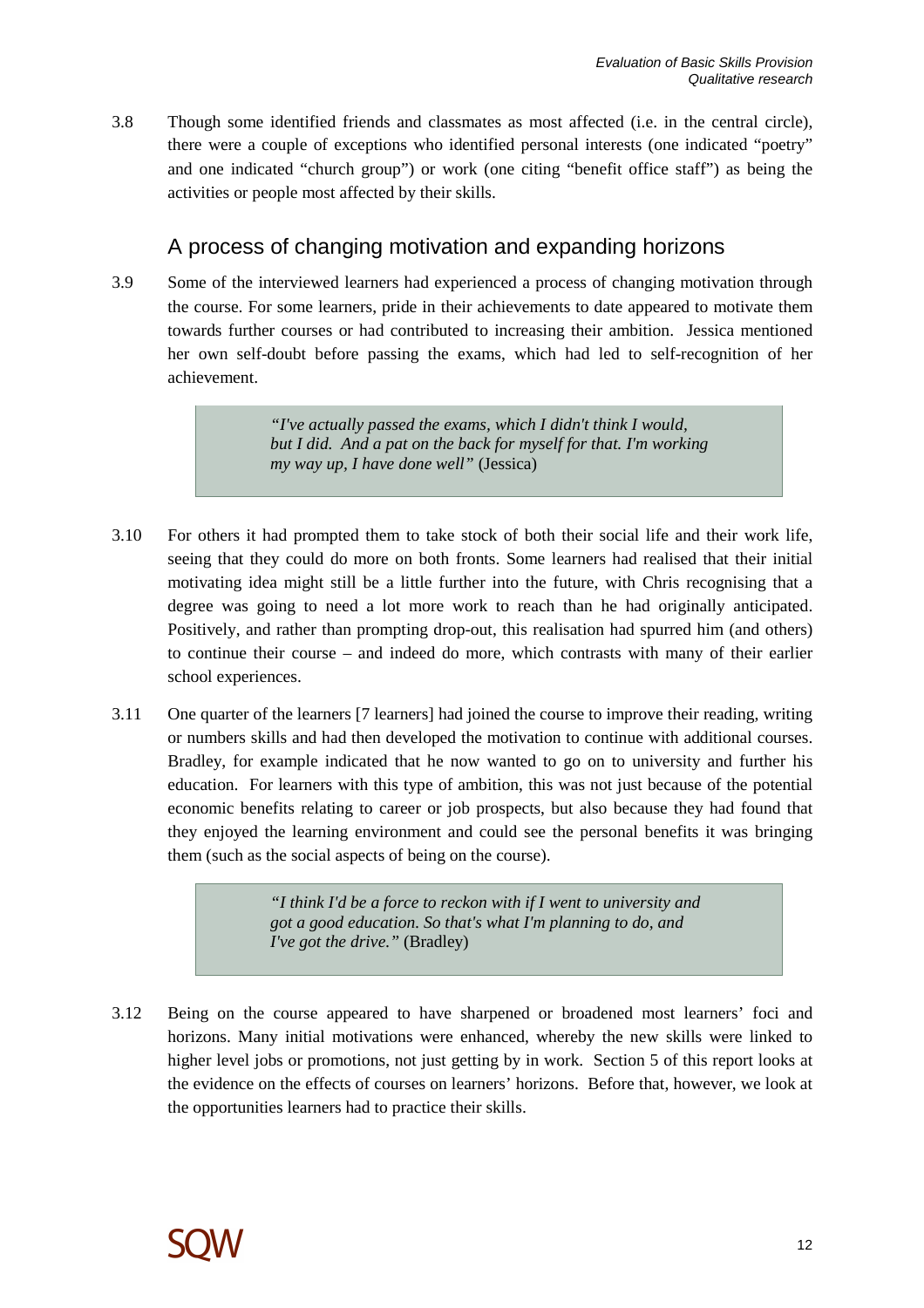## Summary

- 3.13 As we found with learner backgrounds, this Section has shown that there was variety in the initial motivations of learners. The most common were associated with career-related goals, improving one's own competences or a combination of the two. However, there were a number of learners for whom the initial motivation was personal or social, including developing self-reliance and independence, or being able to provide more support and help to the family.
- 3.14 The research found that there was some evidence to suggests a process of changing motivations as a result of the course. For example, pride in what had been achieved already was prompting greater ambition, and in some cases had resulted in enrolment in further courses. In addition, the course was resulting in learners taking stock of both their work and their personal lives, and highlighting to them that they could do more on both fronts. Section 5 takes this further by looking at the evidence on the effects on learner horizons.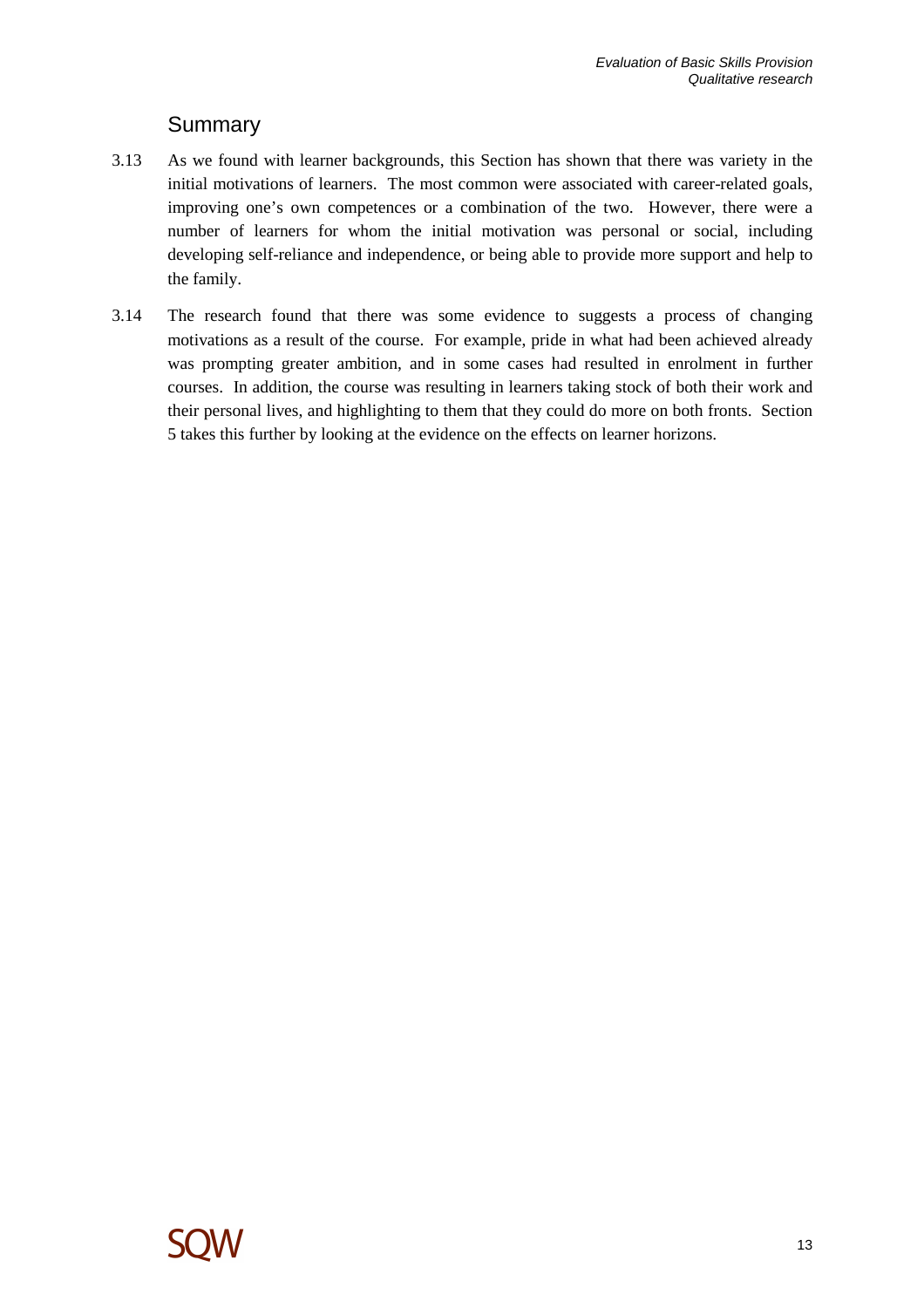# **4: Opportunities to practise**

# Opportunities to practise: settings and contexts

- 4.1 This section assesses the evidence on the opportunities to practise. In their interviews, respondents spoke of practising their literacy and numeracy skills in a range of settings. Chief among these were home and work. At home, for example, learners spoke of reading bills, reading and writing letters and emails, and helping children with their homework. At work, they reported filling in paperwork, working the till, and helping customers with calculations. Depending on the type of job the learner had, work could either provide opportunities to practice literacy or numeracy, or be a barrier. Social life also provided an important context for literacy and numeracy practices, and learners spoke of getting extra opportunities to practise at (or because of) college, for example, by helping others with their coursework or by completing homework.
- 4.2 Within these varied settings, learners reported a broad range of activities. Reflecting on their improved skills and confidence, learners spoke of a range of different types of practises, both old and new. These practices fell into the following categories:
	- Completely new activities
	- New practices within old activities
	- Old activities done with more skills and confidence.
- 4.3 We have used these three categories to structure this section, and within each draw out the different settings or contexts (i.e. home, work, daily/social life). These demonstrate how the course has enabled learners to develop new skills, and improve existing skills, with subsequent effects on their home lives, social lives and with respect to work. We also explore the evidence on enablers and barriers to practising, and examine the extent to which learners made links between how they practised and their courses.

## Completely new practices

- 4.4 Some literacy learners reported reading as a completely new practice. For example, Alistair said that prior to her course, she never picked up a book to read, as she struggled too much. Since beginning her course, she now did some reading for pleasure. Writing was also cited as a completely new practice. Laura said that, throughout her adult life, she had wanted to send postcards to family members when she was on holiday. However, she lacked the skills and confidence to write these postcards, so never did. Now that she was taking a literacy course, she said, she sent postcards any time she went away, even if just for a weekend. Because of her course, she had achieved a long-standing goal.
- 4.5 Several numeracy learners said that they now routinely did maths, whereas they used to avoid anything to do with figures. For example, Saskia said that, prior to her numeracy course, she lacked the confidence and competence to help her teenage son with his maths homework; therefore, she left this task to her husband. Since beginning her course, however, she had

![](_page_15_Picture_12.jpeg)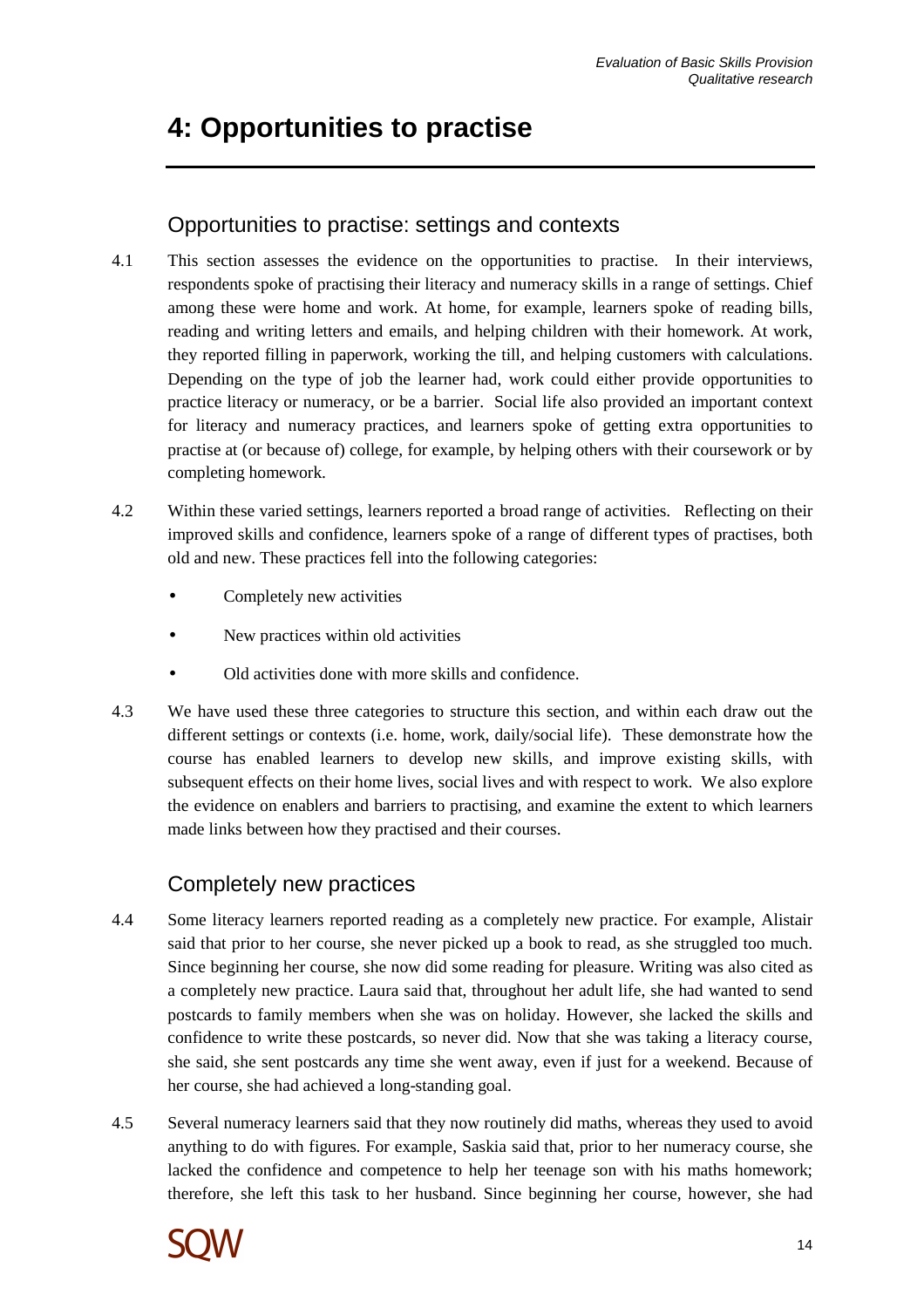fallen in love with maths, and now was ready and able to help her son. More able, she noted with some delight, than her husband. Several of Saskia's video diary clips focused on her son's maths homework, with her helping him work through a range of problems.

- 4.6 Because she was studying numeracy while her son was still relatively young, Saskia was avoiding the fate of another numeracy learner, Charlotte. Despite being educated to A-level standard, Charlotte said she had always been very poor with numbers. This meant that, when raising her three children, she had felt unable to help them with their maths homework, which was something her husband had to do. Other learners spoke of their pleasure in now being able to read and calculate their household bills themselves, rather than leaving this task for their partner.
- 4.7 Learners also reported engaging in new "real-life" activities that made a real difference in their families' lives. For example, Sophie was now able to help family members with benefit claims. Another learner, Heather, had a disabled son. Heather devoted considerable and time and energy writing formal letters to various council departments advocating on his behalf. As she put it, *"my son has become my homework"*. For both of these women, literacy courses had provided not just better skills, but an expanded capacity to participate in civic and political life. Without the improved confidence and competence gained through their courses, neither learner would have been as capable of addressing imperatives in their lives and the lives of their families.
- 4.8 Learners also spoke of engaging in new social activities. For example, Jessica said that, before her course, she never joined in when friends were doing quizzes or certain games.

*"I could never join in. I could never spell anything, so used to feel all left out."* 

But now, she said*, "I join in because I can actually spell some of the words. I'm not brilliant, but I'm getting better."* (Jessica)

## New practices within old activities

**4.9** While some learners reported engaging in completely new activities, a greater number said they were engaging in new literacy and numeracy practices within old activities. That is, they were doing the things they had always done, but, because of the course, they were no longer avoiding the literacy or numeracy elements of these activities. For some learners, these new practices within old activities took place inside the home. For example, Greg and Charlotte both said that when making recipes, they were now capable of converting between metric and imperial units, whereas previously they had been unable to use metric measures accurately.

#### **Social activities and daily tasks outside the home**

4.10 Learners reported positive changes to their day-to-day social activities. Almost all numeracy learners emphasised the significant ways in which their course had made shopping easier and more empowering. For example, Saskia and Charlotte said that shopping was a better, more economical experience now that they were able to add up the cost of their shopping in their

![](_page_16_Picture_11.jpeg)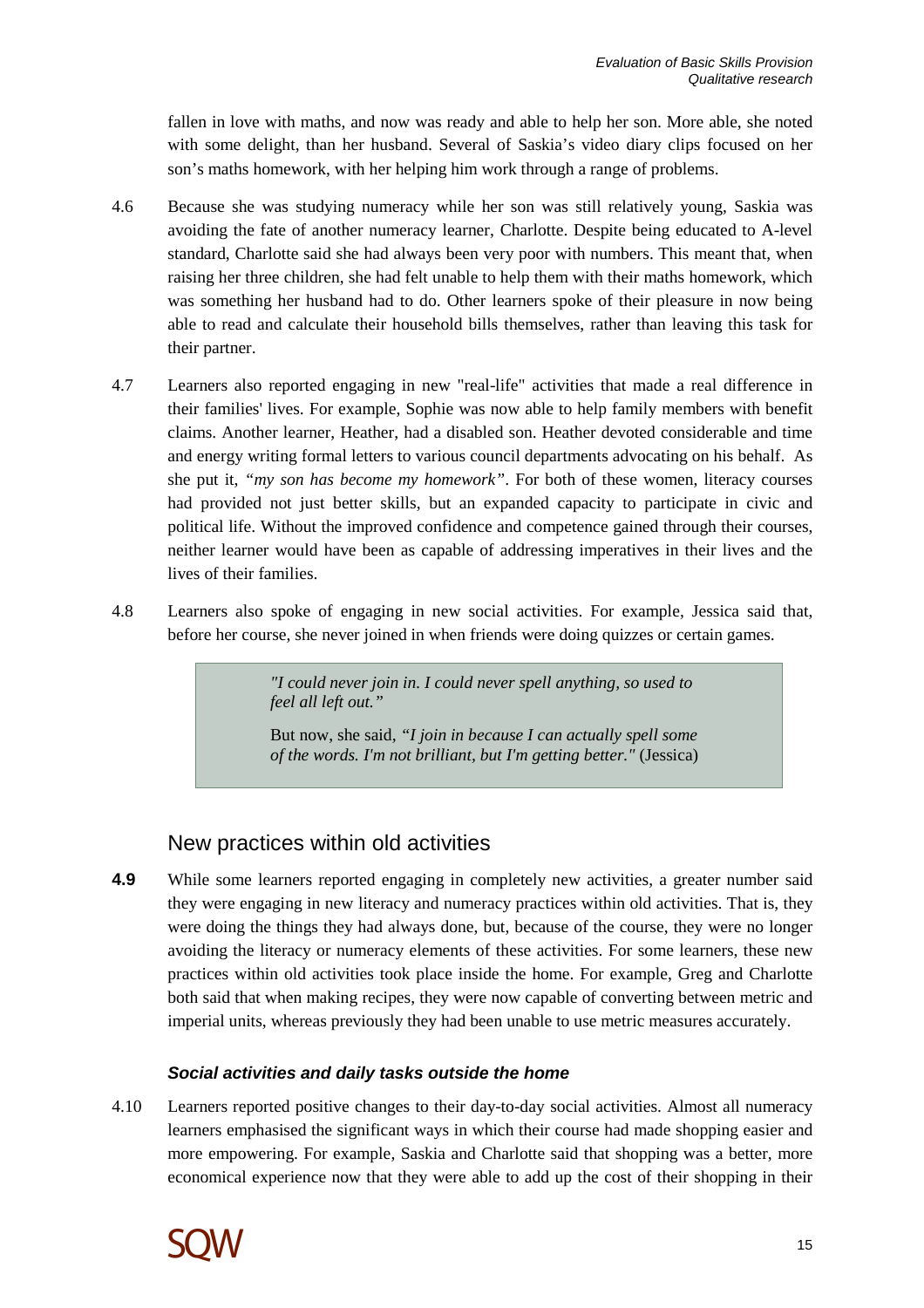head while filling up their basket. By reducing or removing guesswork, their new numeracy skills gave them a sense of control they had previously lacked, and saved potential embarrassment at the till. Sophie demonstrated this technique on a number of occasions in her video diary, estimating her grocery bill and also discounts when clothes shopping. Improved literacy also had an impact on the day-to-day shopping experience. As Laura observed happily, "I can read things on the shopping list" now.

4.11 Some respondents said that they were now able to calculate the bill when at a restaurant with friends or colleagues. For example, Jessica said that she had always left this task to others before taking part in her course, but now her friends insisted she do it, because she had become so good at it. They also insisted that she check their maths when they added something up, because her skills had become better. This was a source of great pride for her, and a real-world indicator of her progress.

> *"I can actually do it .... It feels great. And I get a hug from one of my friends because she is proud."* (Jessica)

4.12 Other people spoke of being able to read signs better. One learner (Jason), a keen fisherman, said that he had never been able to read the signs at fishing sites, but now could work out what they said. This learner, whose literacy had been very low, also said that he was now able to read shop signs, rather than working out what the shop sold just by looking through the window.

#### **At work**

4.13 Some learners reported engaging in entirely new practices at work because of their improved skills. These workers no longer have to hide from particular tasks. For example, Geraint said that he was now filling in basic workplace forms, for example with regard to customer complaints. Before his course, he had memorised the key information, and brought the forms home for his wife to complete. Christine said that she used to ask colleagues to help her perform calculations for customers, but could now do this on her own.

#### **A virtuous circle of practice and proficiency**

- 4.14 Because these learners had developed better skills, they found more opportunities to practise. These were new opportunities in other contexts or during "old" activities – for example, adding up the bill and a restaurant, instead of leaving that for others. Such activities may be part of a virtuous circle, with improved skills increasing practice, and increased practice improving skills.
- 4.15 These new (or more exactly, expanded) opportunities to practice were not just a result of improved skills. Respondents noted that their improved confidence, whether subject-specific or in general, gave them the strength to try new things in old places, without being overwhelmed by fear of embarrassment or failure. This was particularly pertinent for Jessica, whose case study story is provided in the Box below.

![](_page_17_Picture_10.jpeg)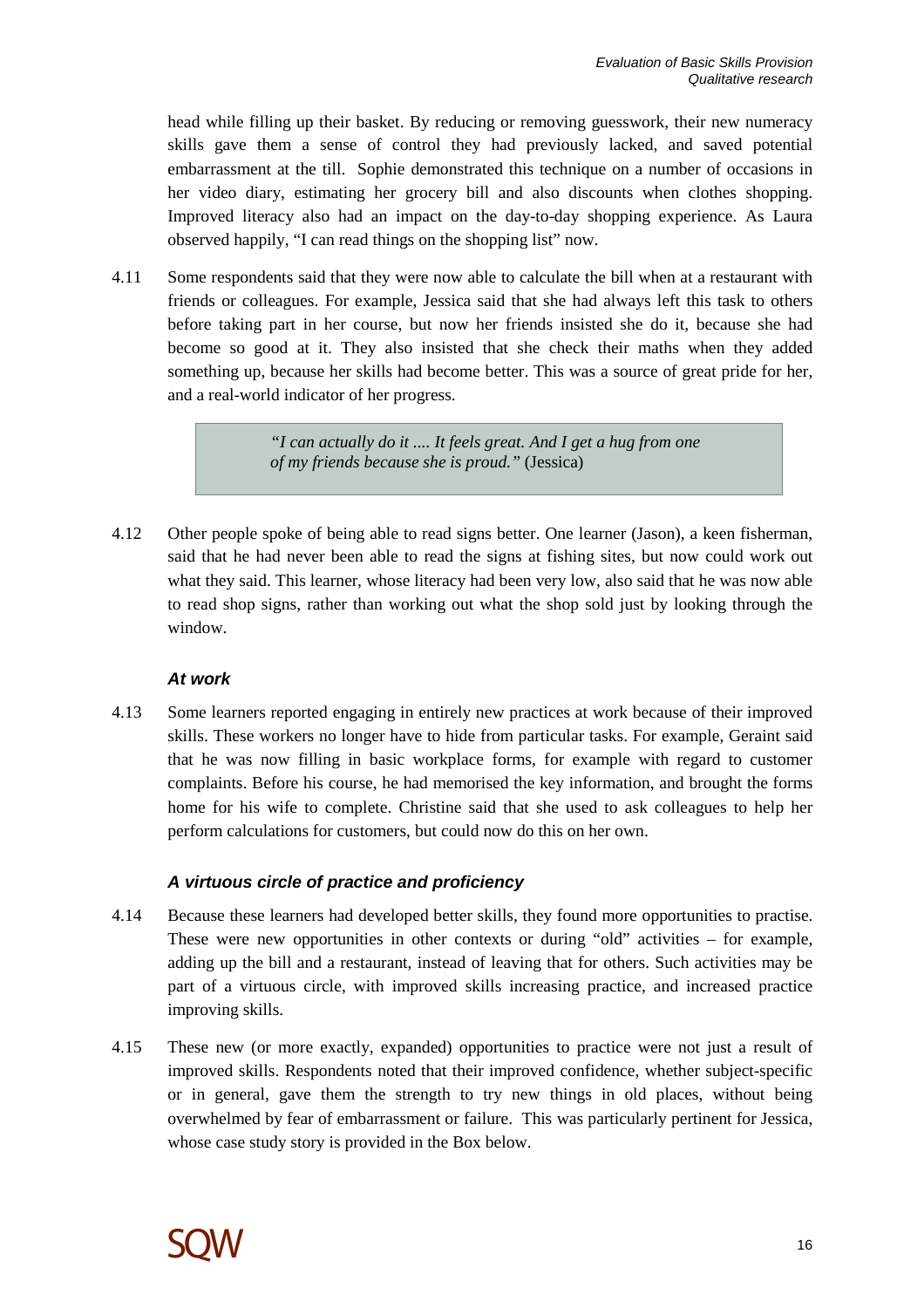#### **Case study 1: Jessica**

As a child, Jessica had struggled in school. Four decades later, she still had strong memories of being told by teachers that she was incapable of learning.

Because of her poor skills and limited self-confidence, Jessica had always avoided opportunities to practice literacy and numeracy. As she saw it, these were not opportunities to improve her skills, they were guarantees of the same feelings of embarrassment and failure she had suffered as a schoolgirl.

Since beginning her adult literacy and numeracy course, Jessica's skills and confidence had grown. She was now willing and able to engage in literacy and numeracy practices in social situations – for example, adding up the restaurant bill when eating out with friends. The more she threw herself into these social literacy and numeracy practices, the easier they became and the more her confidence grew. This encouraged her to work even harder in class: a virtuous cycle. Jessica was also encouraged by an odd coincidence: the school that she had attended four decades earlier had been converted into an adult education centre – the very same one she attends today. A site of embarrassment and failure had become one of success and growth.

## Old practices done with more skills and confidence

4.16 Learners discussed a range of activities they had been doing for a long time, but which they had struggled at because of poor literacy or numeracy. Because of their literacy and/or numeracy courses, these learners said they were now able to perform these activities with greater skill, confidence and satisfaction.

#### **In the home**

#### Reading with children and helping them with their homework

- 4.17 Chief among these activities was helping children with homework. Parents spoke at length and with pride of being able to help their children with their, reading, writing and maths.
- 4.18 Parents of younger children said that reading to their children was one of the most essential and rewarding activities they engaged in, and pointed to this as a prime motivation for improving their skills. These parents, many of whom were poorly educated themselves, emphasised that it was vitally important to them to be able to read to their children, both as a way of helping the children avoid literacy difficulties and because they saw this as a necessary activity for anyone wanted to be a good parent. Research evidence confirms these beliefs, showing that such family literacy practices are key to reducing the intergenerational transmission of poor literacy and other disadvantages, and also play an important role in parent-child bonding<sup>3</sup>.

 $\overline{a}$ 3 Carpentieri, J., Fairfax-Cholmeley, K., Litster, J., Vorhaus, J. (2011) *Family literacy in Europe: using parental support initiatives to enhance early literacy development*. London: NRDC, Institute of Education.

![](_page_18_Picture_12.jpeg)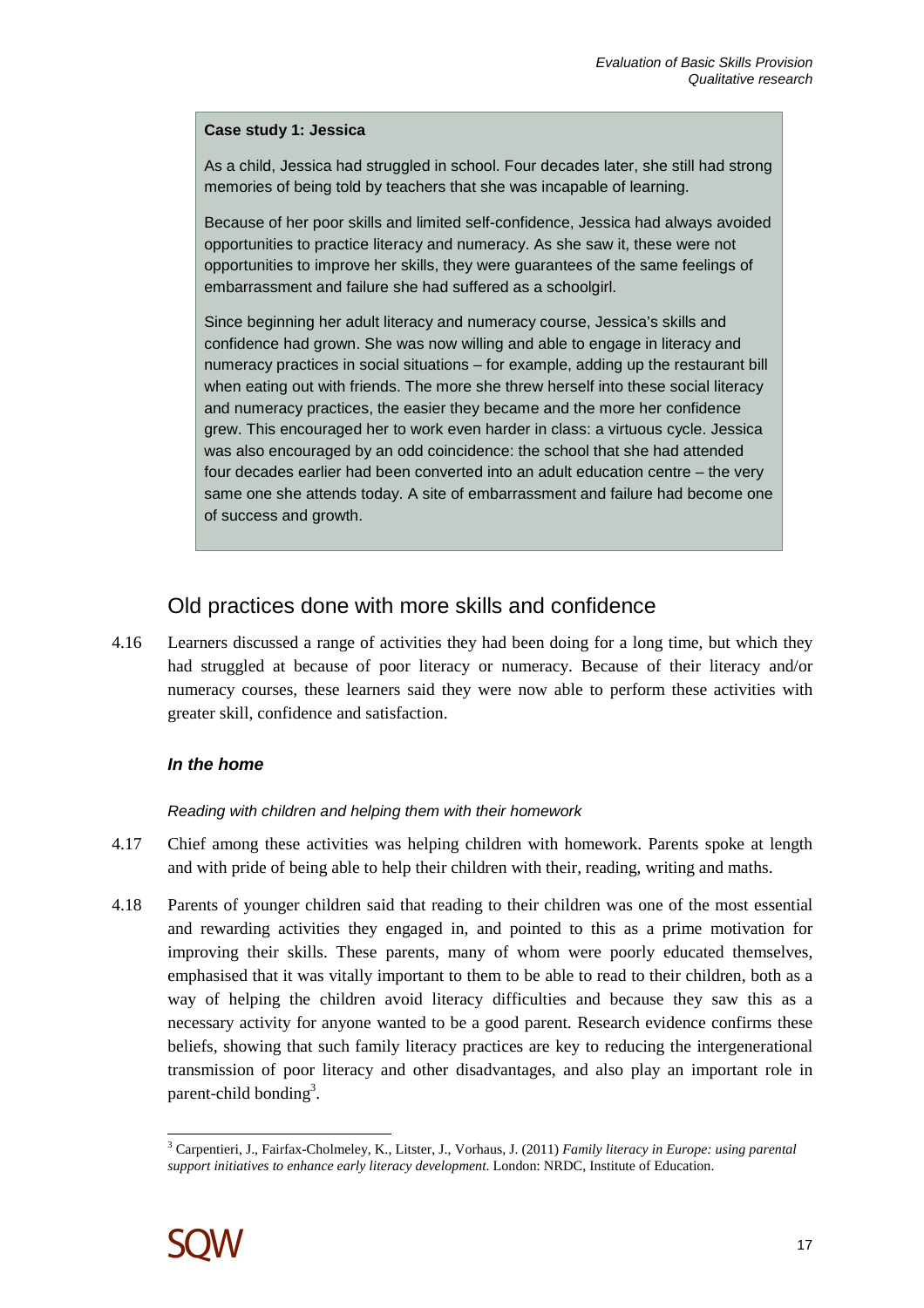4.19 One such parent was Jade, who said that she now read with her children every night – something she had previously done only on occasion (see quote below). Jade's video diary included numerous clips of her reading storybooks with her primary school age sound, and picture books with her toddler.

> *"Instead of making [*my son*] read a book [*by himself*], I read it too. And then we read the same book and I read a page and he reads a page."* (Jade)

4.20 Other learners spoke of helping their children with their maths homework, and no longer struggling to understand the problems.

#### Reading to oneself

4.21 Several learners said that they had always read magazines, newspapers or even books, but not nearly as well as they wanted to. Now that they had taken a literacy course, they said, they read more and better, and got more out of it. For example, Geraint said that before his course he had never read anything but football scores – now, he was reading *Harry Potter*. Another learner, Heather, said that she used to read a bit, but only short, simple books. Now she liked to challenge herself by reading longer and more complex works.

#### Bills and budgets

4.22 In contrast to learners who had always avoided bills and were now able to understand them, some said that they had always dealt with their own bills and budgets, but had struggled because of poor numeracy skills. For example, Nicola used her video diary to demonstrate new, impressive skills at using spreadsheets for monthly budgeting.

> *"This is the spreadsheet that I have now made since completing my course. So I am now able to put the amount of the bills in here and here. And then put one wage and the other wage. Put total housekeeping, total outgoings for each of us. And work out in an easier way how to split the money and pay the bills equally and fairly every month."* (Nicola)

DIY

4.23 A number of learners reported that DIY was easier now that their numeracy skills were better. These learners reported doing DIY with greater confidence and accuracy. As one noted, he used to do DIY, but was never able to measure out space or calculate quantity requirements for paint with any sort of accuracy. Another said that he had previously avoided DIY tasks that called for any type of numeric estimation, but no longer shied away from these calculations.

![](_page_19_Picture_11.jpeg)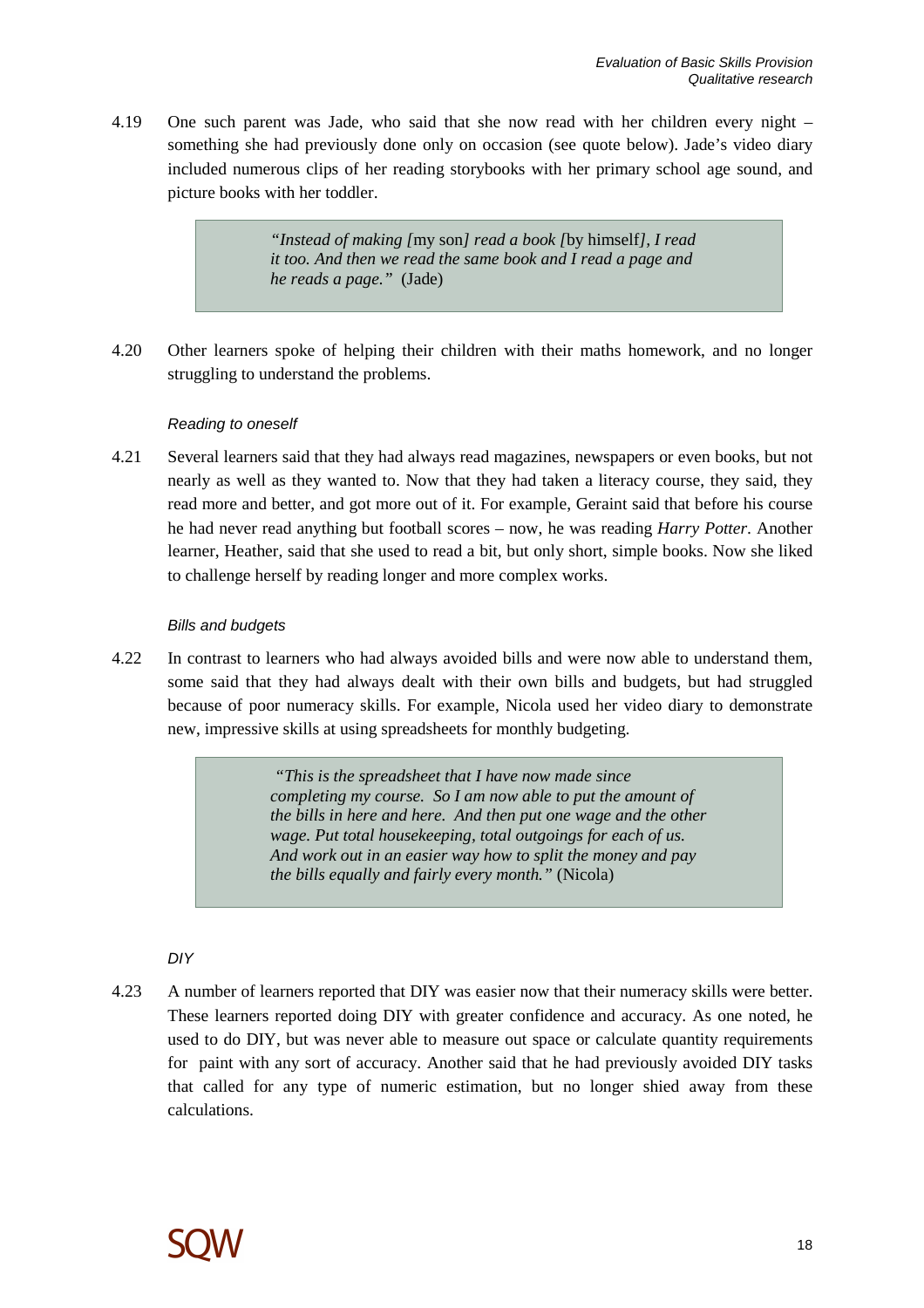#### Social activities and daily tasks outside the home

4.24 Reading is not just a private activity. Group-based reading takes place in a number of contexts, including churches and music groups. Samantha said that for her, one of the key contexts for reading was her church. Since beginning her course, she said she was more confident and capable in church group reading sessions. This had won her compliments from her church group and improved her self-confidence and self-esteem.

#### **Writing**

4.25 Some learners observed that the writing practices that were a normal part of their social lives, such as emails and texts, were now done with great skill and more confidence. Samantha, for example, said that she and friends liked to use the local library's computers together, and that she and they both had noticed that her writing was improving.

#### **At work**

4.26 Several learners spoke of performing occupational tasks with greater efficiency and effectiveness since beginning their literacy and/or numeracy course. For example, Victoria said that she was now more confident when filling in paperwork at her job. Nicola said that, prior to her course, she had always had to "muddle through" any workplace-based calculations. Now, she had more confidence in her number skills, and was less dependent on calculators, computers and colleagues. Peter, who worked as a youth football coach, said he was more confident and capable when writing up training plans for his team. As indicated by Bradley's case study story below, he has become more proficient in everyday tasks at work, such as writing emails, and this is now translating into a new-found confidence that he can forge a successful career for himself.

#### **Case study 2: Bradley**

Bradley had been severely bullied at school and, as a consequence, had regularly played truant. Despite being a highly intelligent young man, he had left school barely able to read and write. After years of struggling to find reliable employment, he had found a good entry-level job working in the media sector. Knowing that he would be unable to do this job well if he did not improve his English and maths skills, Bradley signed up for a literacy and numeracy course.

Bradley made rapid progress, moving quickly from Entry 3 to Level 2. Because of his improved literacy and numeracy skills, he was able – and eager – to take on new challenges at work. Instead of avoiding emails, he was able to craft highly literate responses to clients' queries. Because he no longer felt that he was hiding a secret, he became more confident and outgoing at the office – and more convinced that he was capable of forging a good career. Bradley now saw his entry-level job not as the best he was capable of, but as a stepping stone to better things, including a university degree and a career as a successful entrepreneur.

4.27 Improved skills and confidence also enabled learners to contribute to their communities through volunteer work. Charlotte said that she had initially signed up for her numeracy course because her maths skills were too poor for her to work the till at the charity shop she

![](_page_20_Picture_11.jpeg)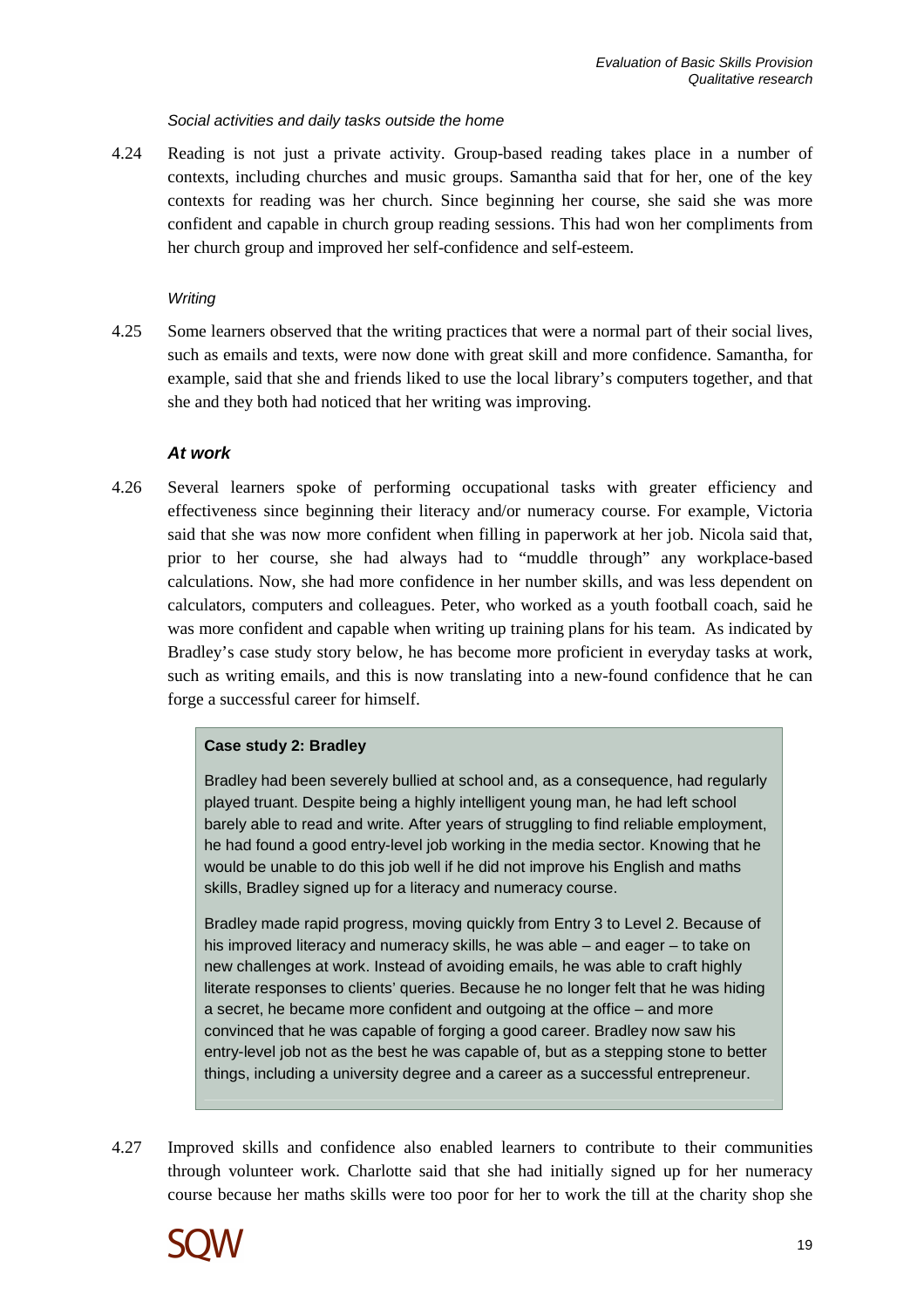volunteered at. After completing two numeracy courses, she now found that other charity shop colleagues were asking her to check their maths on the till. Other learners spoke of using their improved literacy and numeracy skills in volunteer roles. Heather helped out at an autism charity, for example, and Sophie was a volunteer benefits advisor and both were making use of their new-found skills.

### Homework as practice

- 4.28 Several learners emphasised the importance of homework in providing opportunities to practice. For learners, homework was seen as a valuable aid to in-class activities. Homework seemed to be particularly valued by learners who did not feel that they had enough opportunities for real-life practice to develop their new skills. It was also valued as a way to practise skills before applying them in the real world. For example, one numeracy learner, Saskia, said that she did as much homework as possible, even getting extra assignments from her teacher, because she genuinely enjoyed the applied practice and knew it would help her in the "real world". Another learner said that he gave himself imaginary home work in order to have more opportunities to develop his skills; this learner, Ed, invented homework questions for himself based on the newspaper articles he read.
- 4.29 Learners who struggled with the pace of learning in their classes said that homework helped them practice at their own pace, and gave them a sense of control of their process of learning. Other learners observed that doing homework helped them to self-assess their learning progress. For example, Ed said he knew he was getting better at writing because his wife no longer needed to spend a long time checking his essays.
- 4.30 Homework was not always done alone. Charlotte said that she often met up with two women from her class, so they could do their homework together. For Charlotte, this added an important and rewarding social dimension to learning.

## Enablers and obstacles to literacy and numeracy practice

#### **Enablers of learning**

4.31 The most commonly cited enabler was support from family and friends, with learners speaking extensively of the importance of their encouragement. For example, Jessica spoke of the support of one of her friends (see below), and other learners told similar tales of proud and encouraging family members and friends.

> *"I got a hug from one of my friends because she is proud that I've come back to school and have actually done something about it. Whereas before I used to hide away. So she's proud of me that way. Because I'm actually doing something about it."*  (Jessica)

4.32 This type of emotional support was not just provided by family and friends. Learners were keen to emphasise the extensive and, as they saw it, essential emotional support they received from tutors and other college staff. This support played a key role in motivating learners from

![](_page_21_Picture_11.jpeg)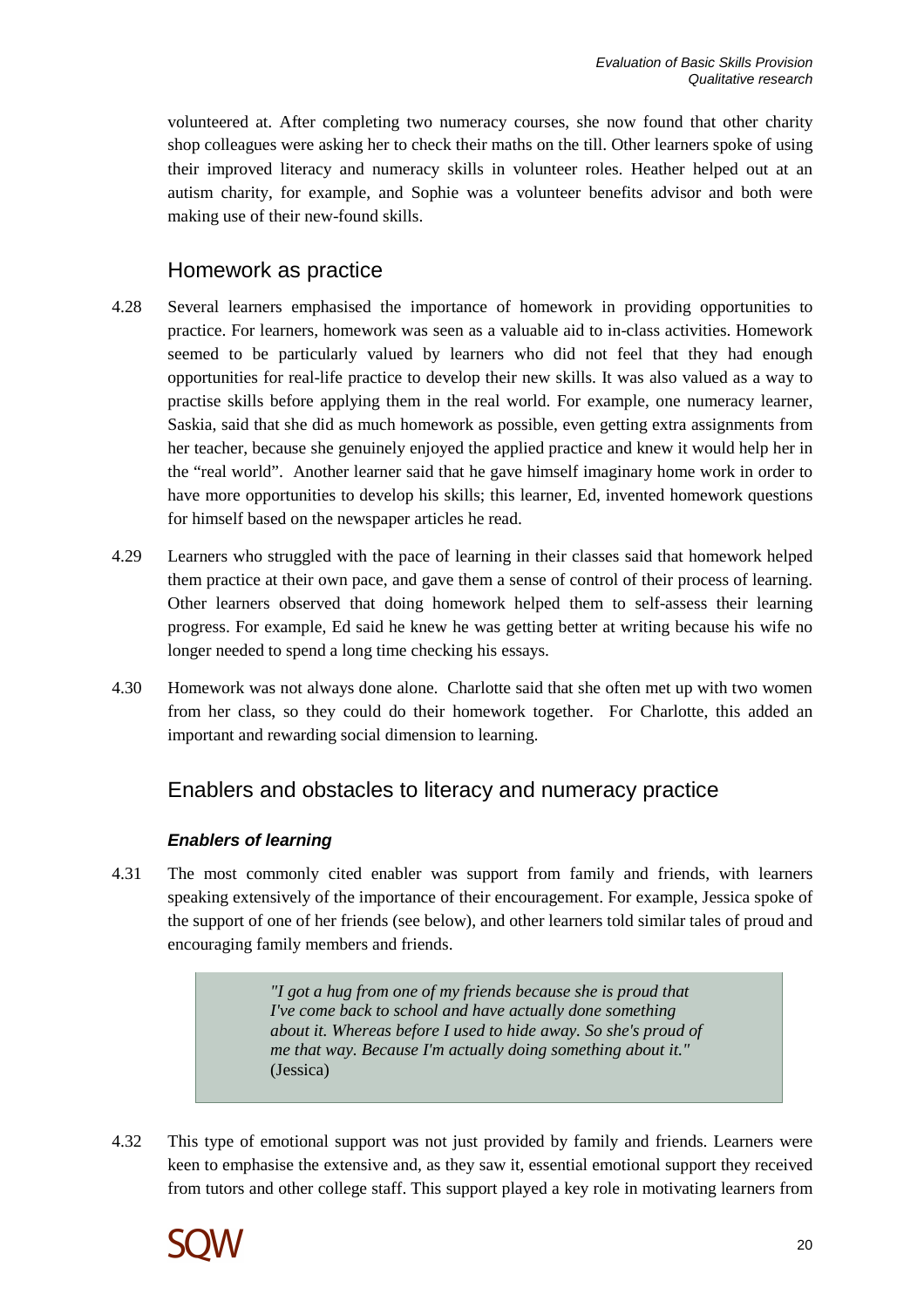week to week and helping them believe that they could finally, after all these years of struggle, improve their literacy and numeracy.

- 4.33 In addition to providing emotional support, family and friends provided practical help. In some cases this was directly related to learning – for example, the wife who checked her husband's essays for mistakes. In other cases, support was indirect. A prime example of indirect support was the relative or friend who offered to watch learners' children while the learner was in class or doing homework.
- 4.34 By presenting an expanded range of opportunities to practice literacy and numeracy, technology served as an enabler for a number of learners. "I'm always texting me friends," said Jo. Jade said that since beginning her course, she felt more confident when texting, because she was better at spelling and expressing herself through the written word. Christine said that she was constantly using her smart phone and computers to read and write: "I can't go two minutes without having to read something on my phone", she said. Andy also indicated that technology was a central part of his life, and us a key context for literacy and numeracy practices. Andy said he used his computer to chat to friends and play games, some of which had a numeracy element.

*"You know these diagrams when you put DVDs in – I can actually read them now and understand them better than I used to be able to.... I can understand all those things, technology stuff, a bit better."* (Jessica)

- 4.35 Just as the presence of technology increased many learners' opportunities to practice, its absence reduced other learners' chances. For example, one said that she used to write emails at home, but no longer had a computer, so did less writing than she would have liked. Technology could also serve as a challenge to some learners' confidence. For example, Jade and Laura both said they lacked the confidence to use email.
- 4.36 Learners also spoke of institutional or systemic enablers. These included government subsidies, without which many learners could not have afforded courses, and flexible schedules offered by providers. Such schedules allowed learners to choose course times that fit in with their work and/or caring responsibilities.

#### **Barriers to learning**

- 4.37 Some learners spoke of obstacles limiting their ability to practise literacy and numeracy. Some of these obstacles were situational. For example, Jade said that when she could not find childcare for her younger son, she was not able to attend class or do her homework. Jade also noted that her oldest son had health problems. When these problems flared up, she had no choice but to put her learning on hold.
- 4.38 Despite courses being free, some learners pointed to cost as a barrier to attending classes. For example, one learner said that she was not always able to afford bus fare to get to and from college.

![](_page_22_Picture_10.jpeg)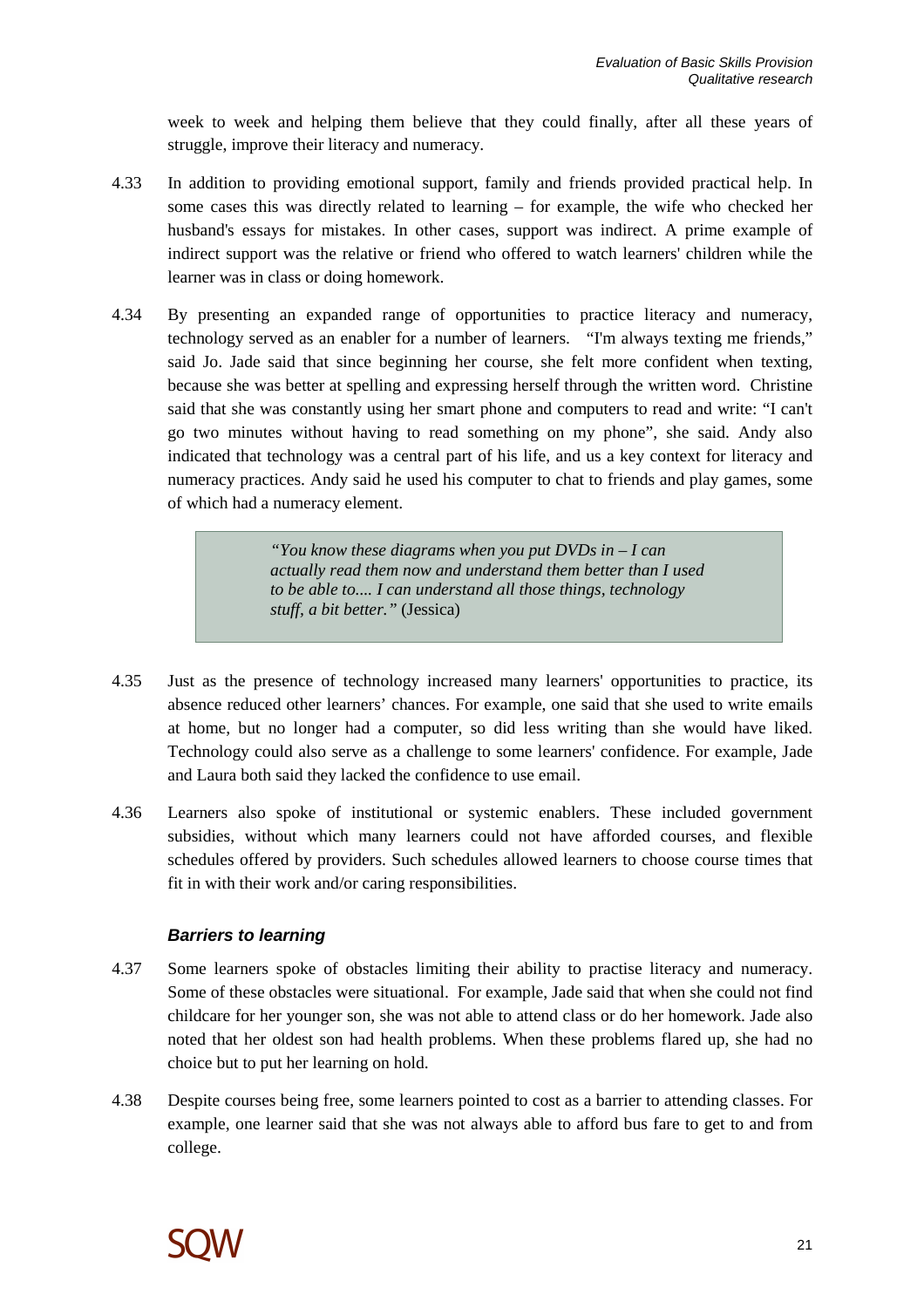- 4.39 Just as family could serve both as an enabler of practice and an obstacle to it, so too could employment. As detailed earlier in this chapter, some learners saw work as an opportunity to practice and develop new skills, for example by filling out forms, running a till, and helping customers with calculations. For example, Nicola, said that instead of using a calculator at work, she honed her numeracy skills by doing pen and paper calculations. Peter, a football coach, said that writing out instructions for training sessions provided him with frequent opportunities to practice and improve his literacy, with a particular emphasis on contextspecific writing.
- 4.40 Several learners, however, said that their work was an obstacle to practice, not an enabler. This was related both to the type of work people did, and that work's impact on their free time. Some reported doing manual labour that did not require literacy or numeracy skills, and thus did not offer opportunities for practice. For example, Anna said that, as a cleaner, her onthe-job opportunities to practise literacy and numeracy were non-existent. Others reported working long hours, which left little time and energy for literacy and numeracy practice. For example, Geraint worked six days a week in a supermarket, and felt he only really got to practice his skills on the seventh day, which is when he attended his course. However, he also reported that his workplace supported him in his desire to improve his literacy/numeracy: his schedule was fixed so that he always had the same day off each week, in order to attend his course.

### Links to course

- 4.41 In the interviews with learners, interviewers took care to avoid asking specifically about links between learners' daily literacy and numeracy practices and what they did on their courses. This is because we were interested in seeing whether or not learners would make spontaneous, unprompted links themselves. Several learners did make such links, discussing the ways in which their daily activities related to what they were learning and doing on their courses.
- 4.42 Andy, for example, said that he spent a great deal of time on his computer, and that he used some computer activities to practise skills learned on his course. For example, Andy made an effort to use emails to friends as a context for practising, spelling, punctuation and grammar.
- 4.43 As discussed previously, other learners used numeracy techniques they learned in class to make DIY easier and more accurate. Nicola had been introduced to spreadsheets in her numeracy course, and was using them to monitor her household budget.
- 4.44 Others learners pointed out the ways in which their literacy and numeracy studies were helping them do better in other courses they were taking. For example, Jo said that her literacy course made her more capable of doing well in a job skills course she was taking.

## Summary

4.45 This section has looked at learners' self-reported evidence on opportunities to practise the literacy and numeracy skills they were learning on their courses. Learners spoke of practising literacy and numeracy across a range of contexts: in the home, in their social lives and at work. In these settings, learners said that their improved skills and confidence enabled them

![](_page_23_Picture_10.jpeg)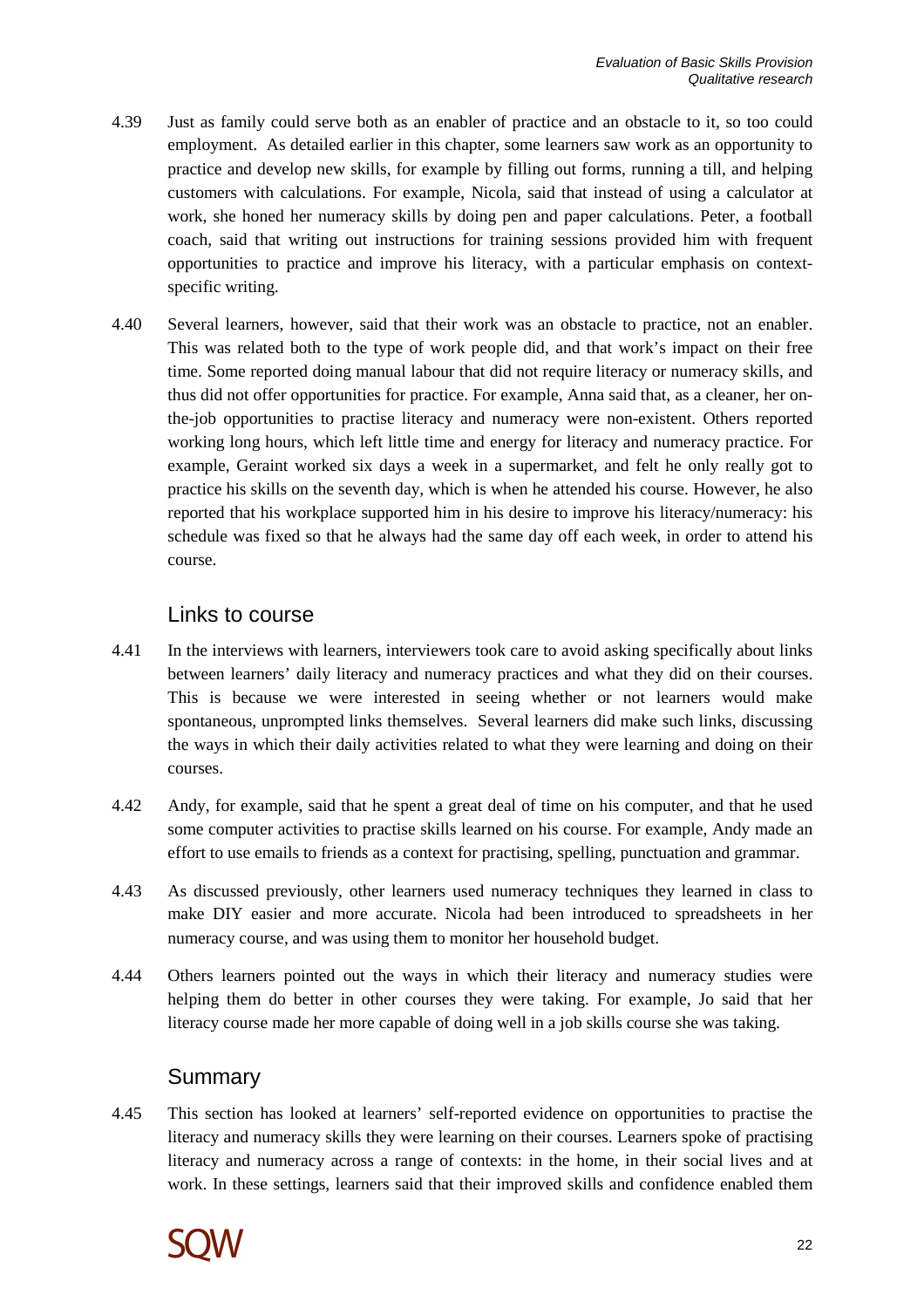to engage in completely new activities, such as writing postcards to family members or helping their children with their maths homework. Learners also said they were engaging in old activities but no longer shying away from literacy and numeracy challenges that were part of those activities. For example, learners spoke of adding up the bill when eating out with friends, or no longer avoiding forms or calculations at work. Finally, learners said that they were doing their customary activities with uncustomary confidence and competence. In the home, parents were doing a better and more enthusiastic job of reading with their children and helping their partner calculate the bills. At work, they were performing tasks with greater efficiency and effectiveness.

4.46 In all these contexts, and across all different types of activities, learners pointed to a range of enablers and obstacles influencing their literacy and numeracy activities. Most significantly, they emphasised the tremendous impact that their courses were having on their daily lives. By improving their skills and confidence, learners said, their courses were making them better parents, more inspiring friends, and more helpful, productive workers.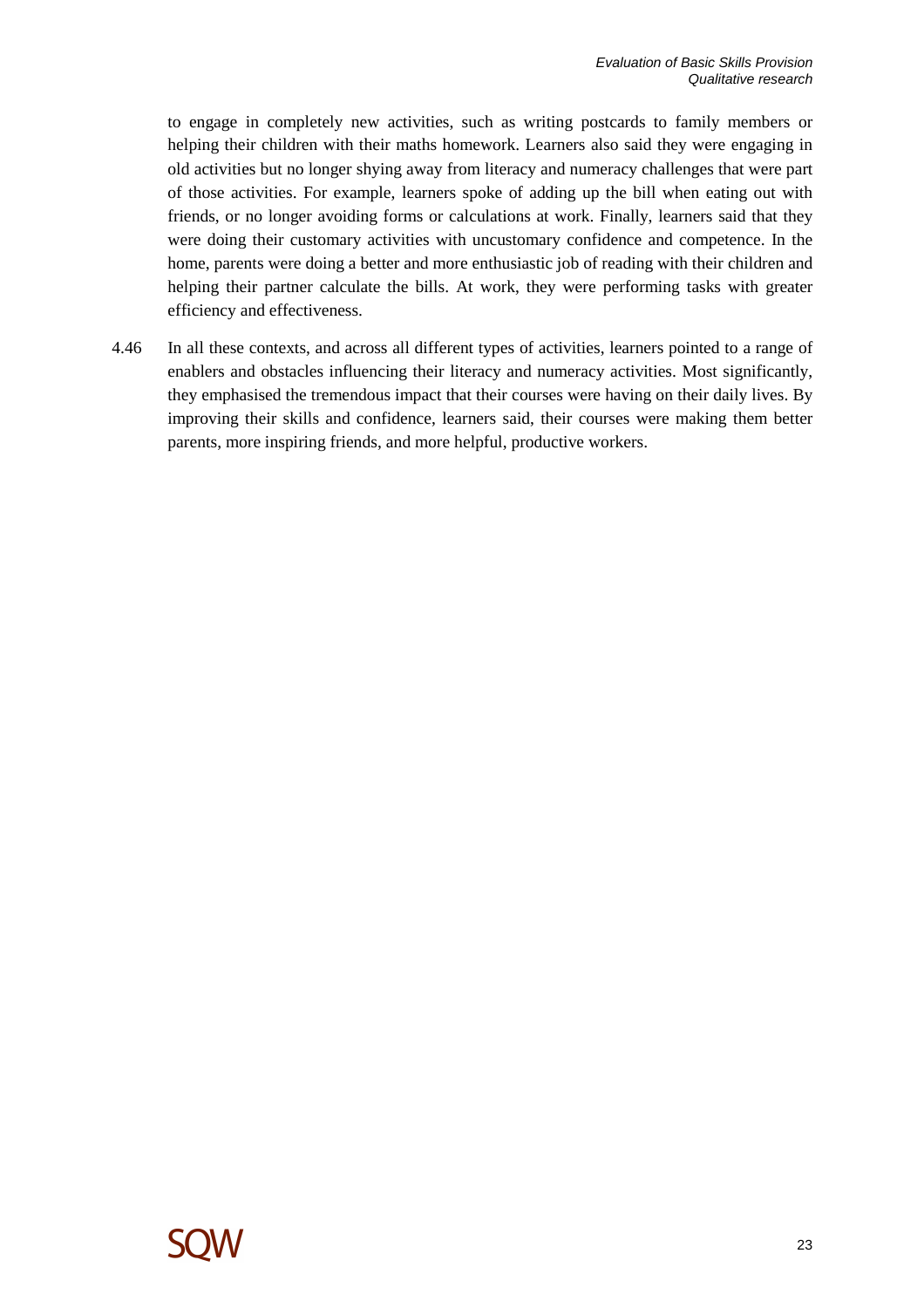# **5: Course experience**

5.1 This section looks at the course experience of learners, looking at the evidence on the role of wider college environment and support, and the effects of courses, for example on confidence and learner horizons.

## College support

- 5.2 Although all learners interviewed were doing literacy and/or numeracy courses through a General Further Education college (GFE), in many cases they were actually attending small local centres. Interviews were therefore conducted in a wide variety of contexts including city centre main sites, local community centres and *Sure Start* facilities.
- 5.3 Many learners re-entered learning at College with either low expectations or even trepidation. As identified in Section 2, just over one-half reported negative experiences of compulsory education and this coloured their expectations significantly, and others believed that the school system had not worked for them. This may be why interviewees were so very positive about their experience at College and their tutors in particular.

*"I felt a bit edgy at first about coming back to college, but having the support worker and easing into the class, getting used to it, it's good."* (Ben)

- 5.4 Jade spoke passionately and very highly of the teaching experience which she felt encouraged persistence. Charlotte did not want to "*let her tutors down*" by not passing her exams while Laura and Jessica spontaneously praised their tutor for her wonderful qualities; Jessica described meeting her tutors as "*one of the most important*" encounters she had ever had. Peter spoke passionately of the teaching style he found at college while Bradley praised the motivational style of her tutors, "*I love them telling me I can do*…[X].. *."* Many learners such as Jo noted that tutors had time to spend with their learners, while Victoria described their tutor as "*the real highlight"* of the course.
- 5.5 Pedagogically, learners spontaneously mentioned the prevalence of one-to-one teaching which was personalised and set at exactly the right level. This was in contrast to their school experiences; Section 2 identifies larger class sizes as being a factor why compulsory education had not worked for them. The one-to-one teaching was both unexpected and very welcome. Learners reported feeling that tutors had time for them, and the motivational impact of telling learners that they 'can do' things was striking; many of this group have clearly suffered problems with their self-confidence and self-esteem. Many learners did not have the pedagogical knowledge to do more than talk about their tutor's competence, expressing a feeling that the teaching was high quality and tutors knew what they were doing.

![](_page_25_Picture_9.jpeg)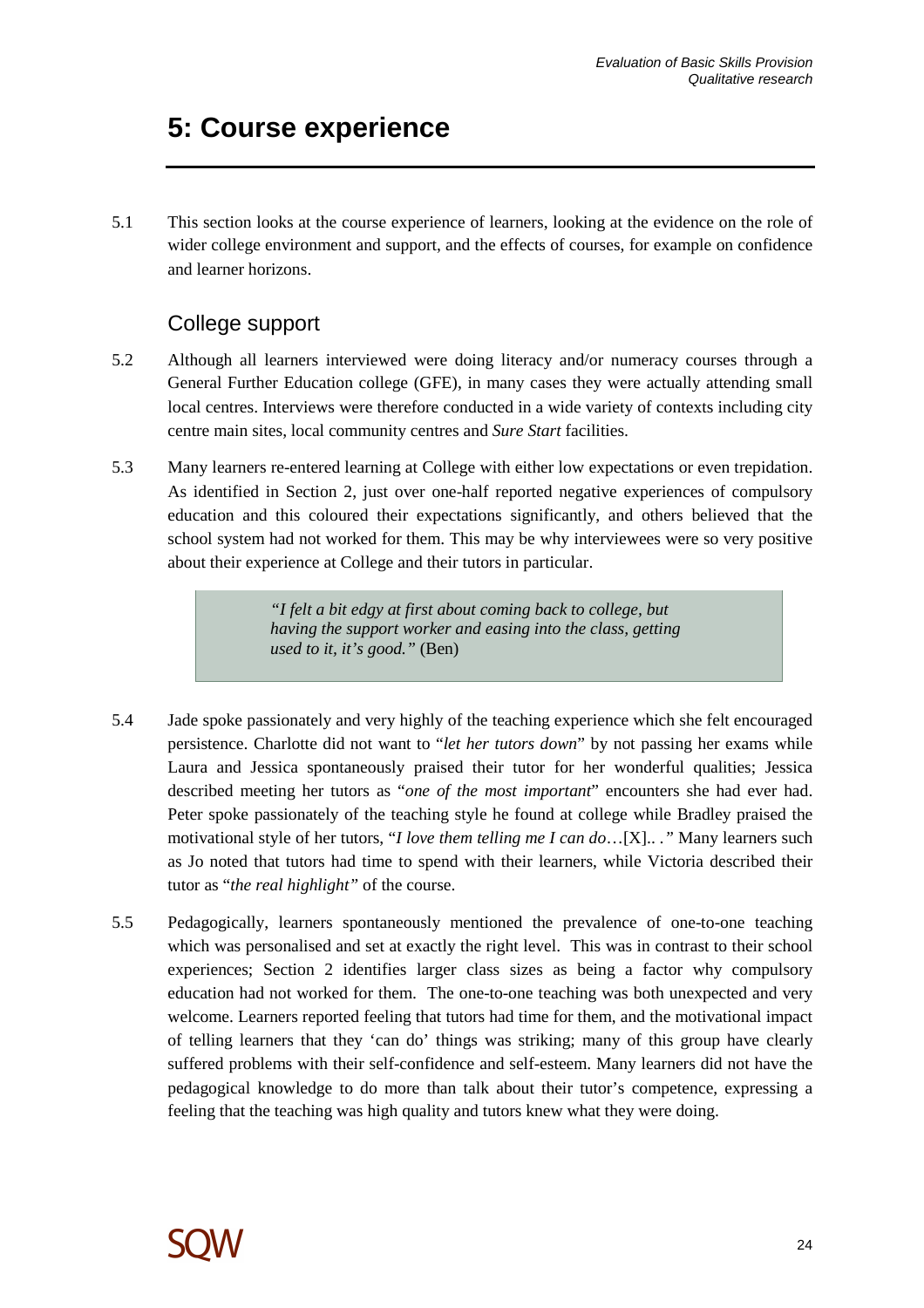*"The teacher- she's very good at what she does. [....] she's very articulate and she gives you good help on your spelling and the way in which you're writing. You know, she puts in the comments that inspire you."* (Peter)

*"Being here you've got a teacher who can guide you the proper way, how to- how to build words up and how- and not go too far above me station."* (Geraint)

5.6 Adult learners also expressed pleasure in 'going back to basics', feeling they were gaining mastery of topics they felt they should have learned at school. For instance:

> *"So they teach us more about like commas and the way to put commas, and the way to put certain words and the meaning of the words and everything that- things like reading into dictionary, which is good to understand the meaning of the words that you're actually writing or reading."* (Dani)

*"To start off with, it's back to basics, back to the basic commas, paragraphs, you know, how you'd write a letter. Just getting you familiar with the things you just basically you do forget, I think, over time."* (Heather)

5.7 Although the tutors gain the most praise, there is an appreciation of the benefits of being in the College environment. One of these is being with people operating at a similar level and having had similar experiences (see Jade's view below).

> *"[I'm enjoying it] because it's not in school, it's completely different. everyone in the class is in the same situation, so you're all Entry 3 or Level 1 or Level 2. So you're not having to prove yourself to anyone. You're doing it at your own time I think. And it's enjoyable, there's no pressures." (Jade)*

5.8 It is clear that good tutors create a strong group ethos. Many of the learners interviewed have spent a long time not talking about their problems and hiding their low skills. To be in an environment where they can openly share their concerns and frustrations appears to have had a liberating effect. The group ethos was also identified as being 'non-competitive' (see below for the views of Alistair and Christine). All learners were able to enjoy, and to some extent 'feed off' the success of others in the group. Related to this, there is also an appreciation that those attending the courses really wanted to learn; the negativity towards learning, so often commented on from compulsory education was absent from these adult groups (as noted by Nicola).

![](_page_26_Picture_9.jpeg)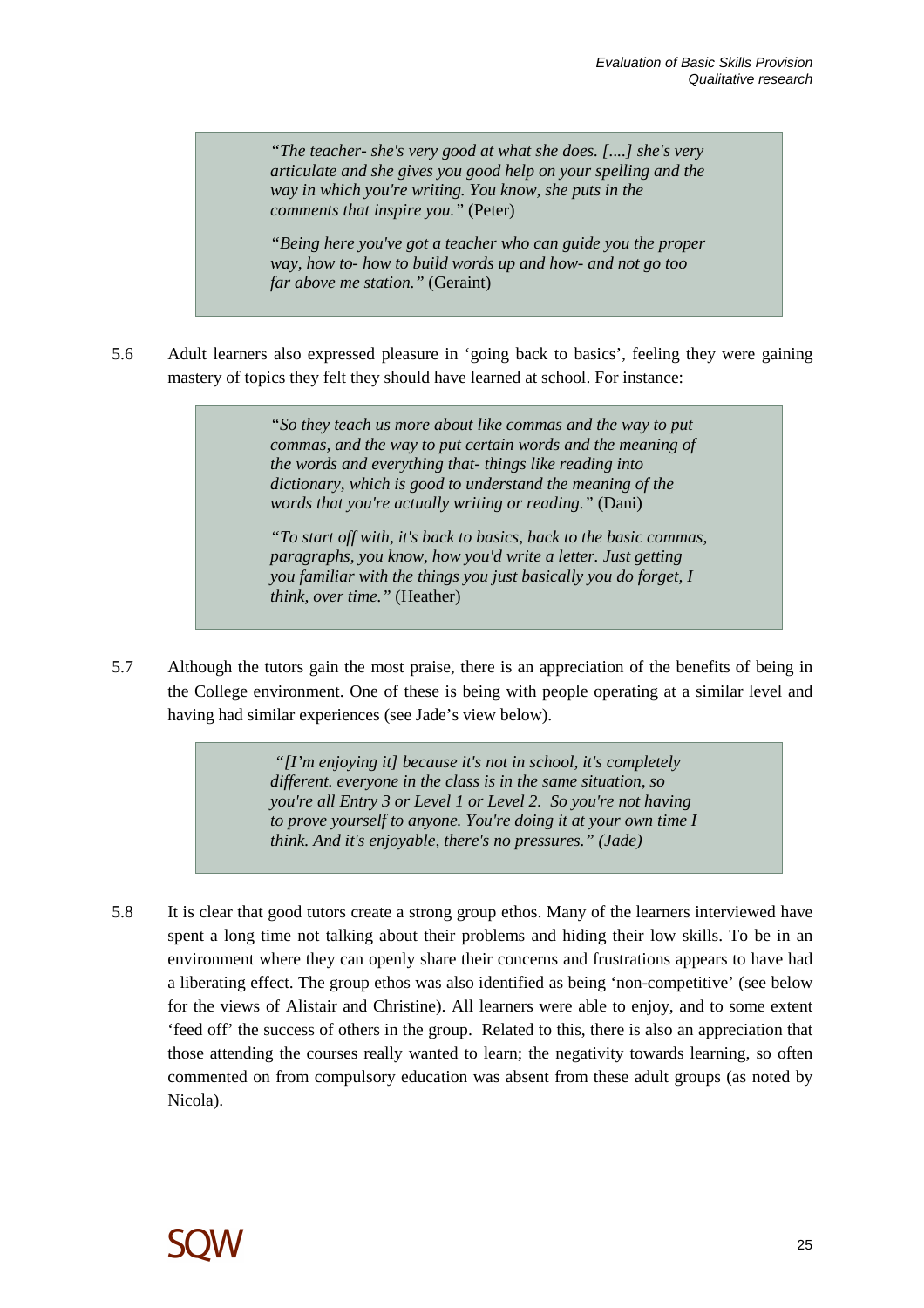*"Knowing I wasn't the only one, is a bit of a morale booster..."*  (Alistair)

*"When you pass your exams, everyone's really, truly happy that you've passed, no-one's- there's no competition or nothing, everyone's cool."* (Christine)

*"Nobody is any better than anybody else, you've got smaller groups, so you've got a lot of one-on-one attention from your tutor, and not only that but everybody who's doing these classes actually wants to be there."* (Nicola)

5.9 There were a small number of negative comments received about learners' course experiences. Mohammed had failed an exam and this gave him a negative attitude, feeling that tutors had marked him too hard, while Helen, who was attending her course as part of a programme targeted at NEETs (Not in Education, Employment or Training) felt her tutors 'had a go at her' over "*the smallest thing*". Chris also commented on the 'number of hoops' that needed to be gone through in order to enrol on a course.

## Course effects

#### **Effect on learner confidence**

- 5.10 Interviewees were asked about their level of confidence in English or mathematics at three points: on leaving school, at the start of their course and at the time of interview. In general the pattern of responses we received was of growing confidence. Most responses showed a rise between each of these points, though only marginally fewer reported a flat line between school and the start of their course and rise thereafter. Two responses showed a fall between leaving school and starting the course and no one reported a fall in confidence after joining the course.
- 5.11 On the five point scale used to measure confidence the maximum gain was 4. Most learners reported a rise of 2 points between starting their course and the time of interview, but provided a split picture for overall confidence since leaving school, with most reporting a rise of either 4 or 2 points in this period.
- 5.12 The eight learners who reported the maximum rise in confidence from school to the present were taking both literacy and numeracy courses at a variety of levels, and had all been out of school for over 10 years.
- 5.13 Few interviewees failed to talk spontaneously about the effect on their confidence of being on their English and maths courses. While in some cases, this was directed to their confidence in those subjects, in other cases their comments were wider, reflecting increased confidence in other walks of life.
- 5.14 Laura saw herself as now capable of learning, '*I've improved a lot more here than I ever did at school*' a feeling echoed by Jessica:

![](_page_27_Picture_12.jpeg)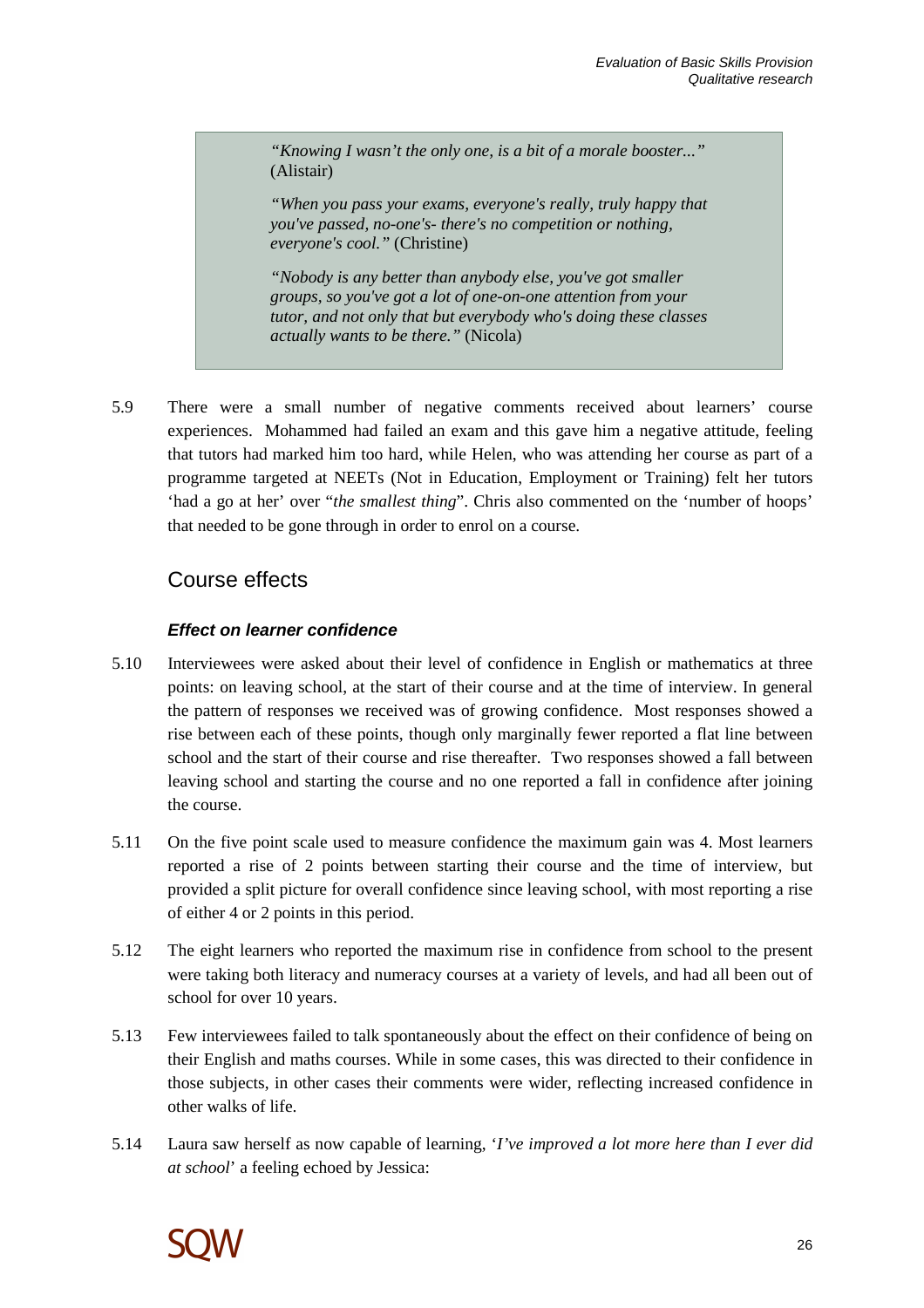*"On Monday a girl couldn't do something and* [the tutor] *asked me to show what to do and I felt great because I could actually do it. I wouldn't have been able to have done that before. I've really come on. I'm proud of myself."* (Jessica)

- 5.15 Ed shared this feeling when able to advise a fellow learner that they were using an American spell-checker and so were still not getting their spelling correct. Charlotte reported seeing herself as capable of doing maths, something she could not have imagined before starting her course. Peter was thrilled that others on his course saw him as one of the best, something that had never happened to him in school. Bradley had gone from someone who was afraid of Maths to someone who loved it, while Katherine now felt capable of helping her children with their homework. As a result of their course, Heather and Christine both felt able to write 'official' letters that previously they lacked the confidence to do.
- 5.16 While we might expect learners' confidence in the subject they are studying to increase, the wider effects on confidence appear more wide-ranging. In many cases, such as Jessica and Katherine below, this is simply the result of individuals who have spent many years being told they are not capable of doing something, discovering that they are capable:

*"I know I can do it now. Before I was scared of looking stupid."* (Jessica)

*"...now I'm realising I'm not as thick as what they said. I would like to have gone back to my school, if there was still teachers there, and said, "Look at me now," because this is the person you thought would not do nothing in their life."* (Katherine)

5.17 Jade felt her course helped her to become a better parent, a view shared with Peter who felt his children were proud of his achievements and Bradley who now saw herself as a good role model for her son; she now encourages her friends to enrol in adult learning. Charlotte is an older learner who enrolled as part of rebuilding her life after the death of her husband. She reports that succeeding in her maths course has had a transformative effect on other areas of her life; she reported feeling more capable of learning, of being more focused on her own self rather than other members of the family and has a self-image of someone who is aging admirably. As a result of doing her maths and English courses, Jo, a very unconfident person, was beginning to feel that she could make more of herself while Katherine stated that "*I came from nothing and now I'm going somewhere. I have got a future now.*" (See her story in the box, Case study 3).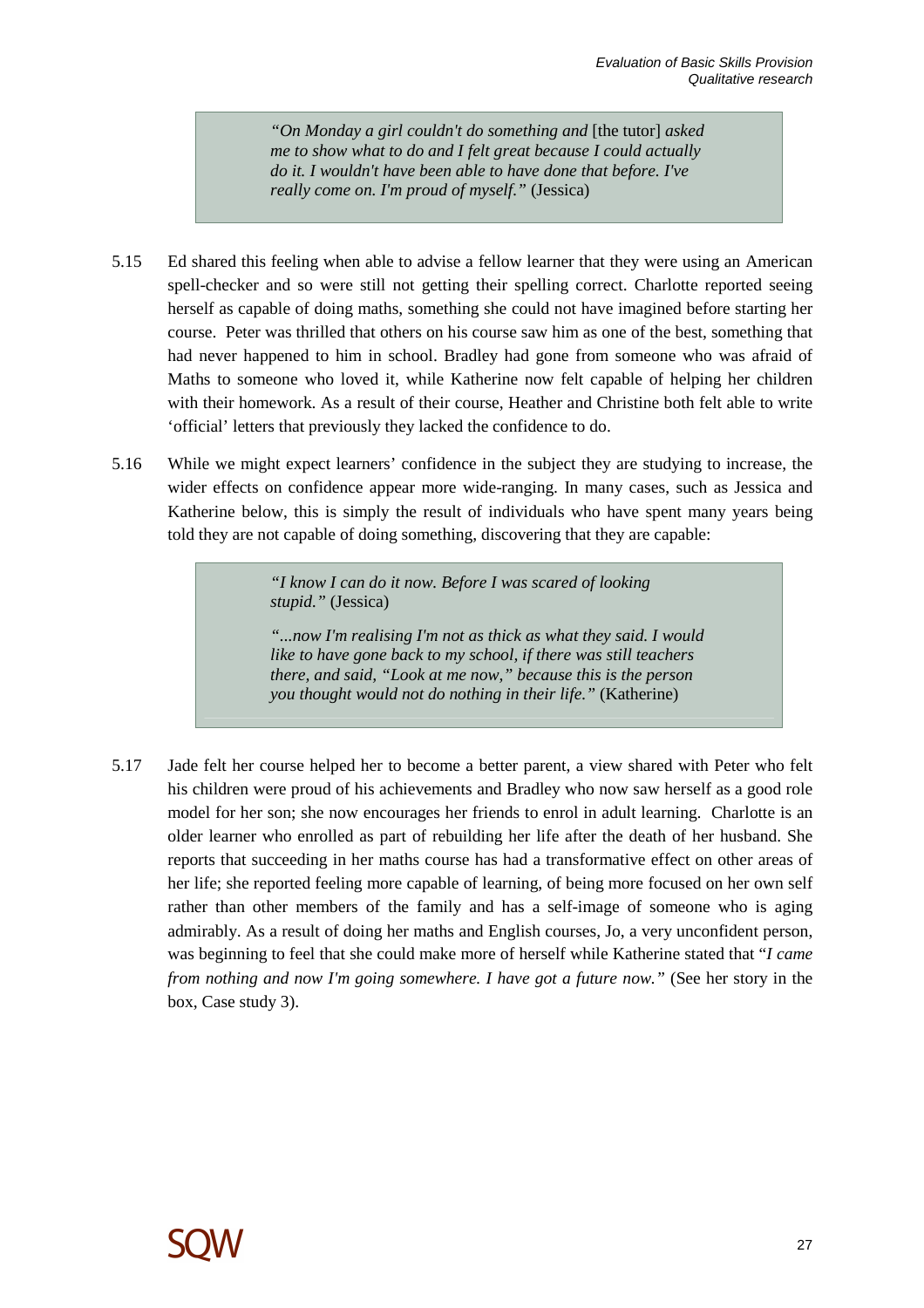#### **Case study 3: Katherine**

As far back as she could remember, Katherine hated school, hated having to sit at a desk, and hated the way teachers talked down to her. She was told she was 'thick' and she believed them. So she left school, became an unmarried mother, threw herself into childcare and never thought about education, or maths or English again.

However, she became worried that her children also think she is 'thick', that she hasn't been able to help them with homework and now she cannot help her grandchildren.

This all changed just a few weeks before we interviewed her. At the Jobcentre she agreed to enrol on a Launchpad course for single parents where she could meet others in a similar situation. Most of the group wanted to get into work now that their children were older. She assumed she would be looking for work as a cleaner or similar, but instead was offered the chance to go to College and train for better jobs. She signed up to do a basic English and maths course and to work towards doing a Teaching Assistant course. The transformation has been extraordinary. And in her own words, it is because:

"I was told I can do my English. I can do my maths. I had somebody there - people there who are supporting me."

After spending most of her life thinking she had no choices and no chances, she is now relishing ambition and harbouring the hope of change. Her new confidence is such that she is prepared to fail, secure in the knowledge that if necessary she can go back and do it again and pass. Having never had a job in her life she is passionate about working in a school. She feels she has a future now, and she loves the fact that: "I'm not an idiot any more. I'm not thick any more."

#### **Effect on learner horizons**

- 5.18 Taking part in English and maths courses also had an effect on the personal horizons of around three-quarters of the learners. These relate to personal well-being and social horizons, to those related to economic opportunity through learners' education and careers.
- 5.19 For Laura, for instance, the course has enabled her to expand her horizons on a practical level, which has helped her extend her personal and social horizons. Before the course, she was not confident enough to take a bus on her own but she can now get around independently, has joined a music group and is overcoming her depression. Life is no longer spent hiding away in fear; she feels active, confident and involved. Similarly, Charlotte had felt life was getting worse as she became more socially isolated, but as a result of the course has grown as a person in ways she did not anticipate. For Saskia, doing the course was also a social stepping stone, allowing her to feel more equal with people she admired who had come from better educated backgrounds. For Jason, his ambition was much more specific and related to his personal interest in history and in particular World War Two history. He indicated in the

![](_page_29_Picture_10.jpeg)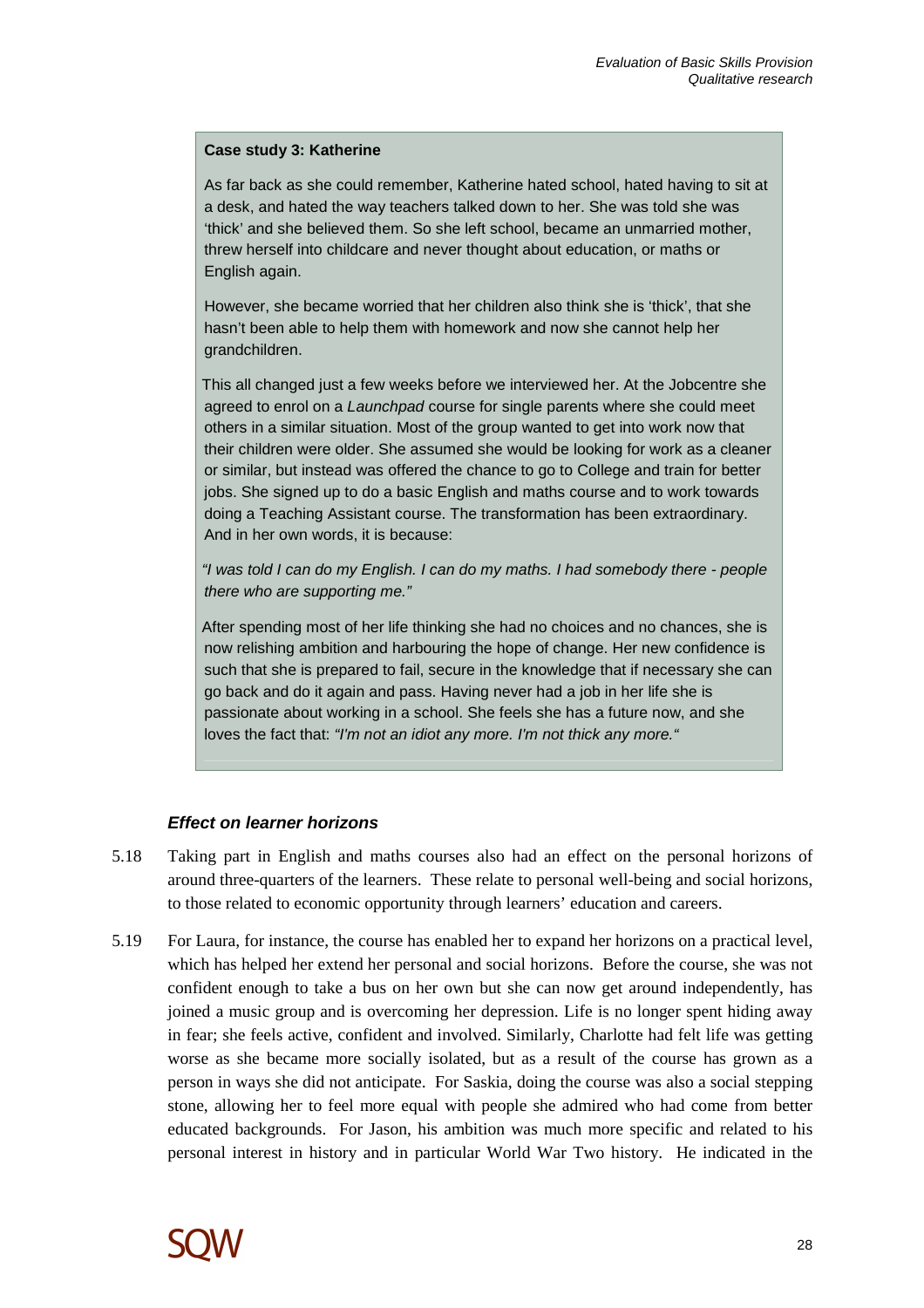interview that he now feels closer to his own personal ambition, to read 'Dunkirk to D-Day', before he dies.

5.20 Other learners have now increased their horizons and ambitions in relation to their education and careers, including in voluntary work that aligns with their interests and passions. Jessica is a cleaner who is now thinking she may aspire to a better job, not something she had ever previously contemplated. Jade also felt she was now moving towards obtaining a 'regular job' while Peter believes that the course may be a step into regular employment. Geraint now realises he has the potential to move into management, while Christine is looking at starting her own business. As well as a stepping stone to a Level 2 Beauty Therapy course, Heather has become involved in charity for autistic children as she now feels she can contribute (see her story in the Box, Case study 4).

#### **Case study 4: Heather**

Heather had a very difficult and disrupted home and school life. A child of a violent marriage, she and her mother ended up living in a series of refuges, meaning that she attended seven different primary schools. With so many changes of school, by the time she went to secondary school her work was far behind. Upon moving back to London she refused to set foot in school and again and 'left' in Year 9. Soon after dropping out of school she became pregnant and a single parent.

Despite this chronic lack of formal education she has a long and successful job history, working in a nursery, a school and a bookmakers.

Her second child, a son, was born severely autistic. This has resulted in different demands on her. From early on she has been involved in making her son's case with the local authority for appropriate schooling and care, and she is involved with a charity dealing with Autism. Dealing with these issues made her aware of her lack of skills in written English.

She discovered the English and maths course through her local Sure Start Centre. It was free for her to attend and child care issues were automatically taken care of, so she joined up over 15 years after 'leaving' school. Her progress has been swift and her confidence gain enormous. She feels able to deal with the bureaucratic processes required for her son, including confidently writing formal letters. She has enrolled on a Beauty Therapy course and hopes to start her own business. She is a passionate believer in adult education:

"It's the best thing that I did. I know I encourage everyone at the centre now, especially with the young ones that come that have got like little kids and the same situation I was in. I wish I had had someone at 18, 19 to say to me, you know, 'Right, you're going to work, but go to college. Do a little course, do something.'"

5.21 It is clear that for many learners, their initial horizons were severely limited. Laura, for instance has enlarged her horizons, but these are still quite small in objective terms – for example, even though she is in her 40s she still lives at home with her mother, and she does not work. Jo is thinking of an apprenticeship but will need a great deal of further help and encouragement to make this a realistic ambition. For some, re-entering learning is a reality check. Chris now understands just how hard it will be to go on a take a degree course.

![](_page_30_Picture_10.jpeg)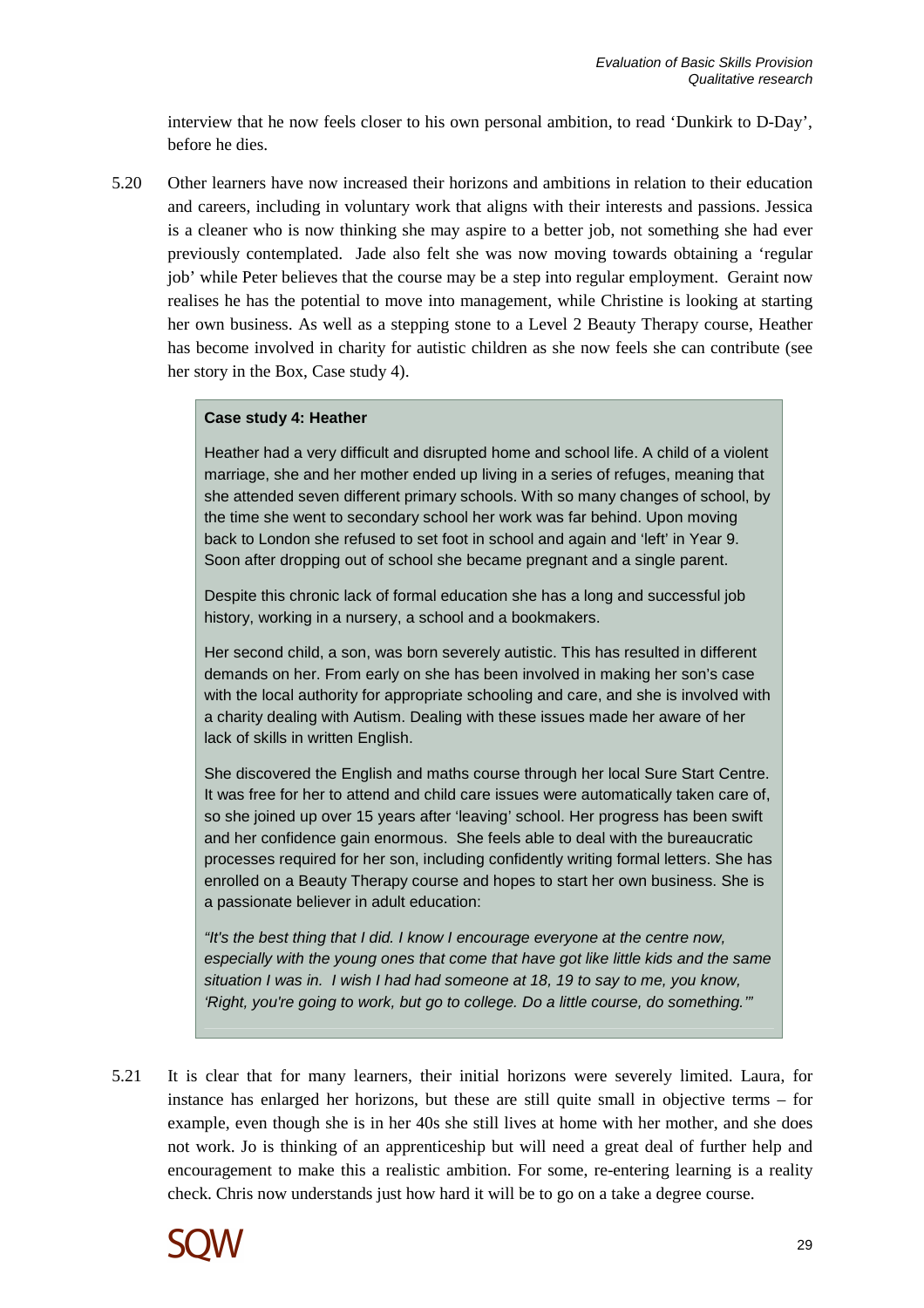#### **Other effects**

5.22 Many of the learners interviewed had very restricted geographical horizons as well as social and emotional ones. A significant number of learners come from social groups that tend to be solitary and cut off from areas of wider society, the unemployed, single parents and those with mental or emotional disabilities. Perhaps for this reason, the act of going to college was seen as a positive social experience, an opportunity to get out of the house, to meet people and have social discourse. Going to college, rather than simply attending the course, was seen by many as a highlight of the week. Many interviewees come into this group, including Jo, Katherine, Charlotte, Laura and Jessica. For these people, attending college, meeting people and socialising was a major benefit.

### Summary

- 5.23 The overwhelming impression given from this group of interviewees is that attending English and maths courses as adults is a positive experience in its own right. One of the main reasons for this is the quality of the tutors and the colleges they work in. A significant number of these learners were worried about a return to education because of their own poor experience of schooling, and the style, attitude and professionalism of tutors was in itself a transforming experience for many. Learners have also found that being in a group of adults in a similar situation is also motivating and thrived on the group ethos of many courses. Adults with literacy difficulties in particular can often be isolated, and being able to meet, work with and talk to others is a liberating experience. When combined with the social experience of being able to meet people in a friendly environment, attending a course can be seen as a social good before taking into account any actual improvement in subject specific skills.
- 5.24 Improved confidence does seem to be linked to skills acquisition, in this group at least. Confidence within the subject area increases rapidly once learners enjoy success, even if that success seems to be quite limited. And success within the confines of English or maths, being able to help fellow learners for instance, seems to spread to increased confidence in other areas of life, in this group most usually within the family setting or in terms of work ambition.
- 5.25 Improvements in personal and social horizons do seem to follow from increased confidence, though we need to be aware of the extremely limited starting points that some learners have. Many of these learners started with a very limited spread of ambition or aspiration, and now some are taking on wider roles at work, in charities or within the family. For others, there remains a long way to travel to realise these improved ambitions.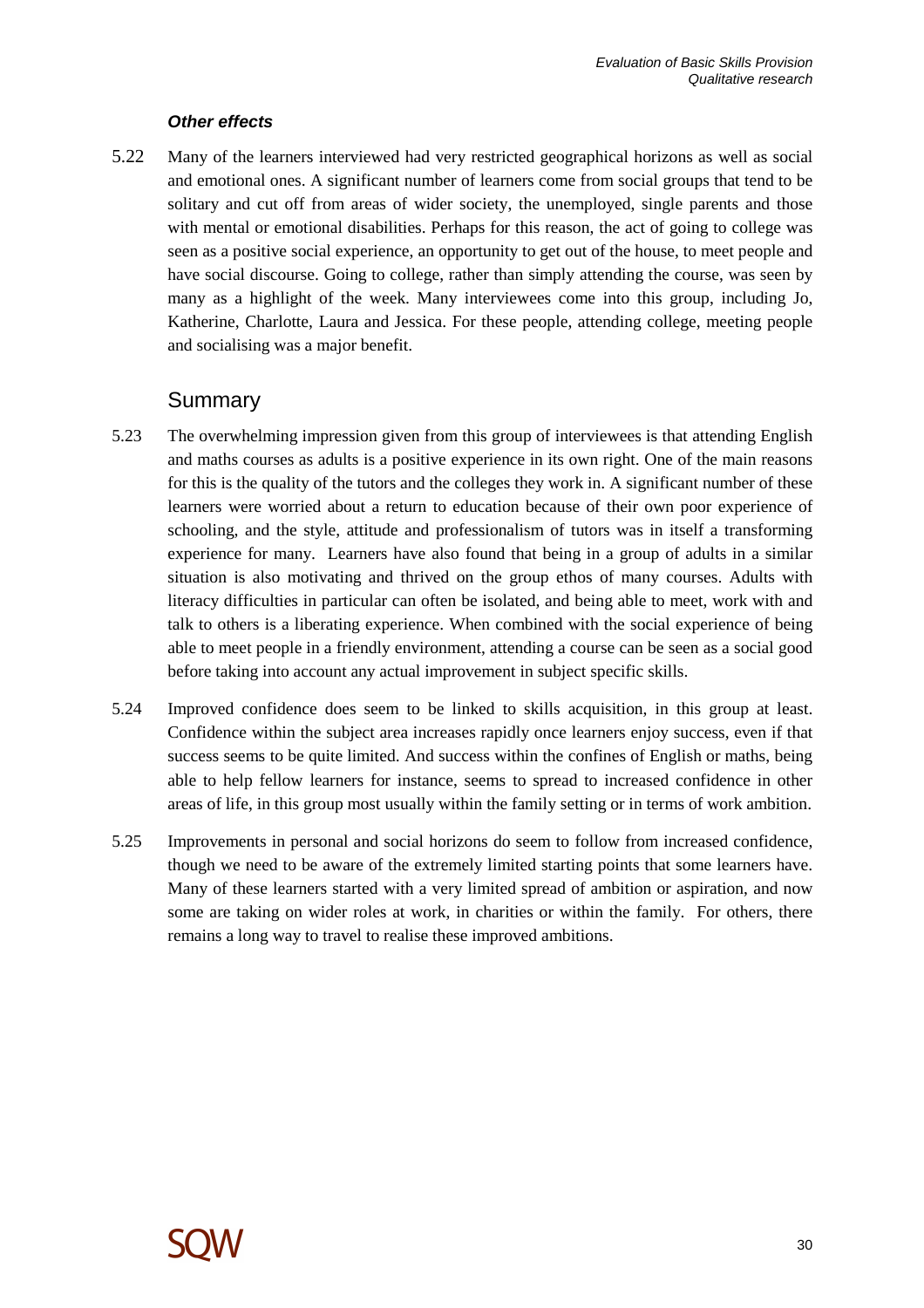# **6: Concluding remarks**

- 6.1 This last section sets out our concluding observations on the main findings from this qualitative research. In doing so, we cover three key themes:
	- the variation in backgrounds and previous experiences of the learner group, even within this small sample
	- what the evidence says about how learners practise outside of the classroom, and the role this appears to have in skills development, as well as improving confidence
	- the different outcomes that appear to be the benefits of courses and the application of skills outside of the classroom.

# Variation across the learner group

- 6.2 Learners do not enter courses from the same or even similar backgrounds and have very differing previous experiences of education and training. For example, we identified at least three different sorts of school experience across the sample of 28 learners, with some crossover between the groups:
	- The largest group were those with negative experiences of school, with issues such as truancy and bullying being prevalent.
	- A second group did not feel that they got as much as they could from their school life, because of the environment (e.g. large class sizes) and/or teaching styles.
	- A third group had relatively successful school careers, but had perhaps struggled with a particular subject (e.g. maths) or had seen their skills eroded over time, which had prompted them to consider an adult skills course.
- 6.3 In addition, a variety of personal, social and economic factors were evident across the learner group. For example, some learners had, or were, dealing with personal issues such as alcoholism, depression and bereavement. Others had young families, and were considering their own role in helping them prosper in education. Yet others were trying to get on with work and careers, or had suffered from redundancy.
- 6.4 These different contexts were reflected in the motivations for taking part in courses. These ranged from the predominantly economic motivations (such as gaining qualifications, helping with career development) to the personal desire to improve oneself and become more independent, or to be able to assist children with homework.
- 6.5 The variety in the learner group is understood: consultations undertaken for another element of this study highlighted the disparate backgrounds and varying challenges of individual learners. This means that provision, and indeed wider support from providers, needs to be able to target different needs and motivations. In addition, the qualitative research highlights that whilst skills gains may be a common goal across the learner group, these will not

![](_page_32_Picture_14.jpeg)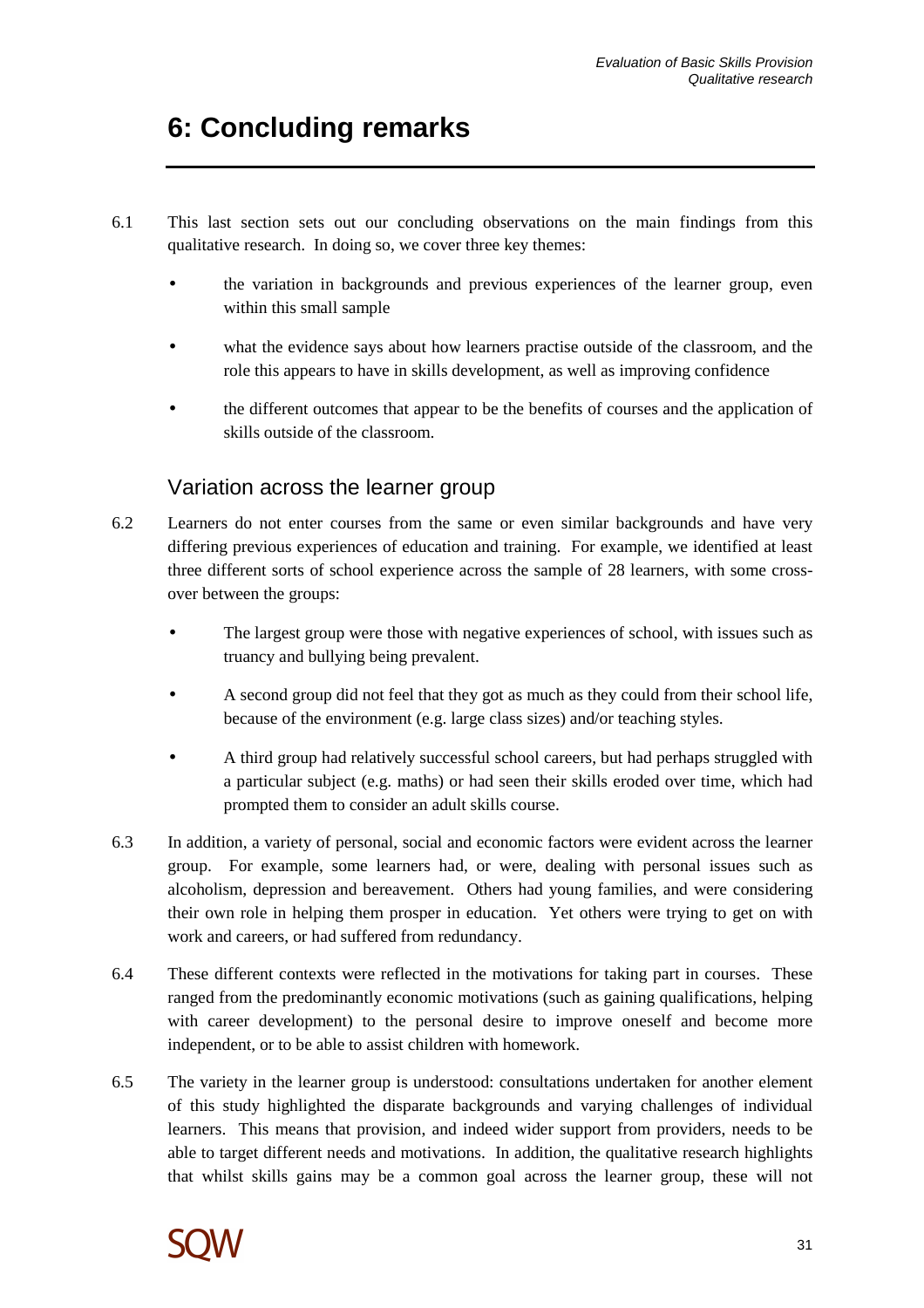manifest in economic outcomes (such as employment and wage effects) for all learners. Rather, for some learners the intended and actual outcomes are likely to be personal and socially-related.

## The evidence on practising outside of the classroom

- 6.6 In section 4 of this report we identified three broad contexts within which learners were practising outside of the classroom:
	- There were **entirely new activities** that learners had not been able to do or had not considered in the past, but which learners could now complete. These were normally home or family-related such as writing postcards, helping children with homework or picking up a book to read.
	- Learners were engaging in **new practices within old activities**. This meant that learners were undertaking old activities but no longer shying away from literacy and numeracy challenges that were part of those activities. These practices were across a range of settings, home, social and at work. For example, learners spoke of adding up the bill when eating out with friends, no longer avoiding forms, and undertaking calculations at work.
	- Learners were doing **old practices more effectively**. Learners said that they were doing their customary activities with uncustomary confidence and competence. Again, these were across a range of setting. In the home, parents were doing a better and more enthusiastic job of reading with their children and helping their partner calculate the bills. At work, they were performing tasks with greater efficiency and effectiveness.
- 6.7 This data on practising outside of the classroom provides useful qualitative evidence on the skills gains that learners have made as a result of their courses. Unprompted, many learners made specific links between the practical teaching in their courses and the tasks that they were undertaking outside of the classroom. For example, learners had undertaken 'rounding up' exercises within class and were using this skill when doing grocery shopping. The role of homework was noted by learners as a key part of the process of developing their skills. This was particularly so if learners wanted to practise in a non-threatening environment before they had the confidence to try new skills in a real-life situation.

## Economic and social outcomes

- 6.8 Given the various motivations of learners, and also the different home, social and work situations of practising skills, the data highlights the fact that economic and social outcomes are important for the learner group, but that both types of outcome might not necessarily result for (or motivate) all learners.
- 6.9 Given that the research was undertaken with learners currently on courses, or just having finished courses, it was too early for evidence on job-related economic outcomes. There were some favourable indications as reflected in ambitions and perceptions of learners:

![](_page_33_Picture_11.jpeg)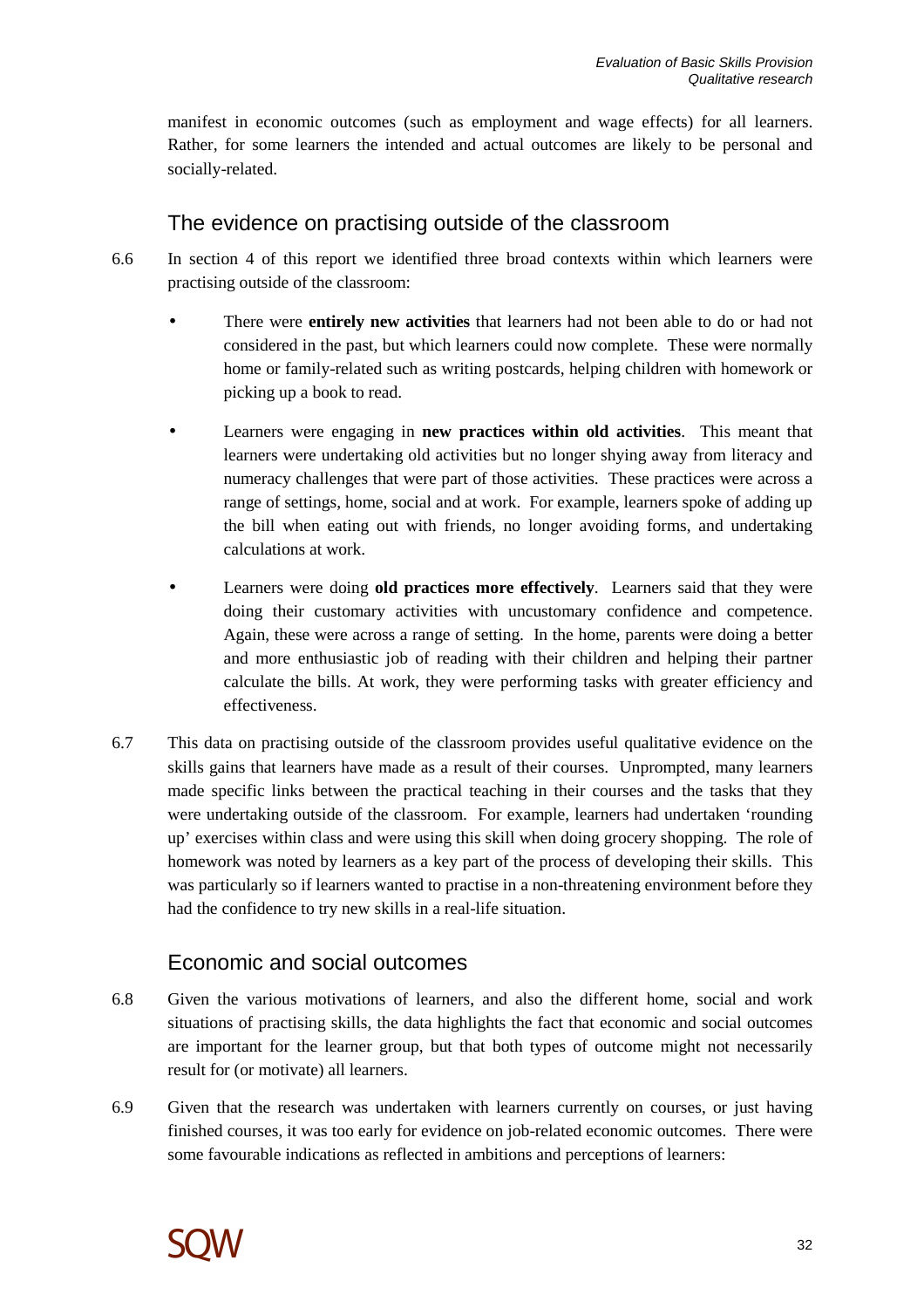- For some learners, they believed that they were moving towards regular employment. Within this group, learners recognised that the basic skills course provided the stepping stone to a different qualification, which would open up employment prospects. For some, as highlighted in our case study example of Katherine, the potential improvement in the chance of gaining employment is huge.
- There was evidence of other learners believing that they may be able to aspire to a better job, which ranged from stepping up from unskilled work to one learner who believed that they have the potential to move into management.
- 6.10 Other types of economic outcome were in evidence from the research, notably around personal finance. The improved skills on personal finance, through being able to round up shopping bills and through new-found or improved abilities to do household budgeting, could be an intermediate outcome towards reduced likelihood of financial difficulties and indebtedness.
- 6.11 There was more evidence on personal and social outcomes. As noted in Section 5 in particular, there was evidence of improved confidence and self-esteem. This, along with feelings of improved independence, had had some marked effects on some learners. For example, one learner was now able to get the bus by themselves, and so able to attend a social group, all of which was contributing to helping this learner deal with depression. There were other examples of learners who noted how the course had helped them grow as a person, thereby enabling them to feel less socially isolated.
- 6.12 Therefore, in understanding the contribution of adult literacy and numeracy provision, a focus on effects relating to qualifications, employment and wages will only tell a very partial story. A significant part of the skills and confidence development manifests itself in other types of outcome, for example relating to improved personal finances, and contributions to improving mental health and well-being. These outcomes will be trickier to quantify (and indeed monetise), but are a critical part of understanding the impact of basic skills provision.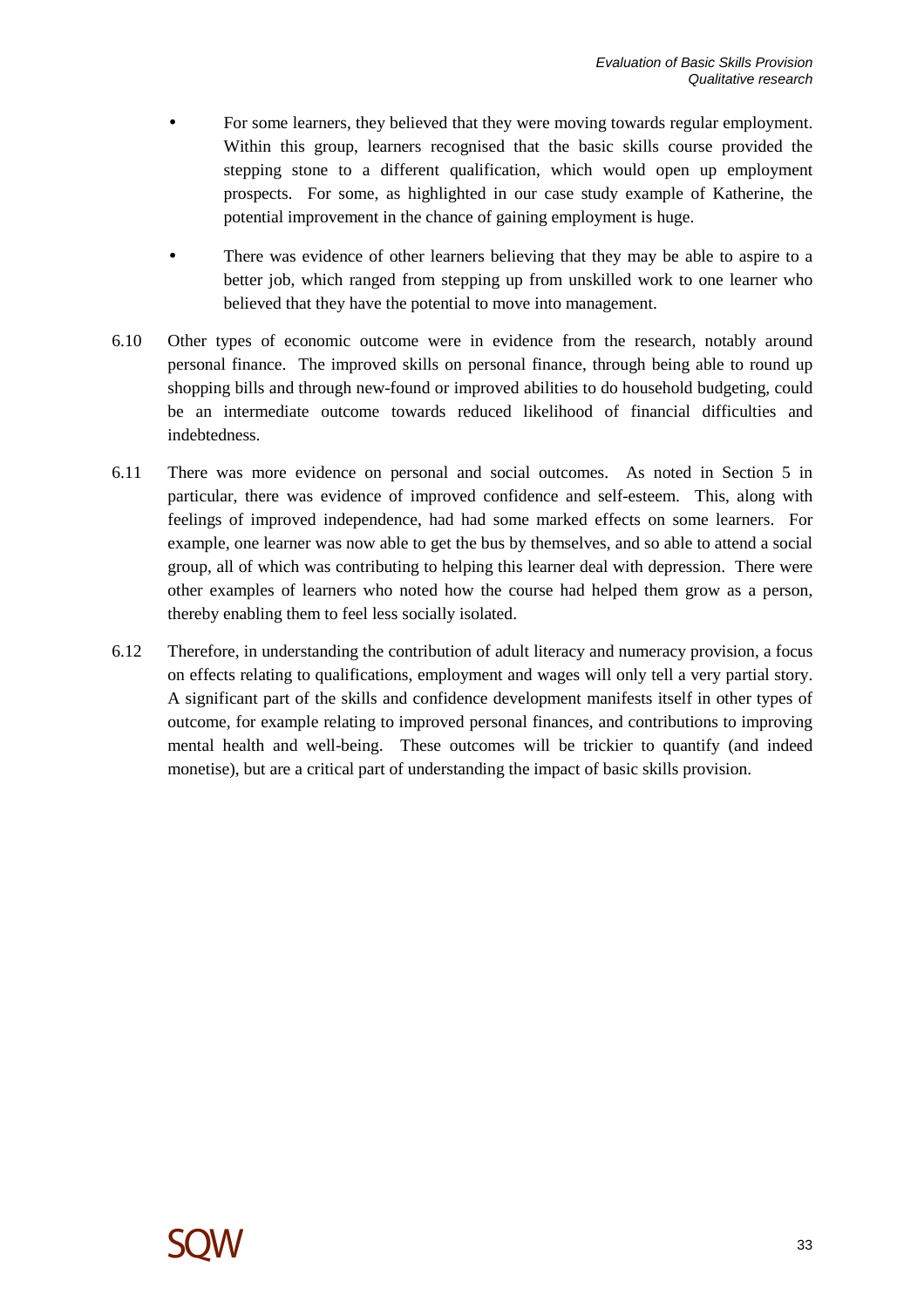# **Annex A: Research tool**

### First interview

NB: Check basic details of interviewee in order to populate the proforma, including when they left school, before checking details of their course…

#### **Course (guide: 5 mins)**

1. Can I just check that you are on the <<CHECK COURSE TITLE>>?

NB: If learners are doing both literacy and numeracy courses, we should base the interview on just one of these. Choose at the start, taking into account the need to get a balance across literacy and numeracy learners across the 30 interviews.

- 2. When did you start the course?
- 3. When does the course end?
- 4. Can you tell me about the course that you have been doing? *Further prompts if necessary:*
	- Fell me about what you did on the course today/the last time you attended.
	- What else have you been doing recently on the course?
	- *Potentially follow-up on things they say they have enjoyed or not enjoyed on the course, e.g.* "X is interesting, can you tell me more about that part of the course?"

NB: DO NOT ask how they think their course has benefited them or affected daily tasks.

![](_page_35_Picture_14.jpeg)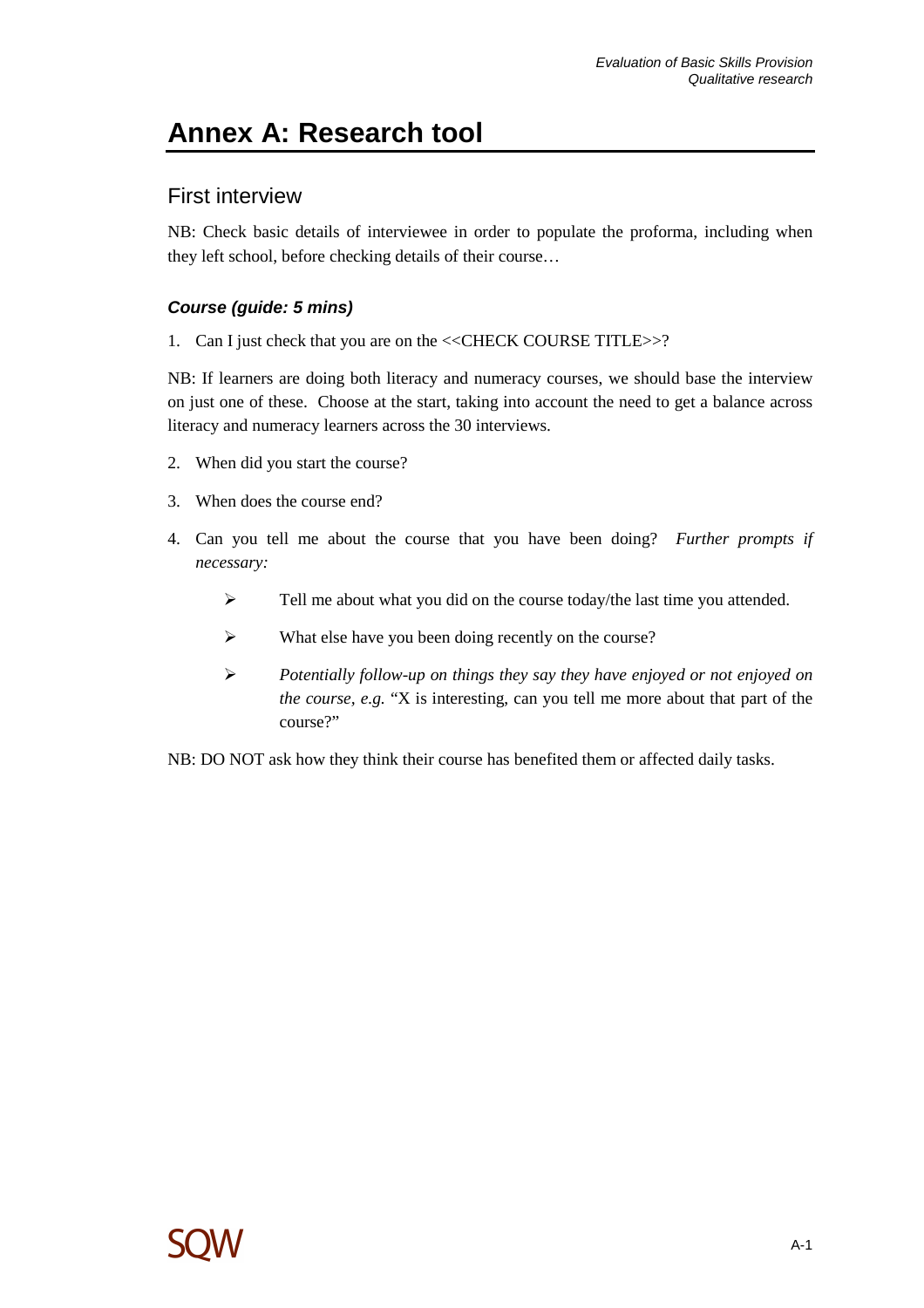### **Daily life (guide: 10 mins)**

- 5. I'd now like to talk about when you  $\ll$ read or write $\gg$  OR  $\ll$ use numbers $\gg$  in your daily life, for example in your job or voluntary work, or in day-to-day activities. Can you tell me about a recent time when you  $\langle$  read or wrote $\rangle$  OR  $\langle$  used numbers $\rangle$  in your everyday life?
- 6. [FOLLOWING THE ANSWER] Can you tell me about other occasions?
	- *Be alert to or prompt using locations, e.g. if they refer to examples when they are out and about, ask if they read or write or use numbers at home (and vice-versa). And for those in work, ask if they read or write or user numbers in their job.*
	- *Be alert to or prompt using routine tasks, e.g. if they say they use skills every day. Ask* "Do you do that every day or most days" *and* "Is it at the same time every day"?
	- *If the respondent relates use with things that they have done in their course, ask* "Can you tell me more about when you did X?" *and* "Can you tell me more about when you learnt X in your course?"

NB: DO NOT relate reading or writing or use of numbers in daily life with their course, unless the respondent does so unprompted.

#### **Education history (guide: 10 mins)**

- 7. I'd like to talk a bit about your overall experience of education and training over the course of your life. This doesn't just include time in school or college, it also includes anything where you've tried to learn something new. *Refer to the graphics on life trajectories, and explain that some people's experience of education gets better over their lives, some people's gets worse and for yet others it is characterised by both ups and downs.* Can you tell me which of the graphics best represents your experience?
	- $\triangleright$  Can you tell me what happened at the points where your experience got better/worse AND/OR the reasons for choosing this graphic?
- 8. Does your experience with  $\leq$  reading and writing  $\geq$  OR  $\leq$  numbers  $\geq$  follow a similar course or a different one? [IF A DIFFERENT ONE], which one?
	- $\triangleright$  Again, can you tell me what happened at the points where your experience got better/worse AND/OR the reasons for choosing this graphic?
- 9. And focussing on your  $\leq$  reading and writing $\geq$  OR  $\leq$  numbers $\geq$  in the last six months, which best represents your experience? [YOU CAN CHOOSE A DIAGRAM YOU HAVE ALREADY CHOSEN, OR A DIFFERENT ONE]
	- $\triangleright$  Again, can you tell me what happened at the points where your experience got better/worse AND/OR the reasons for choosing this graphic?

![](_page_36_Picture_15.jpeg)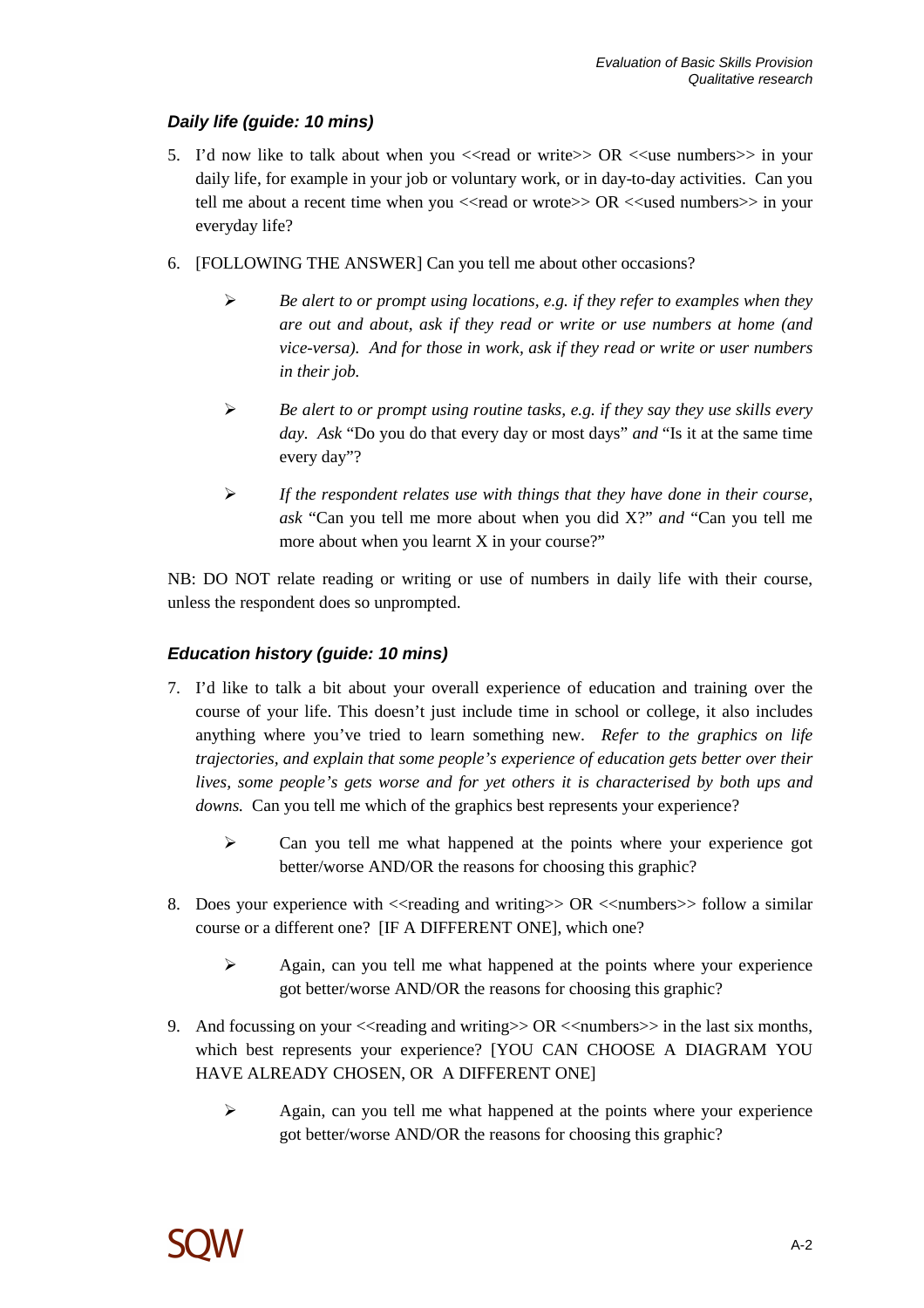$\triangleright$  IF APPROPRIATE (i.e. if the graphic for Q9 is different to the one for Q8): can you tell me what has made your experience in the last six months different?

NB: DO NOT refer back to the basic skills course that they are on (unless they do, in which case ask for further details).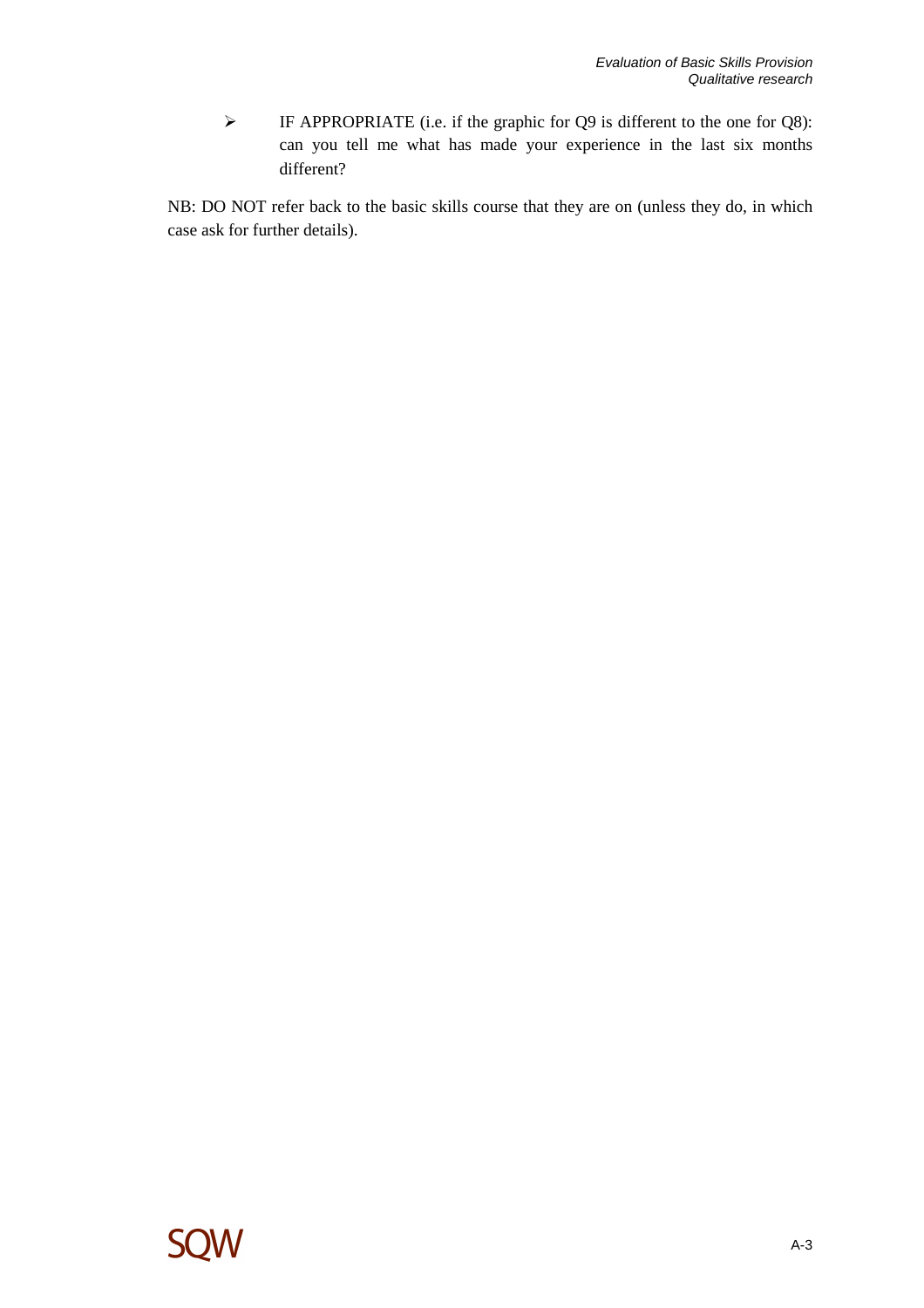![](_page_38_Figure_1.jpeg)

![](_page_38_Picture_2.jpeg)

![](_page_38_Picture_3.jpeg)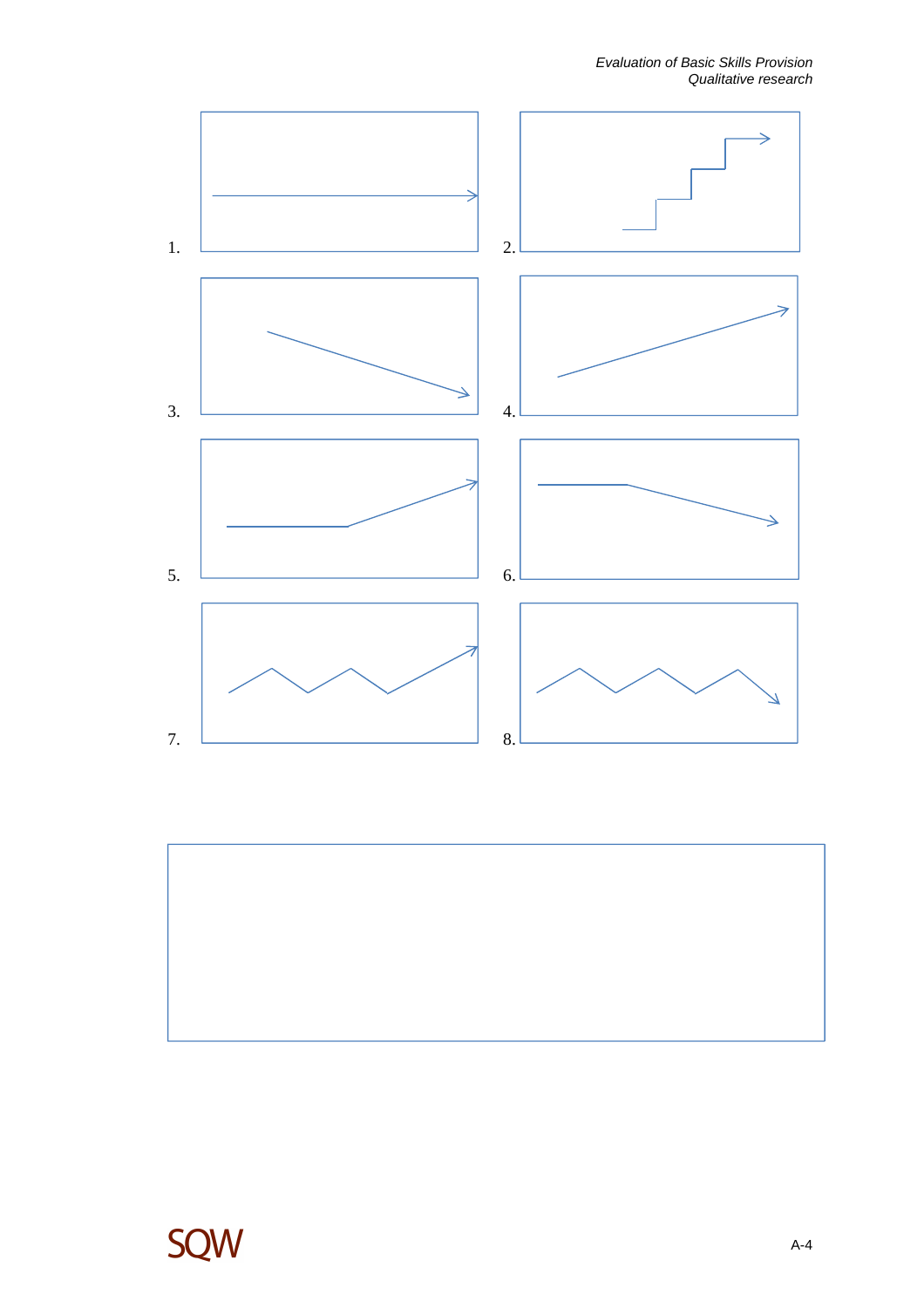#### **Confidence (guide: 10 mins)**

- 10. How happy were you with your  $\le$  reading and writing  $\ge$  OR  $\le$  use of numbers  $\ge$  when you left school? *Ask respondents to mark a point on the graphic.*
- 11. How happy were you with your <<reading and writing>> OR <<use of numbers>> just before you started your current course? *Ask respondents to mark a point on the graphic.*
- 12. How happy are you now with your  $\langle$ reading and writing>> OR  $\langle$  and  $\langle$  numbers>>? *Ask respondents to mark a point on the graphic.*
- 13. Can you tell me why you have marked on the graphic at these particular points?
- 14. Can you say anything about the changes in your happiness with <<reading and writing>>  $OR \ll$ use of numbers $\gg$  between these points? NB: DO NOT prompt as to whether changes in happiness are due to the course; if they refer to their course unprompted, then ask if they can provide more details, e.g. on what from their course has made them happier/less happy.

![](_page_39_Figure_7.jpeg)

#### **Who is affected by their skills? (guide: 10 mins)**

- 15. I'd like to talk now about people who are or might be affected by your skills in <<reading and writing  $>$  OR <<use of numbers  $>$ . If you improved your abilities in  $\lt$  reading and writing $>>$  OR  $<<$ use of numbers $>>$ , who would be affected?
- 16. Can you put these people on this picture to show who would be affected the most and who would be affected the least? The most affected people should be in the centre of the circles, and the least affected on the edge of the circles.
	- *Prompt for people who might be missing, e.g. family members, friends, work colleagues.*

![](_page_39_Picture_12.jpeg)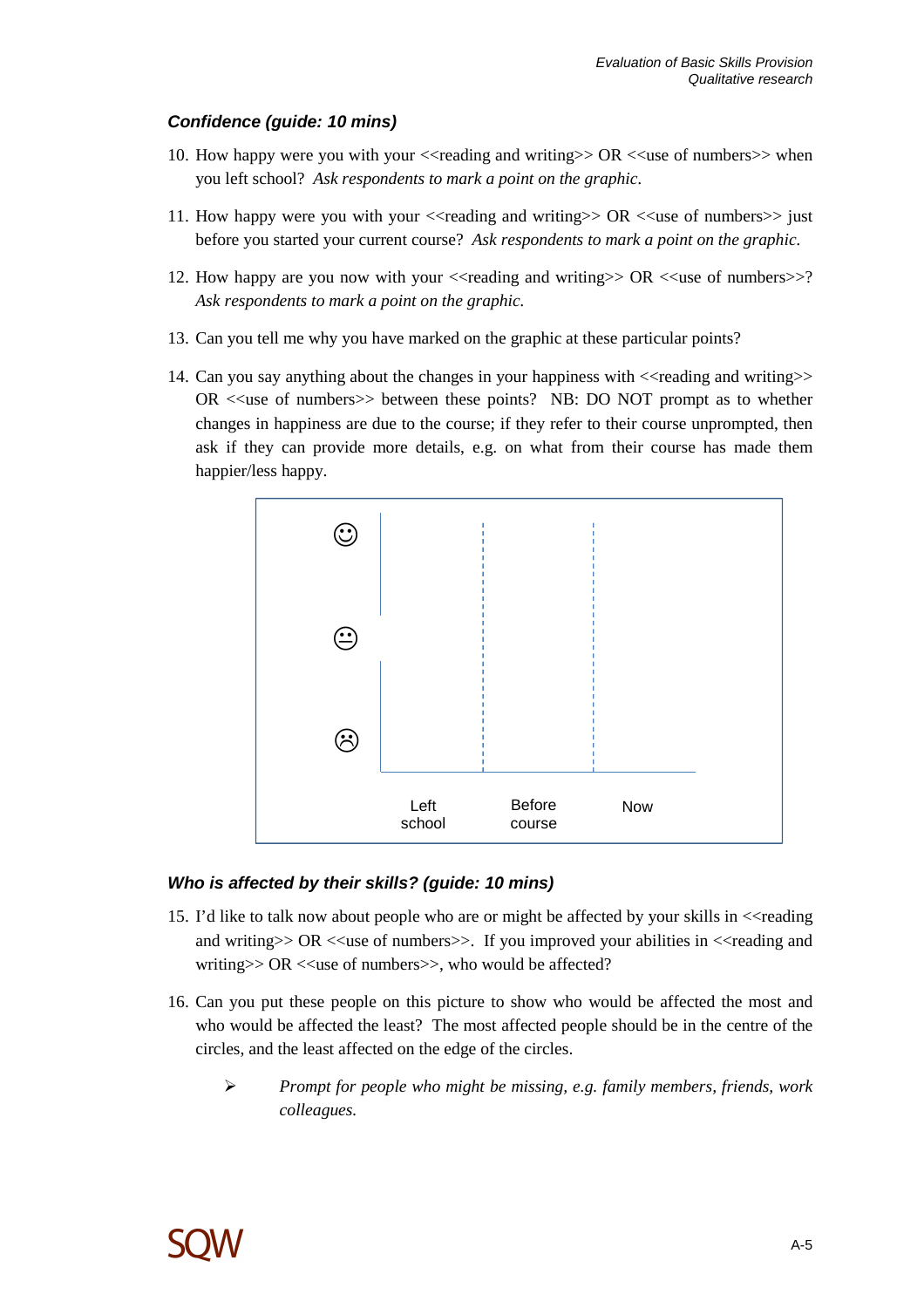- *Ask the learner to talk about several of the people they have identified, including those in the middle, on the edge and in between:* Can you tell me more about this person and the reason you have put them there?
- 17. UNLESS ALREADY COVERED: Are any of the people you have identified a reason for you doing your course?
- 18. Can you tell me if there are any other reasons from those that we have already discussed as to why you are doing the course?

![](_page_40_Figure_4.jpeg)

#### **Wrap-up (guide: 5 mins)**

- 19. Can you tell me what you have most enjoyed in your course so far?
- 20. And what have you least enjoyed?

*Thank the interviewee, and give them their £20 high street shopping vouchers.* 

*Decide whether we want to offer them the opportunity to do the video diary component. If YES, then move on to the video diary instructions.*

![](_page_40_Picture_10.jpeg)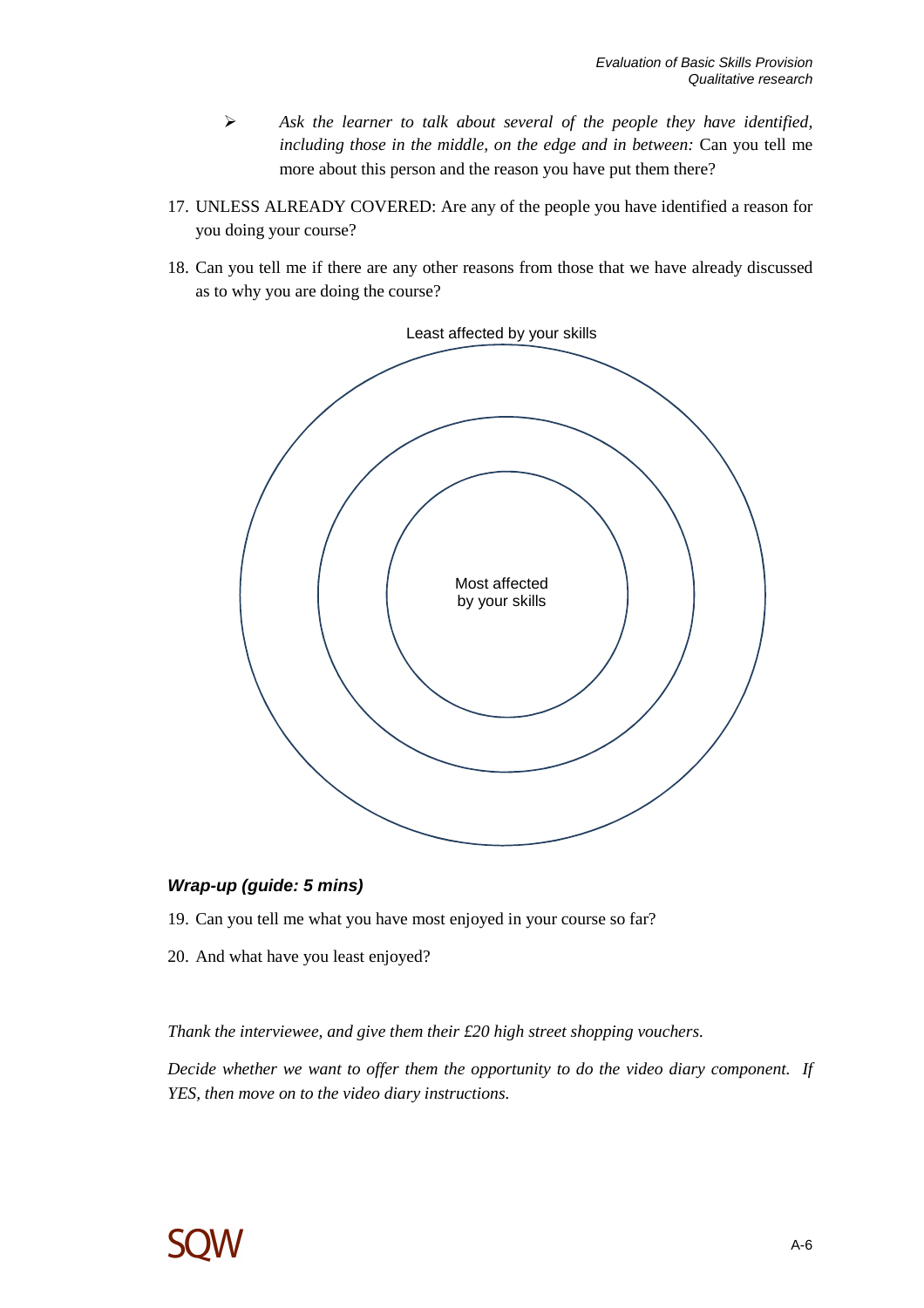# Video diary instructions

We'd like to find out more about how people use their  $\prec$ reading and writing  $\gt$  OR  $\lt$ numbers>> in their daily lives. This means when you are at home, at work or out and about. We are asking a small number of people to keep video diaries for two weeks so that they can record their experiences of using their skills. **We'd then like to come back and speak to you again about what you have done and to collect your diary recordings.** In return we will give you another £20 high street shopping voucher, and you can also keep the mini video. Would you be interested in taking part?

*If yes, check that we can easily arrange the second interview, and provide instructions as follows:* 

- $\triangleright$  We'd like you to record your experience of  $\triangleleft$  reading and writing  $\triangleright$  OR <<use of numbers>>. You can record yourself or ask someone to record you whilst you explain what you are doing, or you can record yourself at the end of a day talking about any things you may have done using <<reading and writing  $>> OR <$  << numbers  $>>$  that day. It would be useful to include how the experiences made you feel.
- $\triangleright$  You do not need to record everything or necessarily record something every day. But it would be useful to try to do several recordings over the two weeks.
- $\triangleright$  If you want to, you can also collect items that may relevant to the things that you have been doing. This might help you to discuss with us some of the things you have done.

*Check that they are still happy to take part. If 'yes', show respondents how to use the mini video, and check that the instructions make sense.* 

- *Arrange the second interview including time and venue (preferably on college site). Take/check the contact number of the interviewee so that we can confirm the interview time and venue nearer the day.*
- *Tell the interviewee that:* At the second interview we will review your video and talk about your experiences. At the end of the interview, we would like to take the data card so that we can analyse the video experiences. **Only the research team will see the videos, and we will not identify you by name in our research. We will delete video material once we have finished our research.** We will also provide you with a new data card that you can use in the mini video, which you can keep.

![](_page_41_Picture_10.jpeg)